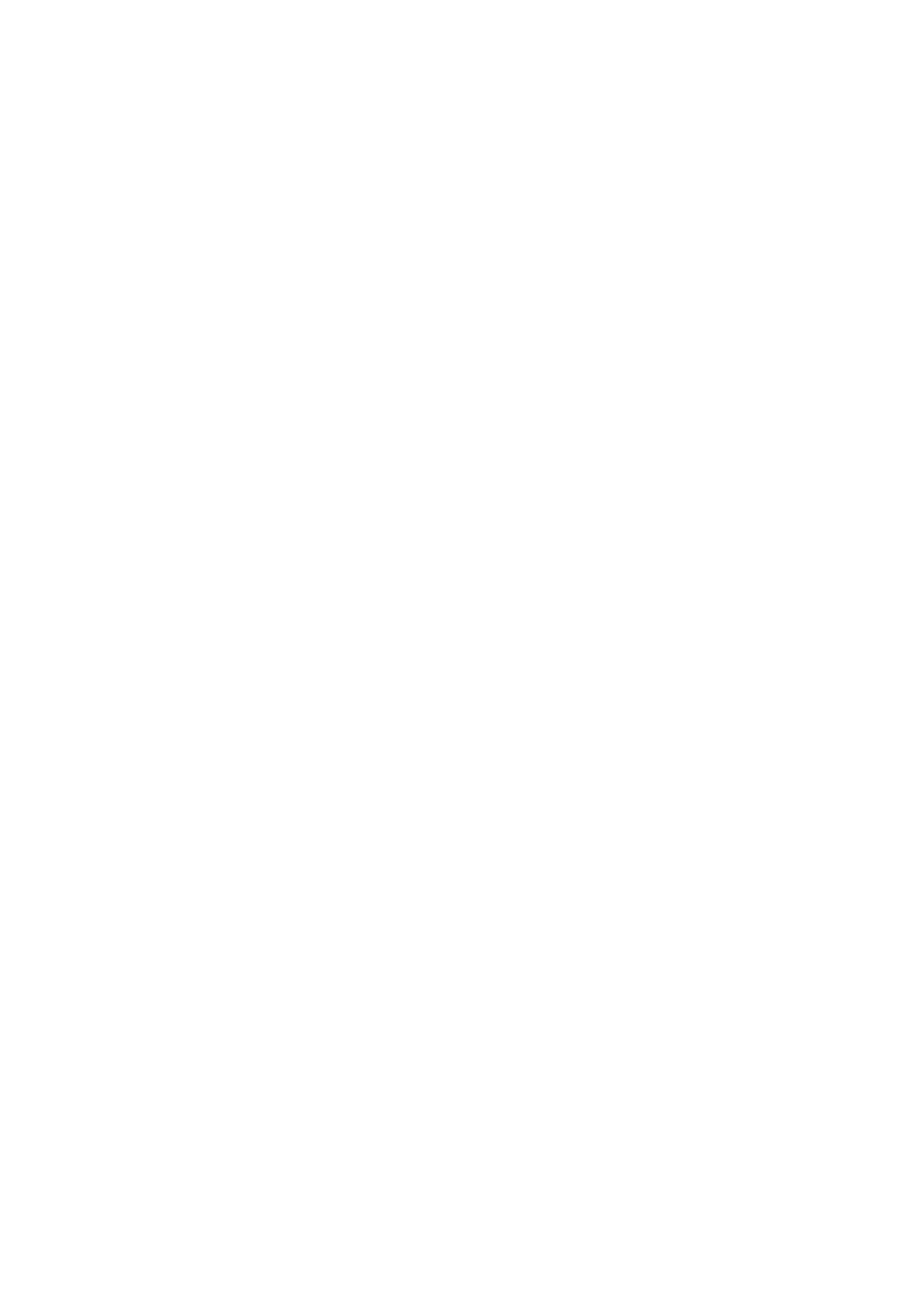## **Country Information in Asylum Procedures – Quality as a Legal Requirement in the EU**

**by**  Gábor Gyulai

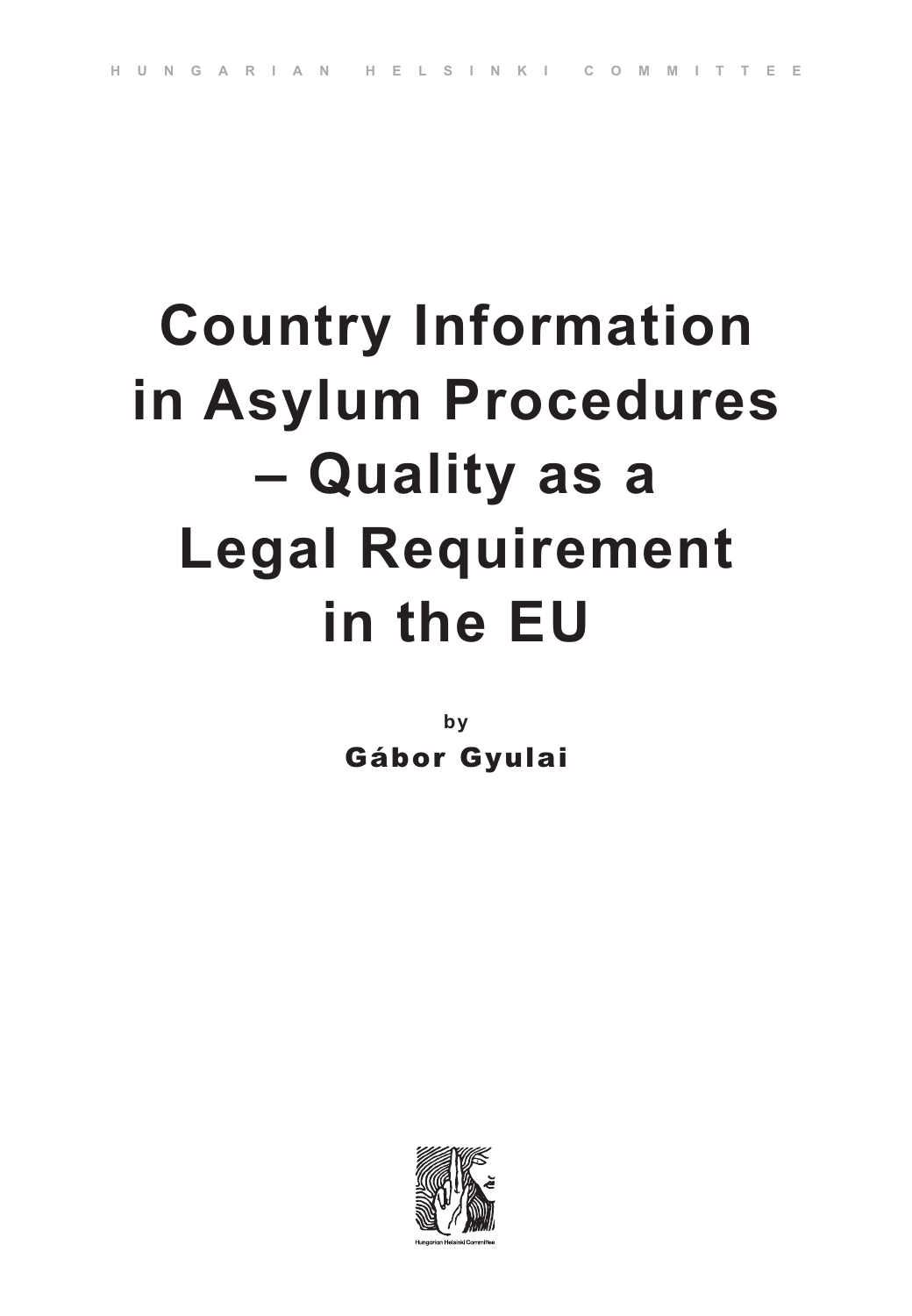Copyright © 2007 by the Hungarian Helsinki Committee. All rights reserved.

No part of this publication may be reproduced, stored in a retrieval system, or transmitted in any form or by any means without the prior permission of the publisher.

Gábor Gyulai: Country Information in Asylum Procedures – Quality as a Legal Requirement in the EU

ISBN: 978-963-87757-0-2

This report reflects the situation as on 20 November 2007.

Research for this publication was carried out in the framework of the "COI Network III – Training, Master Class, Good Practice" project, co-funded by the European Refugee Fund Community Action 2005. The views expressed in this publication are those of the Hungarian Helsinki Committee and do not necessarily reflect the views of researchers who contributed to this study, other project partners, the European Refugee Fund or the European Union.

Proof-reading: Shuja Qadri Cover photo: Gábor Gyulai Design, layout and printing: Judit Kovács | Createch Ltd.

*Published by* Hungarian Helsinki Committee Bajcsy-Zsilinszky út 36–38. H–1054 Budapest, Hungary www.helsinki.hu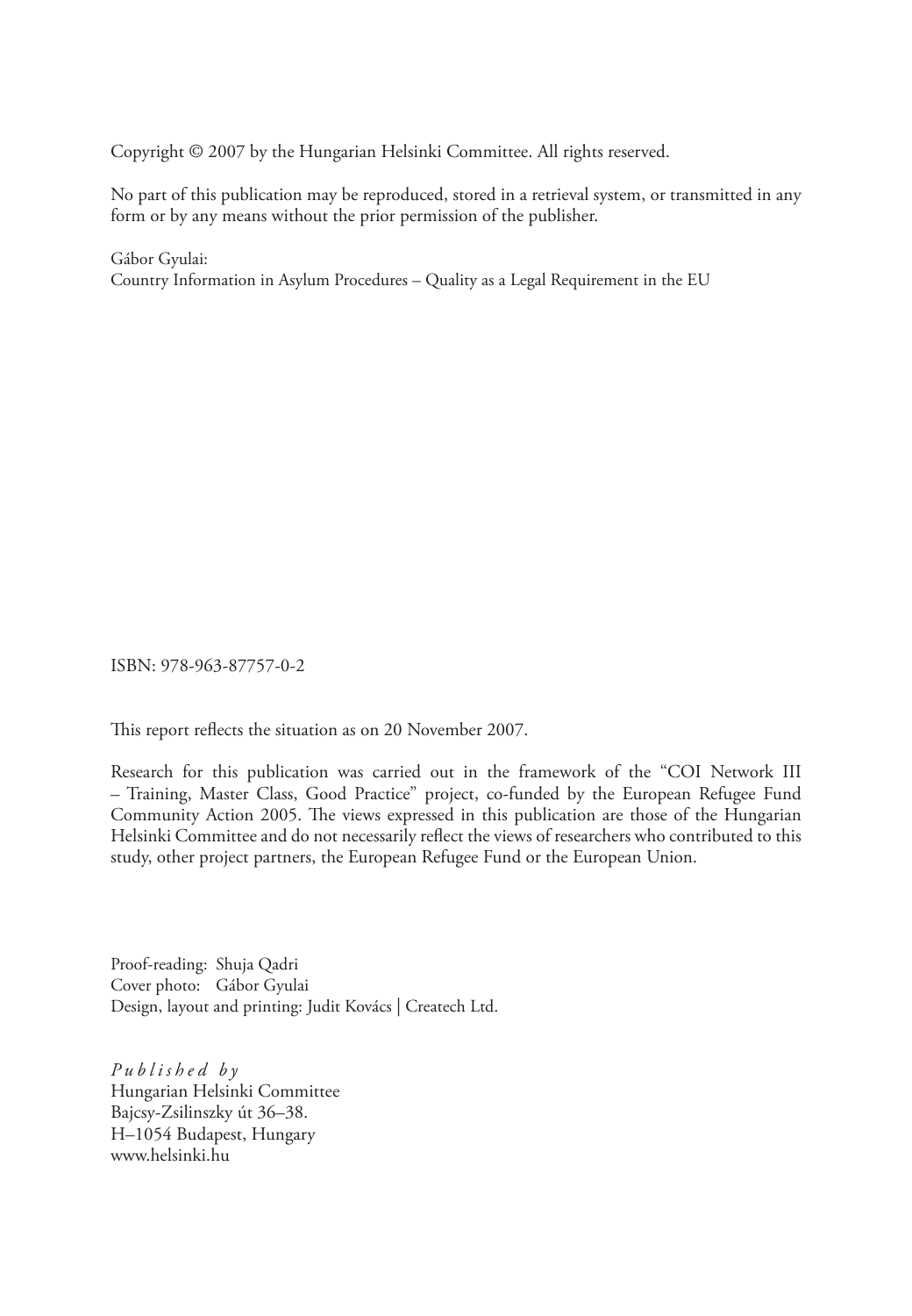### **Table of Contents**

| L.   |                                                       |                                                                                |  |  |  |
|------|-------------------------------------------------------|--------------------------------------------------------------------------------|--|--|--|
| Н.   | II. 1<br>II.2                                         |                                                                                |  |  |  |
| III. | III.1<br>III.2<br>III.3<br>III.4<br>III.5             |                                                                                |  |  |  |
| IV.  | IV.1<br>IV.2                                          |                                                                                |  |  |  |
| V.   | V <sub>1</sub><br>V <sub>12</sub><br>V <sub>0</sub> 3 |                                                                                |  |  |  |
| VI.  | VI.1                                                  | Concrete Guidance Concerning the Legal Relevance of COI 25<br>VI.1.1<br>VI.1.2 |  |  |  |
|      | VI.2                                                  | VI.2.1<br>VI.2.2                                                               |  |  |  |
|      | VI.3                                                  | Mandatory Examination of "Actual" Legal Practices  29<br>VI.3.1<br>VI.3.2      |  |  |  |
|      | VI.4                                                  |                                                                                |  |  |  |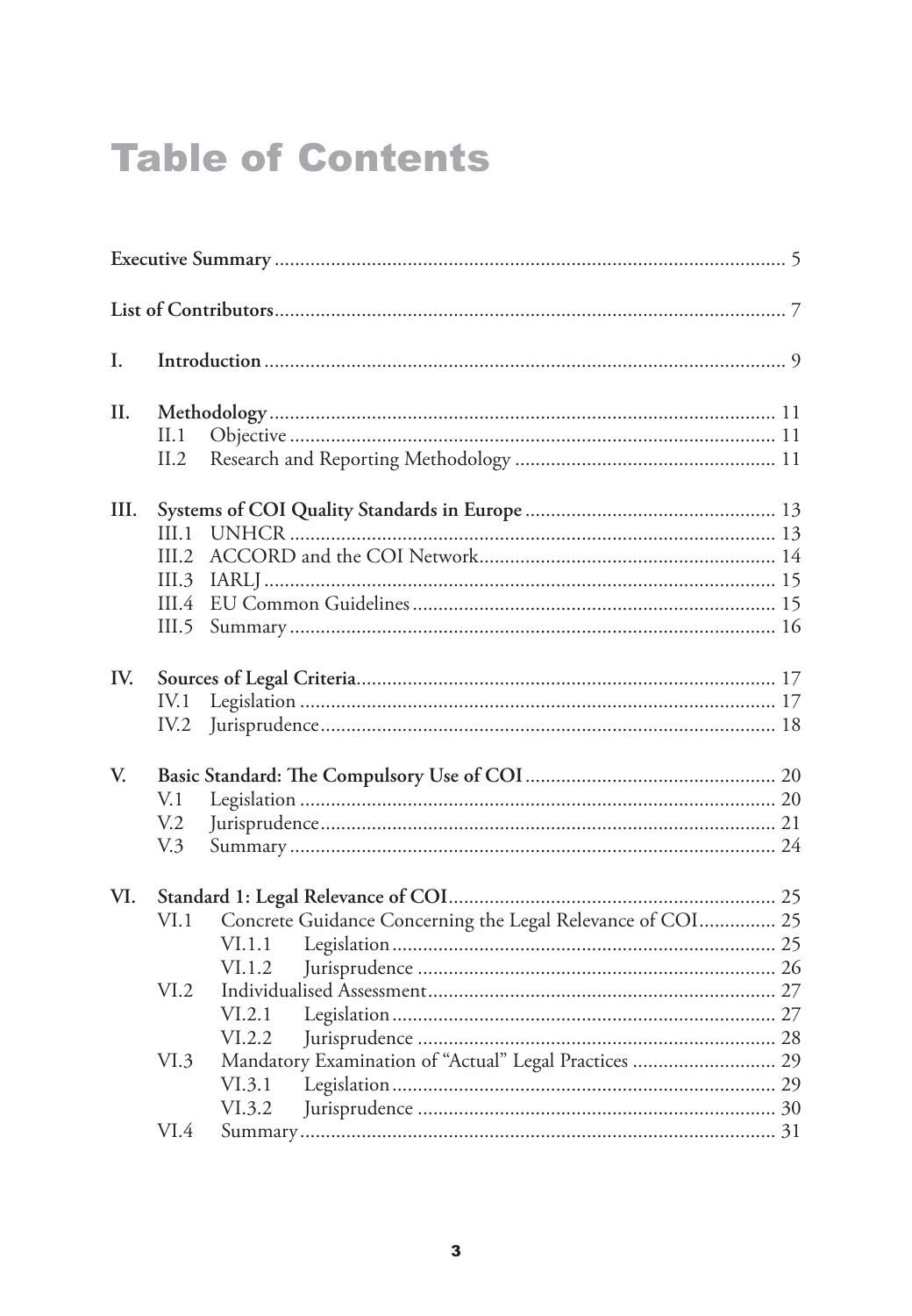|     | VII.1 |                                                                                 |  |
|-----|-------|---------------------------------------------------------------------------------|--|
|     |       |                                                                                 |  |
|     |       | VII.1.2                                                                         |  |
|     | VII.2 |                                                                                 |  |
|     |       | VII.2.1                                                                         |  |
|     |       | VII.2.2                                                                         |  |
|     | VII.3 | Concrete Guidance on the Selection of Sources and Source Analysis  35           |  |
|     |       | VII.3.1                                                                         |  |
|     |       | VII.3.2                                                                         |  |
|     | VII.4 |                                                                                 |  |
|     |       |                                                                                 |  |
|     |       | VIII. Standard 3: Accurate Research and Selection of Up-to-date Information  39 |  |
|     |       | VIII.1 Obtaining Objective, Impartial and Precise Information 39                |  |
|     |       |                                                                                 |  |
|     |       |                                                                                 |  |
|     |       |                                                                                 |  |
|     |       |                                                                                 |  |
|     |       |                                                                                 |  |
|     |       |                                                                                 |  |
|     |       |                                                                                 |  |
| IX. |       | Standard 4: Transparent Processing and Communication of Information 45          |  |
|     | IX.1  |                                                                                 |  |
|     | IX.2  |                                                                                 |  |
|     | IX.3  |                                                                                 |  |
|     |       |                                                                                 |  |
|     |       |                                                                                 |  |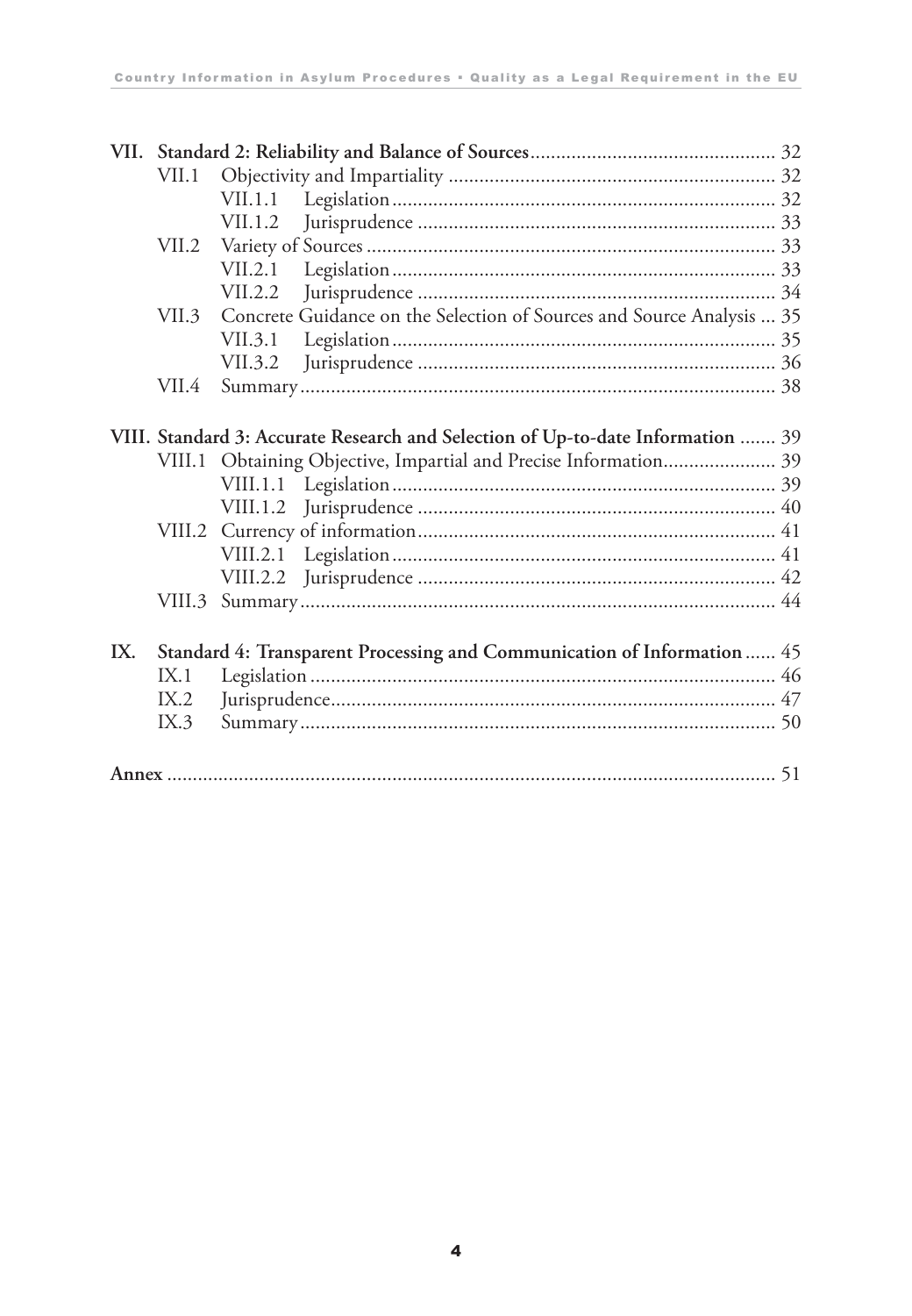### Executive Summary

In recent years, country information (COI) has become one of the main issues on the European asylum agenda, partly as a result of the spectacular advancement of information technologies. Far from its supplementary role in the nineties, its key importance as being always-available objective evidence is widely recognised by all actors in this field. The UNHCR, non-governmental organisations and the judiciary have elaborated guidelines summarising main quality standards and requirements related to COI, while EU member states are currently in the process of finalising their guidance document. In addition, professional standards have gradually taken root in national and community asylum legislation as well as in jurisprudence in the Union.

As the first such trans-national initiative, this study aims to draw a complex picture of how substantive quality standards of researching and assessing COI appear in the form of legal requirements within the present system, either as binding legal provisions or guiding judicial practice. As such, the study intends to provide a tool and a set of concrete examples for policy- and law-makers, advocates, judges and trainers active in this field. The four standards selected to determine the construction of the present report have been established in the practice of the Austrian Centre for Country of Origin and Asylum Research and Documentation (ACCORD) and the Europe-wide "COI Network".

#### **1. Relevance**

*Standard*: COI must be closely related to the legal substance of an asylum claim (i.e. fear of being persecuted/risk of suffering serious harm and lack of protection) and must objectively reflect (confirm or disprove) the important facts related thereto.

*Main findings*: Legal relevance at present is scarcely reflected as a legal requirement in the EU, as only Austria and Hungary provide a compact definition of what should be understood as relevant COI in their national asylum legislation. Far from such a comprehensive interpretation, the Qualification Directive sets two criteria that may somehow be linked to this norm: that of individualised processing of claims and that of assessing actual legal practices instead of merely looking at law in the books in the country of origin. Both of these binding standards are now reflected in the jurisprudence of some senior European courts dealing with asylum cases. Nevertheless, the reference to individualisation is significantly more frequent than the other criterion, and on certain occasions it is even explicitly connected to an individualised assessment of COI (as opposed to the use of only general, not case-specific information).

#### **2. Reliability and balance**

*Standard*: Given the inevitable bias of sources, COI has to rely on a variety of different types of sources, bearing in mind the political and ideological context in which each source operates as well as its mandate, reporting methodology and the intention behind its publications.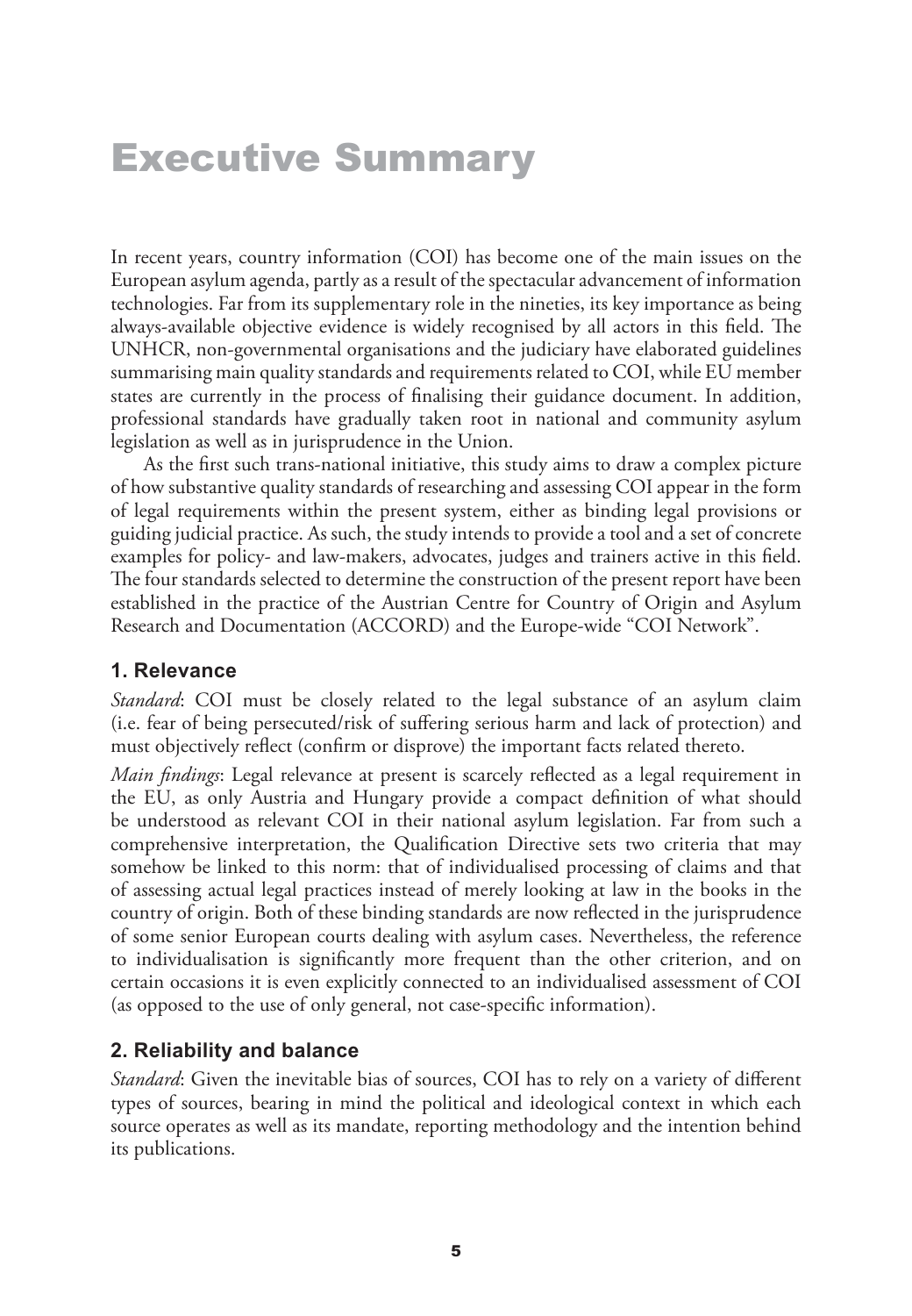*Main findings*: This norm is now firmly anchored in both asylum-related legislation and jurisprudence in the EU. Its main concrete incarnation is the requirement of using a variety of different sources of COI as foreseen by the Procedures Directive and echoed by the European Court of Human Rights and several senior courts. Presently, Hungarian law provides the most concrete requirement in this respect, while the Romanian asylum legislation sets forth a list of suggested types of COI sources.

#### **3. Accuracy and currency**

*Standard*: COI has to be obtained and corroborated from a variety of sources, with due attention paid to finding and filtering the relevant and up-to-date information from the sources chosen and without any distortion of the content.

*Main findings*: This methodological norm has gradually appeared in both legislation and jurisprudence in EU member states. Being fairly more "technical" than that of relevance and reliability, this standard is more limited in its scope to general requirements (such as "precise and up-to-date information" as set forth by the Procedures Directive), rather than concrete methodological guidance. Currency is a key element of accuracy, interpreted both by the Qualification Directive and the European Court of Human Rights as the requirement of assessing facts related to the country of origin "at the time of taking a decision". Furthermore, the standard of currency is largely covered in the jurisprudence of several senior European courts, even if – quite understandably – is referred to in rather general terms.

#### **4. Transparency and retrievability**

*Standard*: Given its role as decisive evidence, COI has to be – as a general principle – made available for all parties involved in refugee status determination, principally through the use of a transparent method of referencing. Original sources and reports should therefore be retrievable and their content and meaning should not be distorted in the process of paraphrasing or translating.

*Main findings*: This may be the most debated quality standard among those presented in this report. A transparent system of processing and referencing country information in decisions and case files has become a widely supported and respected norm in COI professional circles. Meanwhile, EU member states have neither elaborated a joint position on rules and systems of referencing, nor have they determined common standards with regard to information transparency in refugee status determination. The Procedures Directive, however, sets forth some important basic requirements (such as the justification of asylum decisions in fact and in law, and the access of counsellors to the information included in their client's file, if liable to be examined by appeal authorities). Going much further than law-makers, senior courts in several member states have established clear and specific standards in this respect.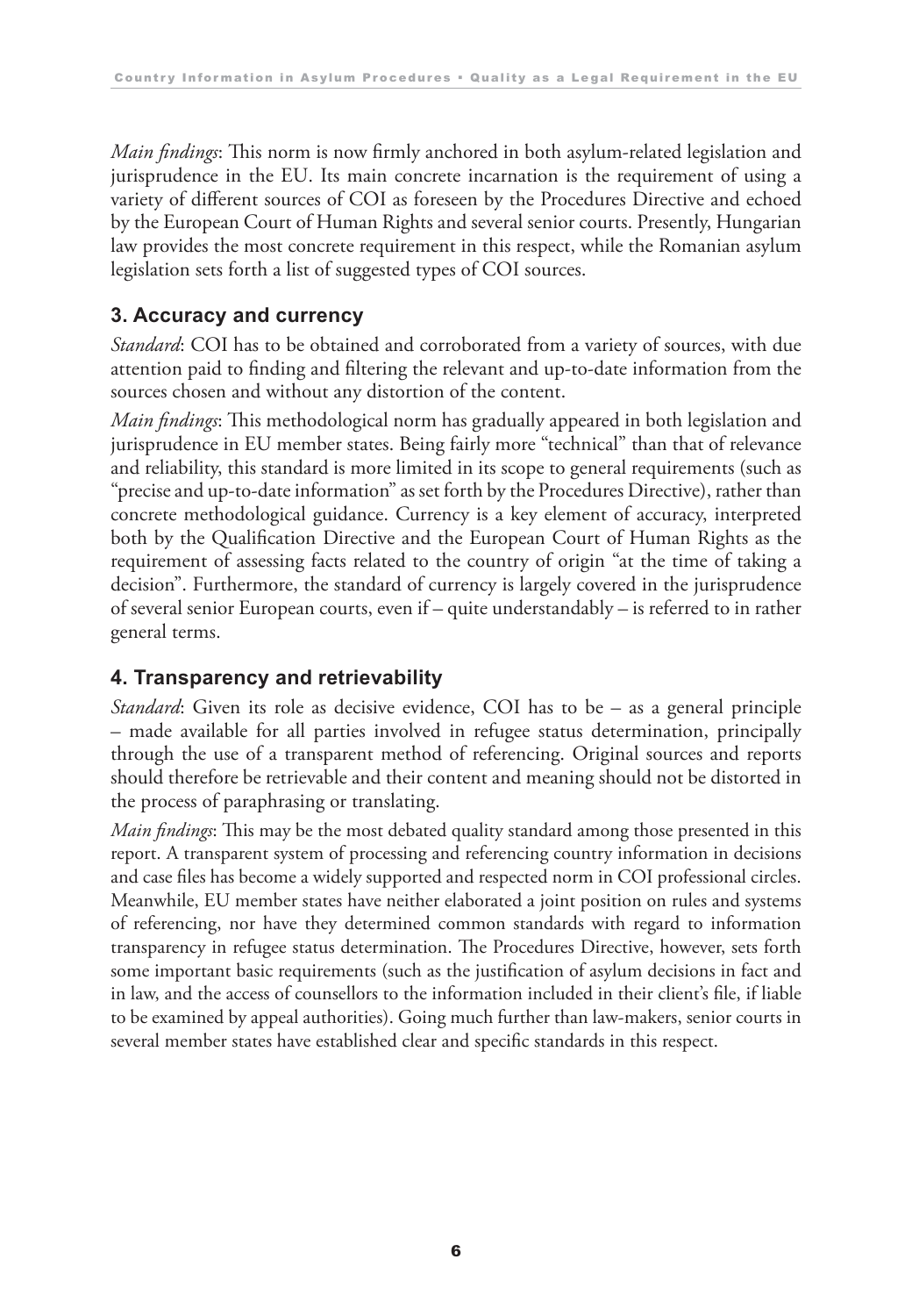### List of Contributors

*Written by* Gábor Gyulai (Hungarian Helsinki Committee)

*Senior research coordinator* Gábor Gyulai (Hungarian Helsinki Committee)

*Research coordinator* Agata Foryś (Polish Helsinki Foundation for Human Rights)

*Research assistant* Magdeleine Walger (Hungarian Helsinki Committee)

*Publication assistant* Tiziano Tomassini (Hungarian Helsinki Committee)

#### *Researchers*

| Austria:     | Vanessa Prinz (ACCORD)                                                                                   |
|--------------|----------------------------------------------------------------------------------------------------------|
| Belgium:     | Thomas Jézéquel,<br>Judit Tánczos                                                                        |
| Bulgaria:    | Maria Yankova Ivanova-Vranesku (Sofia City Court)                                                        |
| Czech Rep.:  | Hana Tóthová (Society of Citizens Assisting Migrants - SOZE)                                             |
| Estonia:     | Sven Randlaid (Citizenship and Migration Board)                                                          |
| Finland:     | Sari Sirva (Turku University)                                                                            |
| France:      | Vera Zederman (Refugee Appeal Board – CRR),<br>Gábor Gyulai (Hungarian Helsinki Committee)               |
| Germany:     | Michael Kalkmann (Informationsverbund Asyl)                                                              |
| Hungary:     | Júlia Mink (ELTE University/Central European University),<br>Gábor Gyulai (Hungarian Helsinki Committee) |
| Ireland:     | John Stanley (Refugee Documentation Centre)                                                              |
| Italy:       | Daniela di Rado (Italian Refugee Council)                                                                |
| Lithuania:   | Egle Samuchovaite (Lithuanian Red Cross Society)                                                         |
| Netherlands: | Femke Vogelaar (Dutch Council for Refugees)                                                              |
| Poland:      | Agata Foryś (Polish Helsinki Foundation for Human Rights),<br>Agata Ewertyńska (Office for Aliens)       |
| Romania:     | Ștefan Leonescu (Romanian National Council for Refugees)                                                 |
| Slovakia:    | Katarina Fajnorová (Human Rights League)                                                                 |
| Slovenia:    | Vita Habjan (Legal-informational Centre for NGOs - PIC)                                                  |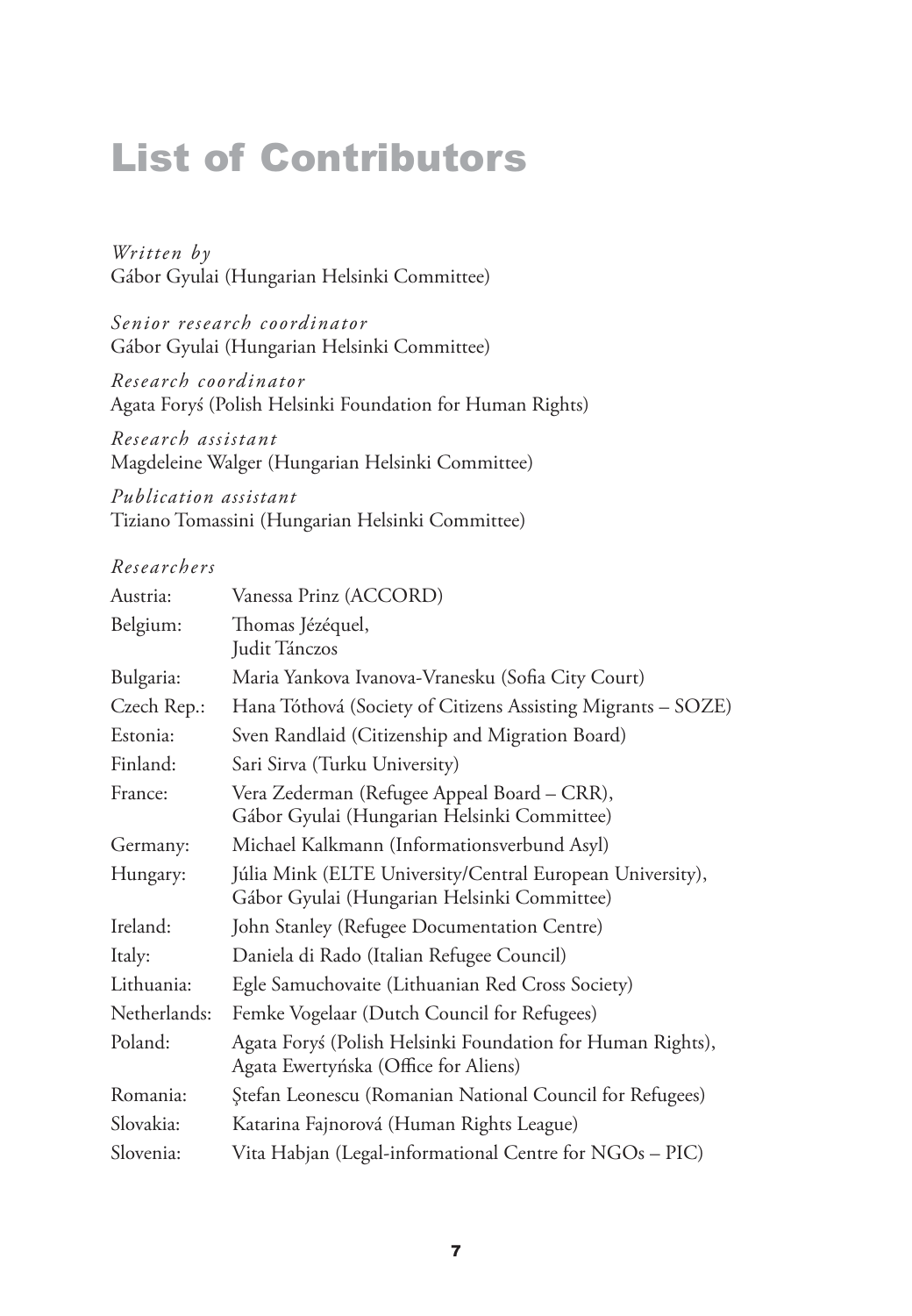| Spain:  | Marta Sainz de Baranda (ACCEM)                           |
|---------|----------------------------------------------------------|
| Sweden: | Karin Czubala                                            |
| UK:     | Ali Bendegani (Refugee Legal Centre)                     |
| ECHR:   | Júlia Mink (ELTE University/Central European University) |

#### *Contact persons*

| Cyprus:    | Maria Kyprianou (Refugee Review Authority)                  |
|------------|-------------------------------------------------------------|
| Denmark:   | Jan Olsen (Danish Immigration Service)                      |
| Greece:    | Spyros Koulocheris (Greek Council for Refugees)             |
| Latvia:    | Dace Zvarte (Office of Citizenship and Migration Affairs)   |
| Luxemburg: | Jacqueline Guillou-Jacques (Ministry of Foreign Affairs)    |
| Malta:     | Katrine Camilleri (Jesuit Refugee Service)                  |
| Portugal:  | Gabriela Tiago, Carla Ramos (Office of Asylum and Refugees) |

#### *Thanks to*

Andrea Jakober, Michael Kalkmann, Reinhold Jawhari, Carol Doyle, Mark Jansen, Nicholas Oakeshott, Jérôme Camus, Jens Vedsted-Hansen, Elna Søndergaard, Catalin Albu, Natasa Andreou, Dóra Németh, Anikó Gál, Zoltán Pozsár-Szentmiklósy, Miguel Sánchez Rubio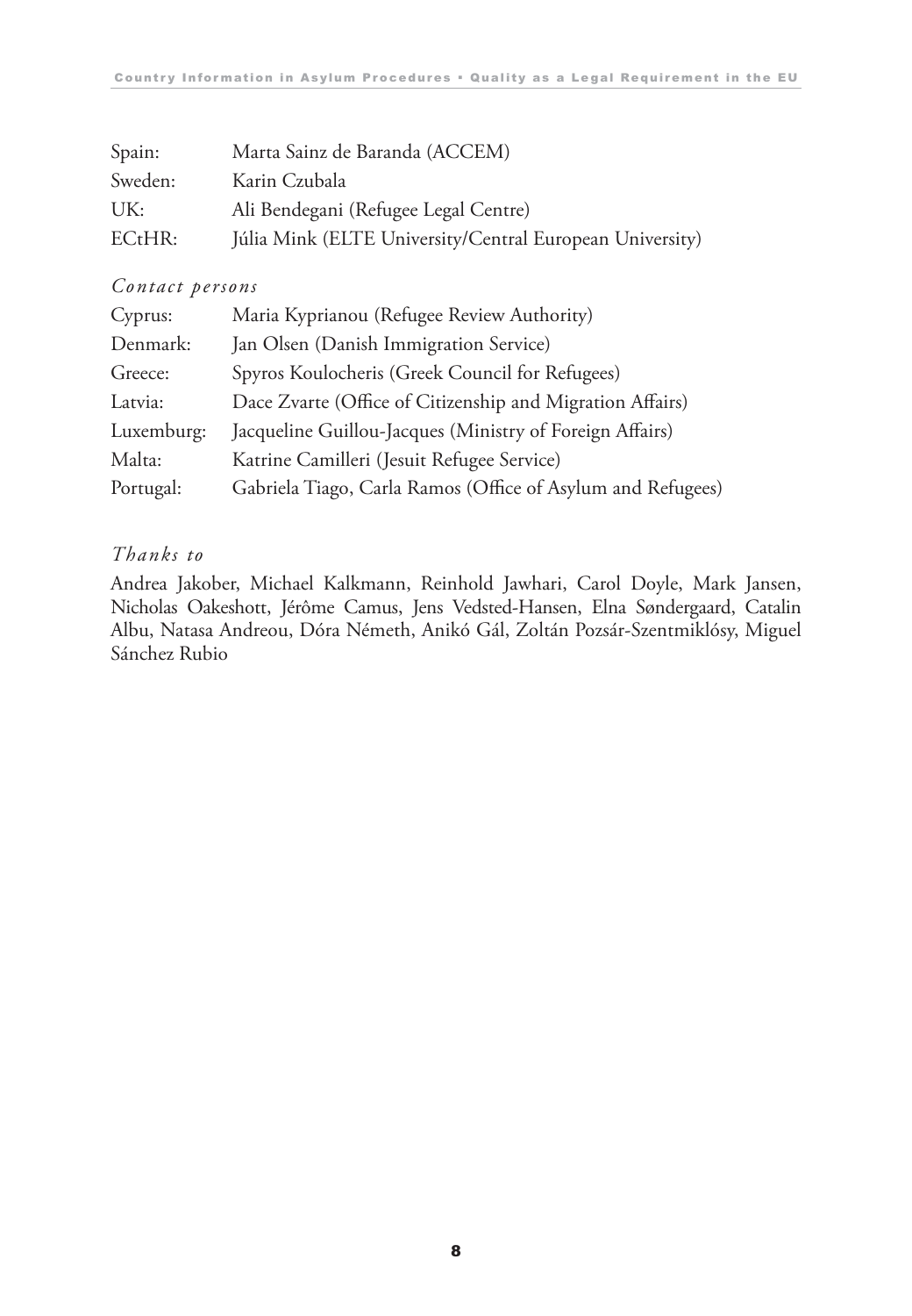### I. Introduction

"COI" is one of the mysterious acronyms so frequently used by those working in the field of asylum law and practice. Its meaning – country of origin information – as well as its importance has significantly changed throughout the last years.

COI has always been considered as an adequate way to provide an "objective element" or factual evidence in refugee status determination, and as such its importance has never been questioned. However, not so long ago, COI was deemed a "soft" issue, relating to, but at the same time hiding far behind the real "hard" questions of refugee law. COI research meant no more than consulting the few human rights reports available in hard copies, dated often from previous years.

Since the late nineties, the character of COI as evidence in refugee status determination has changed due to a number of reasons. Thanks to **the advancement of information technology** and the world-wide accessibility of the internet, now thousands of reports and newsprints are available within a click of a button. It is possible to find detailed information even on something that happened yesterday in a remote location thousands of kilometres away. The internet opened a great horizon of opportunities to use COI as determining factual evidence in asylum procedures, which enables authorities to confirm asylum-seekers' statements in a much more detailed way than previously.

It does not come as a surprise then that **the interest towards COI has increased** in the last few years. Not being considered any more as an interesting side-issue of refugee law, COI is now on top of the agenda of European asylum issues. The Hague Programme<sup>1</sup>, which outlines the future of asylum systems in Europe, puts special emphasis on practical cooperation among EU member states and explicitly refers to the aim of "jointly compiling, assessing, and applying information on countries of origin". COI-related guidelines have been prepared by the United Nations High Commissioner for Refugees (UNHCR), the Austrian Centre for Country of Origin and Asylum Research and Documentation (ACCORD), and the International Association of Refugee Law Judges (IARLJ), while the common EU guidelines for processing COI are currently being finalised.

As COI research became a more complex task and the need for this service was quickly multiplied, it became **a profession on its own right**, instead of being a complementary exercise for refugee law practitioners and decision-makers. In previous years, practically all European asylum agencies established a unit dedicated to COI research, and so did many non-governmental organisations and courts<sup>2</sup>. The number of seminars and meetings dedicated solely to this issue is on the rise, year after year.

<sup>1</sup> The Hague Programme: Strengthening Freedom, Security and Justice in the European Union, European Council 2005/C 53/01

<sup>2</sup> See for example: Comparative Study on Country of Origin Information Systems – Study on COI Systems in Ten European Countries and the Potential for Further Improvement of COI Cooperation, International Centre for Migration Policy Development (ICMPD), April 2006, http://www.icmpd.org/typo3conf/ext/ icmpd/secure.php?u=0&file=1224&t=1193301720&hash=e8920ce5b73301683273dbc4b6d7933b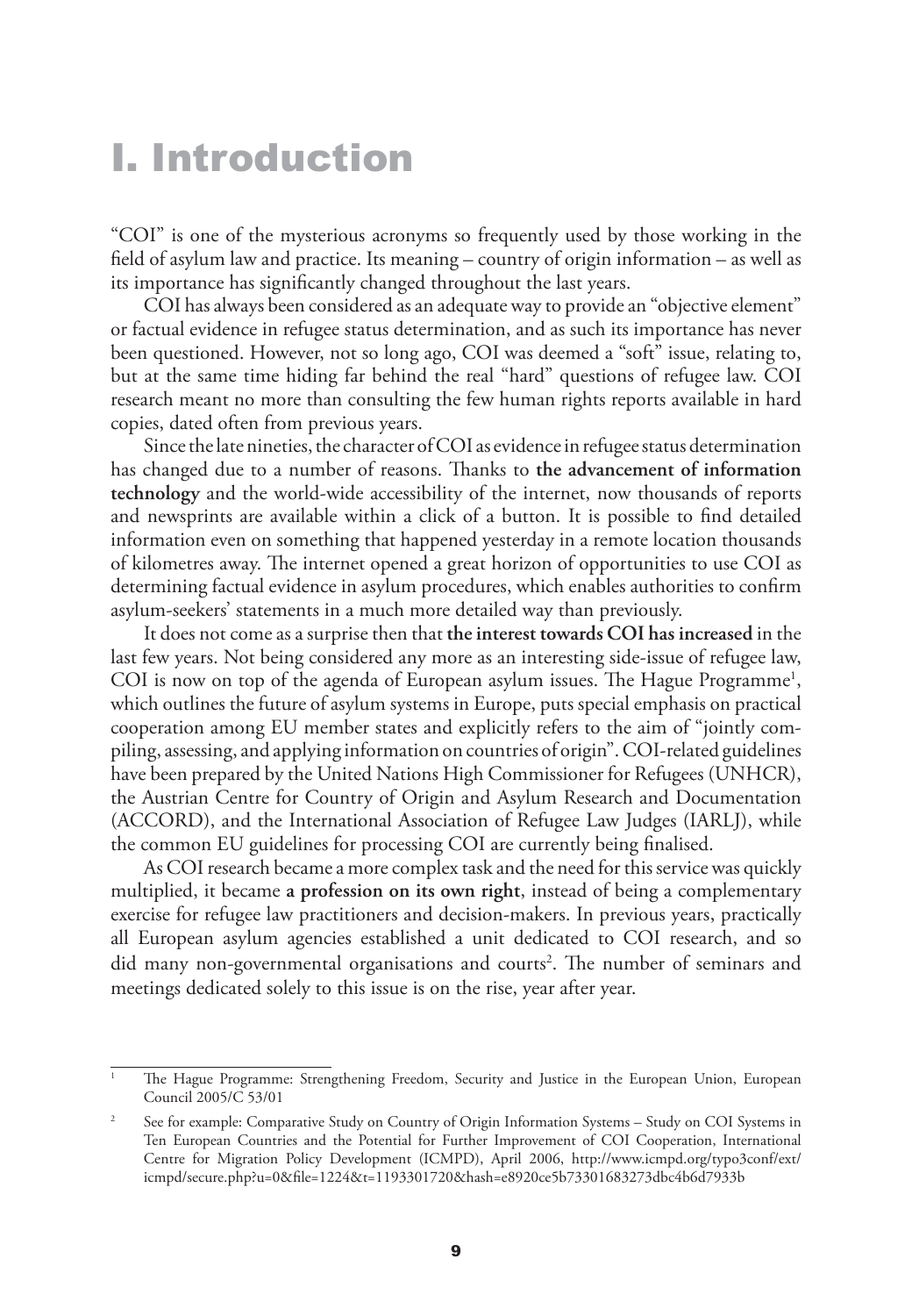This change of role and the multiplied importance of COI generated a higher demand for **systemised quality standards**. Being a decisive element of the majority of asylum cases, it requires firm rules of research, documentation and use, in order to avoid unjustified decisions based on insufficient or erroneous COI which can in the worst case result in *refoulement*. All key actors in the European asylum field have already established or are currently in the process of elaboration of structured quality standards.

Lately, these quality standards appear to infiltrate community and national legislations, as well as relevant jurisprudence and thus more frequently **take the form of legal requirements** instead of simple exemplary practices. The present study aims to draw an unprecedented comprehensive picture of legal criteria relevant to COI quality standards in the EU, with the goal of helping both policy-makers and refugee law practitioners to effectively apply and further improve these norms in the future.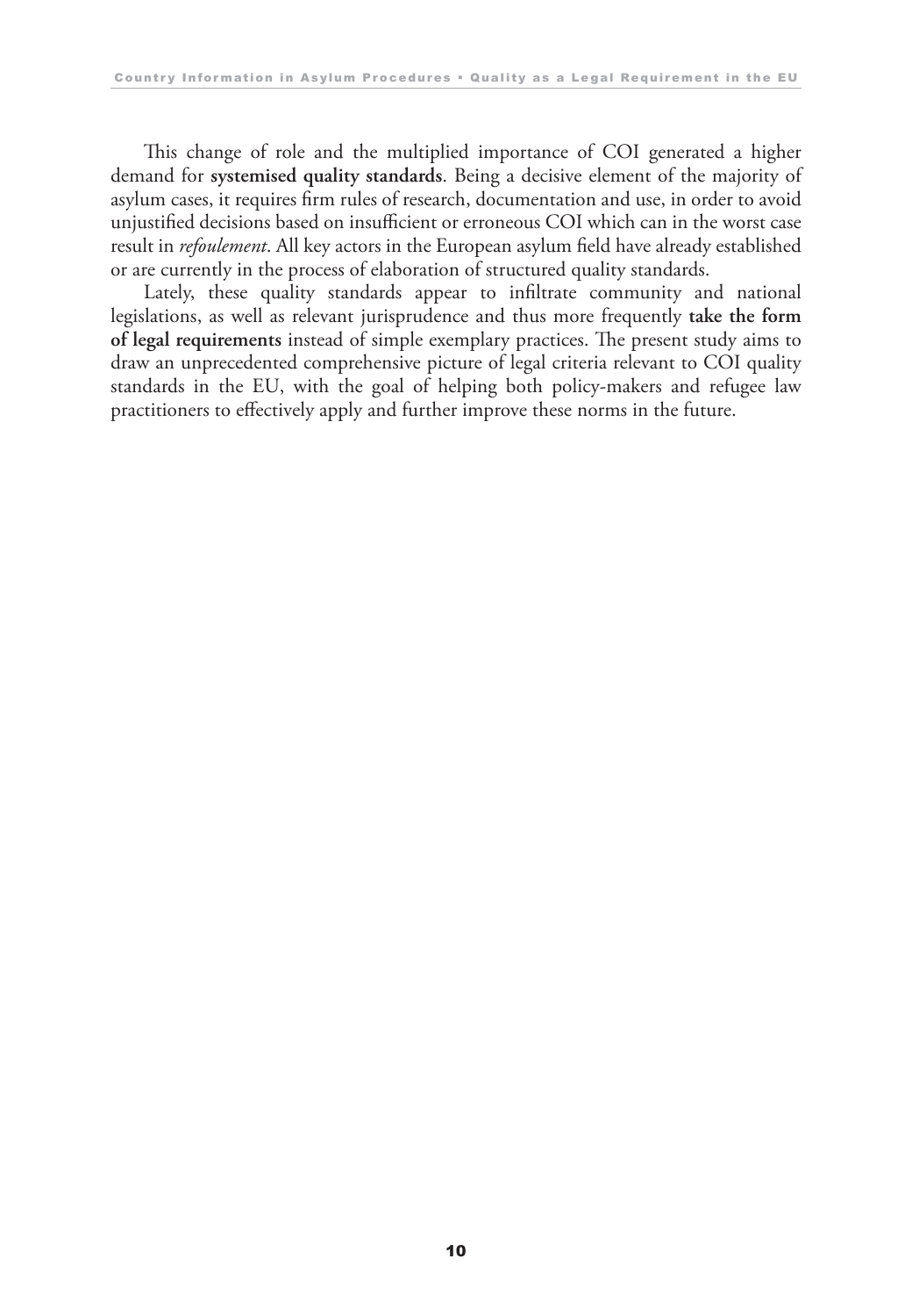### II. Methodology

#### **II.1 Objective**

The present study focuses on specific **substantive quality standards** related to the research and use of country information as reflected in legal provisions and jurisprudence in the European Union. To this end, asylum-related laws and other legal acts, as well as relevant judgments from appeal and higher (administrative, quasi-judicial and judicial) instances have been looked at in all member states. The research aimed to present how COI quality standards have been transformed into **a system of legal requirements** in recent years, far beyond simple methodological guidelines or soft law recommendations which as a result were not touched upon.

The objectives of the present initiative are the following:

- to provide policy- and law-makers in the EU institutions, member states, and as well as judges with an outline of how key actors interpret COI quality standards and what the relevant legal obligations are,
- to promote a common, rights-based and quality-focused interpretation in this respect,
- to enhance the advocacy capacities of non-governmental organisations and the UNHCR in this field, and
- to create a supplementary training tool for COI trainers.

In view of its purposes, **no concrete recommendations** are formulated in the report. On the other hand, all the above-mentioned target groups are encouraged to use this study as a source of inspiration, as well as concrete information on existing exemplary practices when drafting new legislation, taking or reviewing decisions on refugee status, formulating advocacy principles or holding trainings.

Based on its objective, the report has a clear **European focus** which certainly does not mean that universal norms (such as those set by the UNHCR or other UN bodies) would in any way be considered as less important.

#### **II.2 Research and Reporting Methodology**

The research methodology that served as basis for this report was jointly elaborated by the two research coordinators. The relevant methodological guidelines were accompanied by **two questionnaires**, one focusing on national legislation, and the other on jurisprudence. The completed forms were then analysed and processed by the author of the report.

Research activities have been systematically carried out by **local researchers** (either organisations or individuals). Among the researchers, there has been a right balance of persons working for non-governmental, governmental, judicial and academic institutions.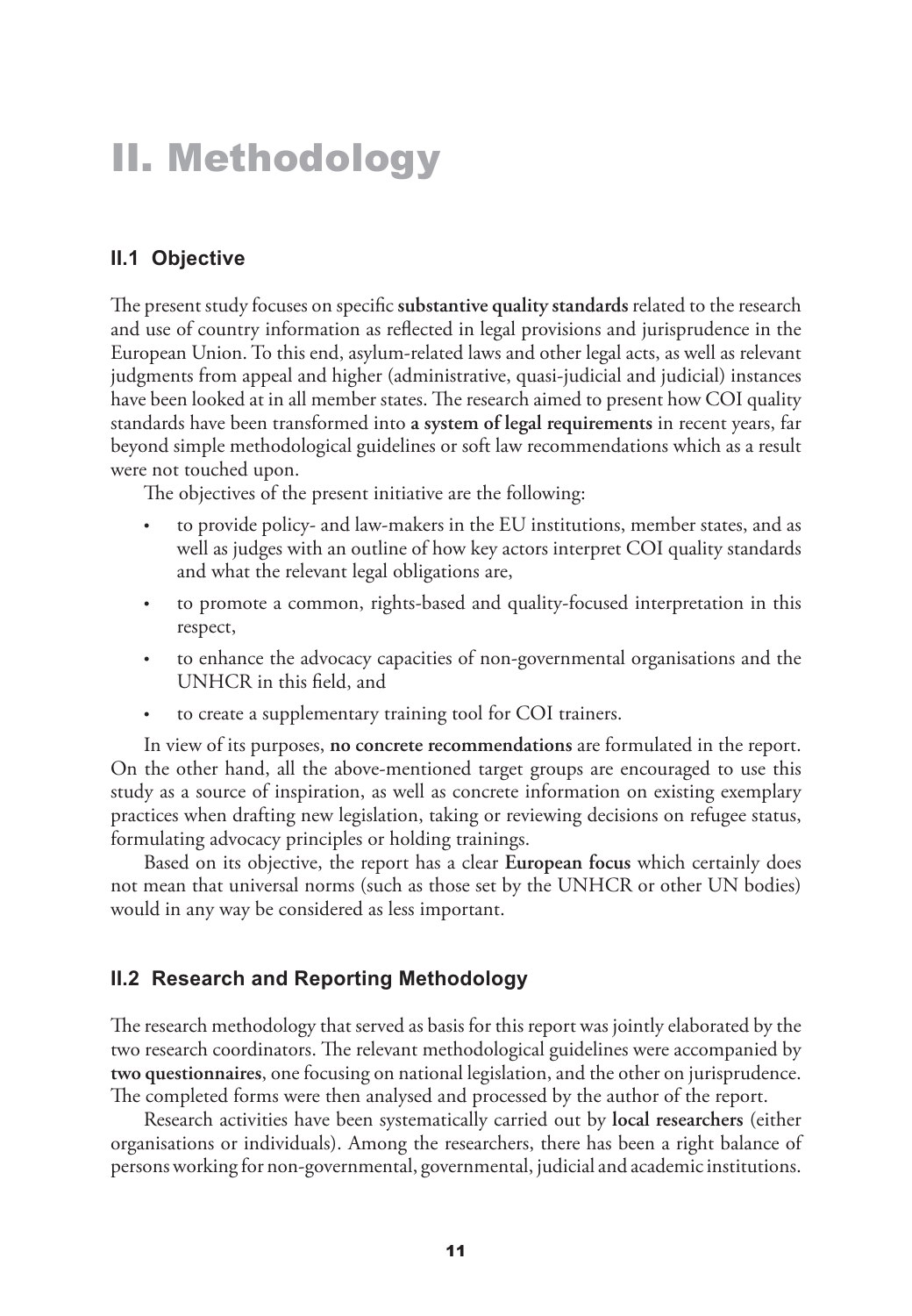Most researchers have already had years of experience and considerable expertise in dealing with COI. In a number of countries, local experts or other competent contact persons confirmed the non-existence of legislation or jurisprudence relevant for the present research. In such cases, no further research was carried out.

While researchers were requested to have a full coverage of their national legislation in force, capacities to research jurisprudence significantly varied from country to country. It is of course impossible to have access to the full asylum-related jurisprudence of all EU member states, mostly because in many countries these judgments are not made public or not even accessible for such purposes. Nevertheless, building upon the researchers' significant experience in this field, successful efforts have been carried out to detect at least "leading" or particularly relevant cases in member states where the necessary jurisprudence is not or only partly accessible.

As the method of referencing court decisions also varies in different European countries, **a joint code system** has been introduced. Accordingly, all pieces of national jurisprudence are referred to by the internet country domain plus a two-digit number (e.g. ES-03), and all these codes are included in a common table in the Annex of the report. The numbers given are random and neither reflect a scale of importance nor a chronological order. As for the jurisprudence of the European Court of Human Rights (ECtHR), the commonly used brief forms (e.g. Mamatkulov) are applied. Full references to all judgments are included in the Annex.

Throughout the report, the widely used acronym of **"COI"** and the term **"country information"** are used as synonyms. In line with the UNHCR's and various professional organisations' practice, the term of "country of origin information" has been replaced by the latter, indicating that relevant information may also cover third countries (of transit or former asylum).

All emphases are added by the author of the report. Translations from languages other than English are unofficial.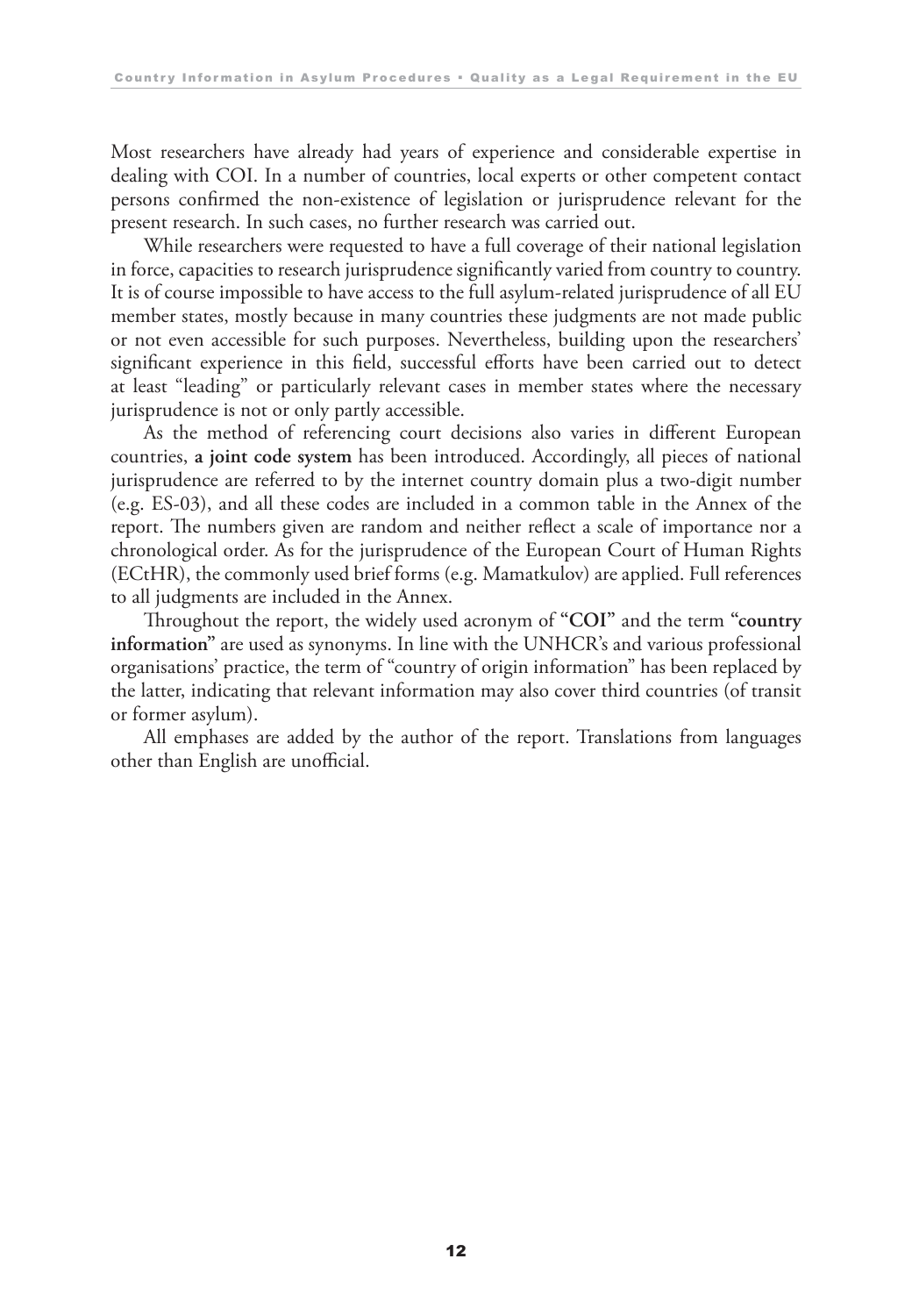### III. Systems of COI Quality Standards in Europe

Based on the factors described in the Introduction, all key actors in the European asylum field felt the necessity of some cohesive thought about COI quality standards, which often resulted in the production of formal guidelines. The present chapter briefly shows how different actors structure these norms and what the main quality requirements in question are. The different guidelines are presented in chronological order.

#### **III.1 UNHCR**

The UNHCR published its paper **Country of Origin Information: Towards Enhanced International Cooperation**<sup>3</sup> in February 2004. This document can be considered the first major initiative to formalise substantive COI quality standards as the wide set of UNHCR guidelines and policy papers published in past decades only indirectly referred to some sort of principles.

From the viewpoint of substantive quality standards, the UN Refugee Agency defines its position and provides guidance on three main areas:

- The **objective** of country of origin information<sup>4</sup>
- Sources (reliability assessment<sup>5</sup>, selection and evaluation of sources<sup>6</sup> and specific guidance on sources in the country of origin<sup>7</sup>)
- **Transparency** and confidentiality8

While this paper is undoubtedly a milestone in the formalisation process of COI quality standards, it applies an approach concentrating on practical cooperation issues between states and thus does not intend to create a comprehensive structure of such norms or relate them to the research process.

- 5 Ibid. Para. 47–50.
- 6 Ibid. Para. 24–27.
- 7 Ibid. Para. 35–37.
- 8 Ibid. Para. 28–34.

<sup>3</sup> Country of Origin Information: Towards Enhanced International Cooperation, UNHCR, 2004 – an amended version of a report prepared by UNHCR under the European Refugee Fund project "Provision of Country of Origin Information and related information", JAI/2002/ERF/010. – hereinafter "UNHCR Position Paper", http://www.unhcr.org/cgi-bin/texis/vtx/refworld/rwmain?docid=403b2522a&page=search

<sup>4</sup> Ibid. Para. 9–14.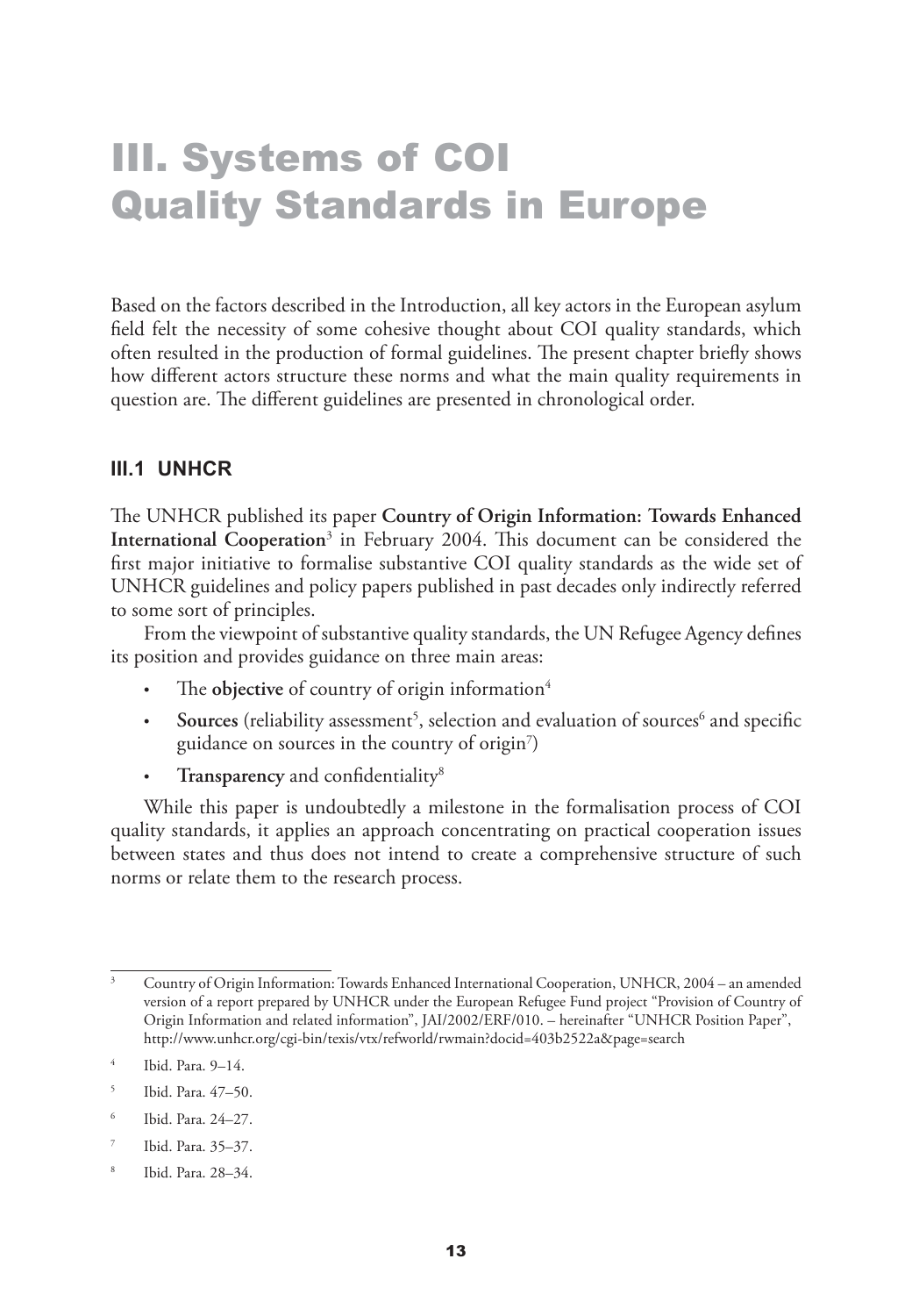#### **III.2 ACCORD and the COI Network**

The Austrian Centre for Country of Origin and Asylum Research and Documentation (ACCORD) played a pioneer role in systemising COI quality standards in Europe. Its training manual **Researching Country of Origin Information**<sup>9</sup> prepared in conjunction with other European expert organisations and published in 2004 was the first ever document that aimed to draw a full and comprehensive structure of quality principles in this field, based on the above-mentioned UNCHR paper, the EU asylum *acquis*, and relevant jurisprudence and existing good practices in COI research in Europe and Canada. Being primarily a training tool, it goes beyond the scope of a position paper and includes a wide range of detailed practical guidance.

The four substantive quality standards of COI research and use are – in this interpretation – linked to the different phases of the research procedure and can be summarised as follows (indicating the concrete task related to each norm):

- **1. Relevance**: COI must be closely related to the legal substance of an asylum claim (i.e. fear of being persecuted/risk of suffering serious harm and lack of protection) and must objectively reflect (confirm or disprove) the important facts related thereto.
	- Transformation of the legally relevant facts of an asylum claim into COI **questions** and research topics.
- **2. Reliability and balance**: Given the inevitable bias of sources, COI has to rely on a variety of different types of sources bearing in mind the political and ideological context in which each source operates as well as its mandate, reporting methodology, and the intention behind its publications.
	- Identification of a set of reliable and balanced **sources** that can provide answers to the previously identified COI questions.
- **3. Accuracy and currency**: COI has to be obtained and corroborated from a variety of sources with due attention paid to finding and filtering the relevant and up-to-date information from the sources chosen and without any distortion of the content.
	- Effective **research** of the necessary information, making use of the previously selected sources.
- **4. Transparency and retrievability**: Given its role as decisive evidence, COI has to be – as a general principle – made available for all parts involved in refugee status determination, principally through the use of a transparent method of referencing.
	- Communication and **documentation** of research results**.**

<sup>9</sup> Researching Country of Origin Information – A Training Manual, Austrian Red Cross, 2004 – hereinafter "ACCORD Manual", http://www.coi-training.net/content/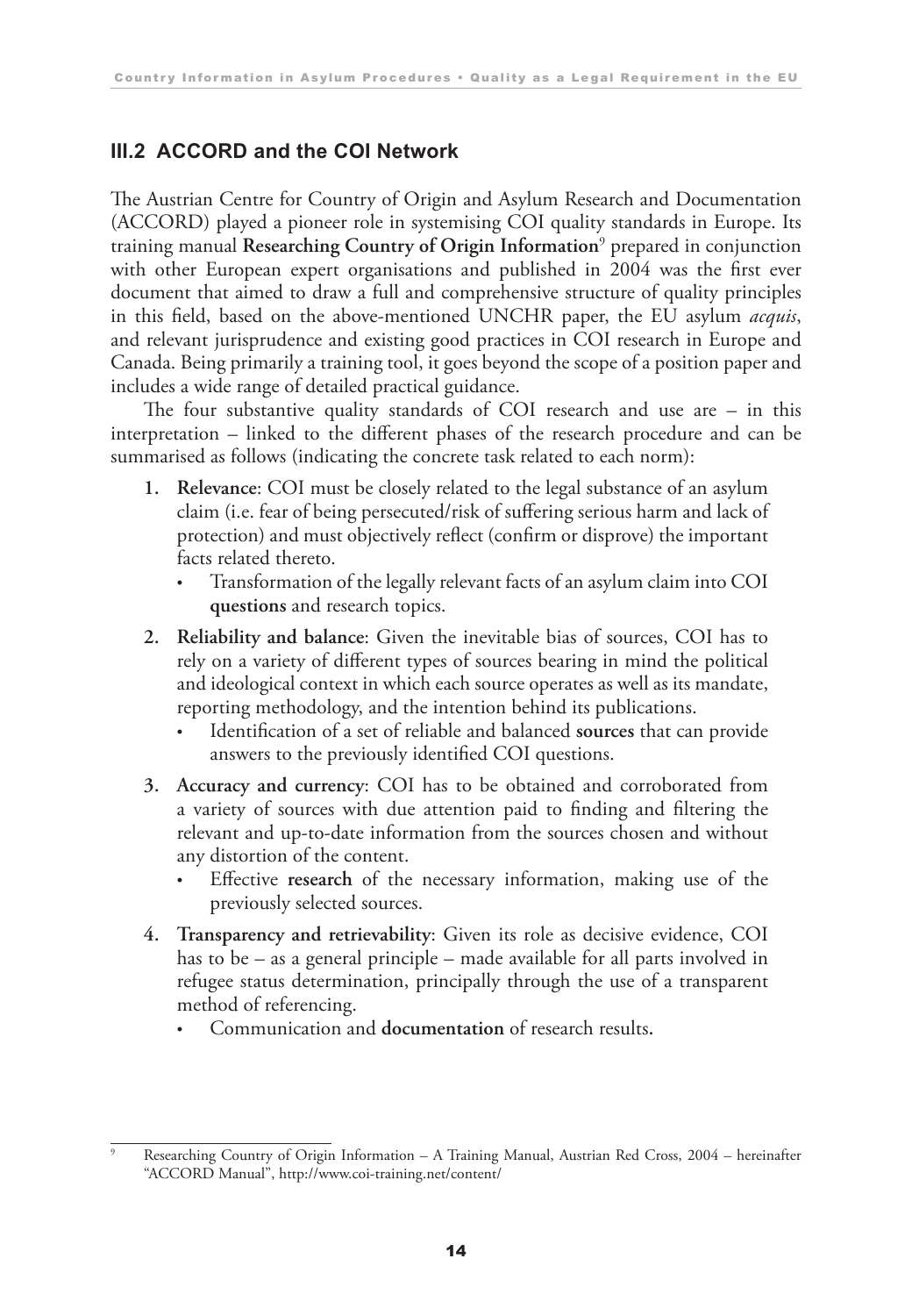These standards now constitute the basis of various COI training and e-training sessions all over Europe, involving both governmental and NGO target groups. In addition, they appear to have a significant influence on the EU's approach towards this topic.

Complementing the above norms, the ACCORD Manual further specifies four procedural quality standards: the equality of arms, the use of public domain material, the impartiality and neutrality of research and the protection of personal data of the applicant.

#### **III.3 IARLJ**

In 2006, the International Association of Refugee Law Judges (IARLJ) also issued its position paper titled **Judicial Criteria for Assessing Country of Origin Information (COI): A Checklist**10. This guidance document is a proof of an increasing interest among refugee law judges towards COI and highly reflects the standards already defined in the UNHCR Position Paper and the ACCORD Manual. The IARLJ Checklist however applies a more specialised approach, aiming to provide guidance to judges on what to consider when evaluating COI as evidence. Accordingly, this document puts more emphasis on legal issues and the assessment of research results, while it remains rather silent about the research procedure itself.

The IARLJ summarises the main quality issues of COI as follows:

- **Relevance and adequacy** of the information
	- 1. How relevant is the COI to the case in hand?
	- 2. Does the COI source adequately cover the relevant issue(s)?
	- 3. How current or temporally relevant is the COI?
- Source of the information
	- 4. Is the COI material satisfactorily sourced?
	- 5. Is the COI based on publicly available and accessible sources?
	- 6. Has the COI been prepared on an empirical basis using sound methodology?
- **Nature / Type** of the information
	- 7. Does the COI exhibit impartiality and independence?
	- 8. Is the COI balanced and not overly selective?
- **Prior judicial scrutiny**
	- 9. Has there been judicial scrutiny by other national courts of the COI in question?

<sup>10</sup> Judicial Criteria for Assessing Country of Origin Information (COI): A Checklist, Paper for the 7th Biennial IARLJ World Conference, Mexico City, 6–9 November 2006, by members of the COI-CG Working Party – hereinafter "IARLJ Checklist", http://www.iarlj.nl/cms/images/stories/forms/WPPapers/Hugo%20Storey CountryofOriginInformationAndCountryGuidanceWP.pdf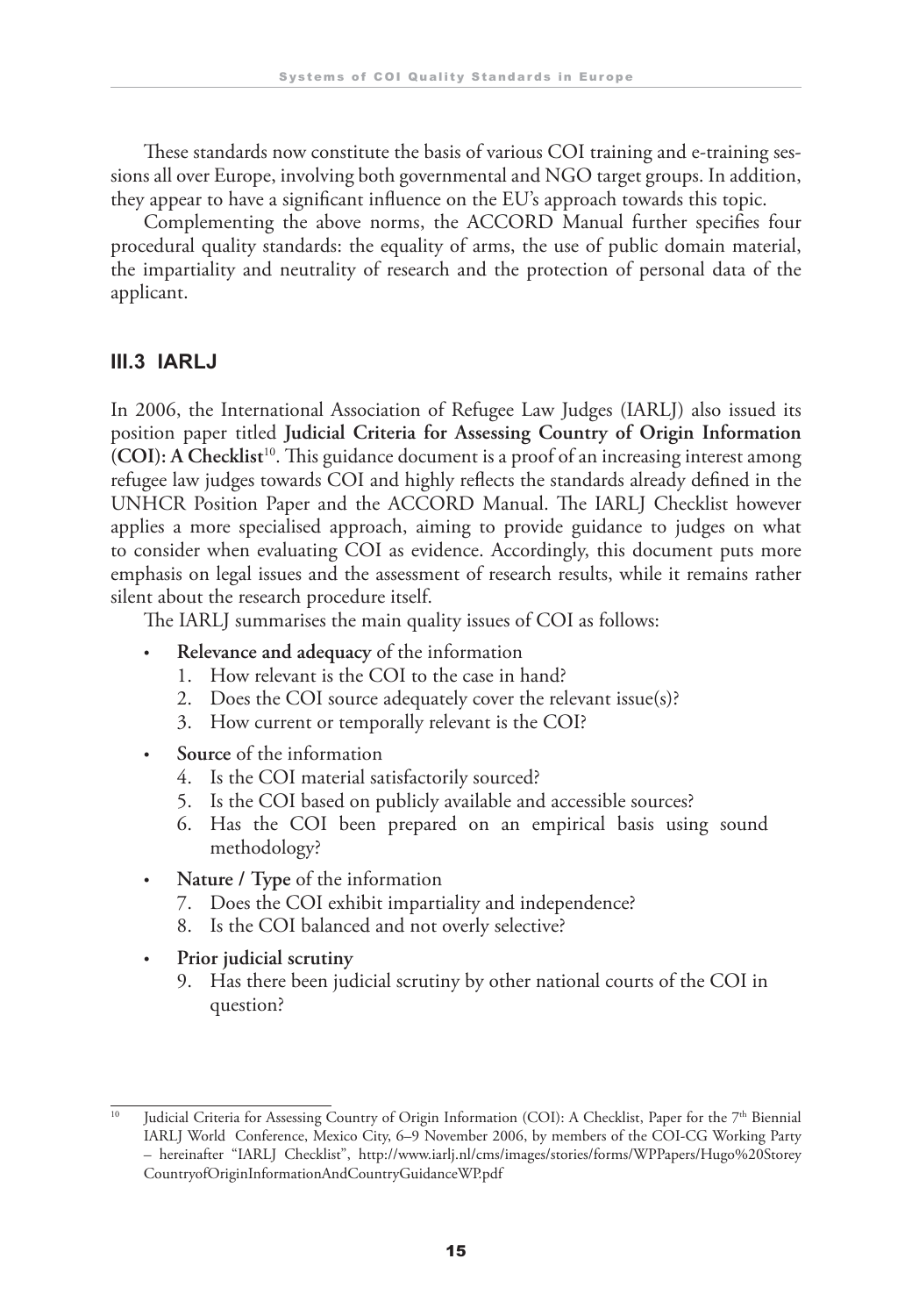#### **III.4 EU Common Guidelines**

In line with the objectives defined by the Hague Programme, a project group of eight European countries'11 asylum authorities are in the process of elaborating the **Common EU Guidelines for Processing Country of Origin Information (COI),** the draft of which was finalised in April 2007. This initiative constitutes an extremely important step in the process of establishing a sound system of COI quality standards in Europe, as it is the first such initiative on behalf of member states. Since the final draft of the Common Guidelines has not yet been made officially public, it is regrettably not possible to analyse its content within the context of the present study.

#### **III.5 Summary**

As previously explained, all key actors in the European asylum field (governments, NGOs, the judiciary and the UNHCR) have elaborated some sort of quality standards in connection with country information. Comparing the documents in question, it appears that no significant divergence can be witnessed concerning the content of these quality standards. The apparent differences are mainly due to the diverse scope and degree of comprehensiveness of the above documents, rather than signifying fundamentally different approaches or findings.

While recognising from a professional viewpoint that all of these standards are equally important, the system proposed by the ACCORD Manual has been selected to determine the construction of the present study, given its exhaustiveness (it equally includes aspects of law, research and documentation) and clear structure (it comprises only four substantive standards that chronologically cover the entire research process). Thus the four norms – as presented in this report – are based on the similar standards elaborated in the ACCORD Manual and applied in different COI research centres' practice.

<sup>&</sup>lt;sup>11</sup> Germany, Denmark, The Netherlands, Belgium, France, Poland, the UK and Switzerland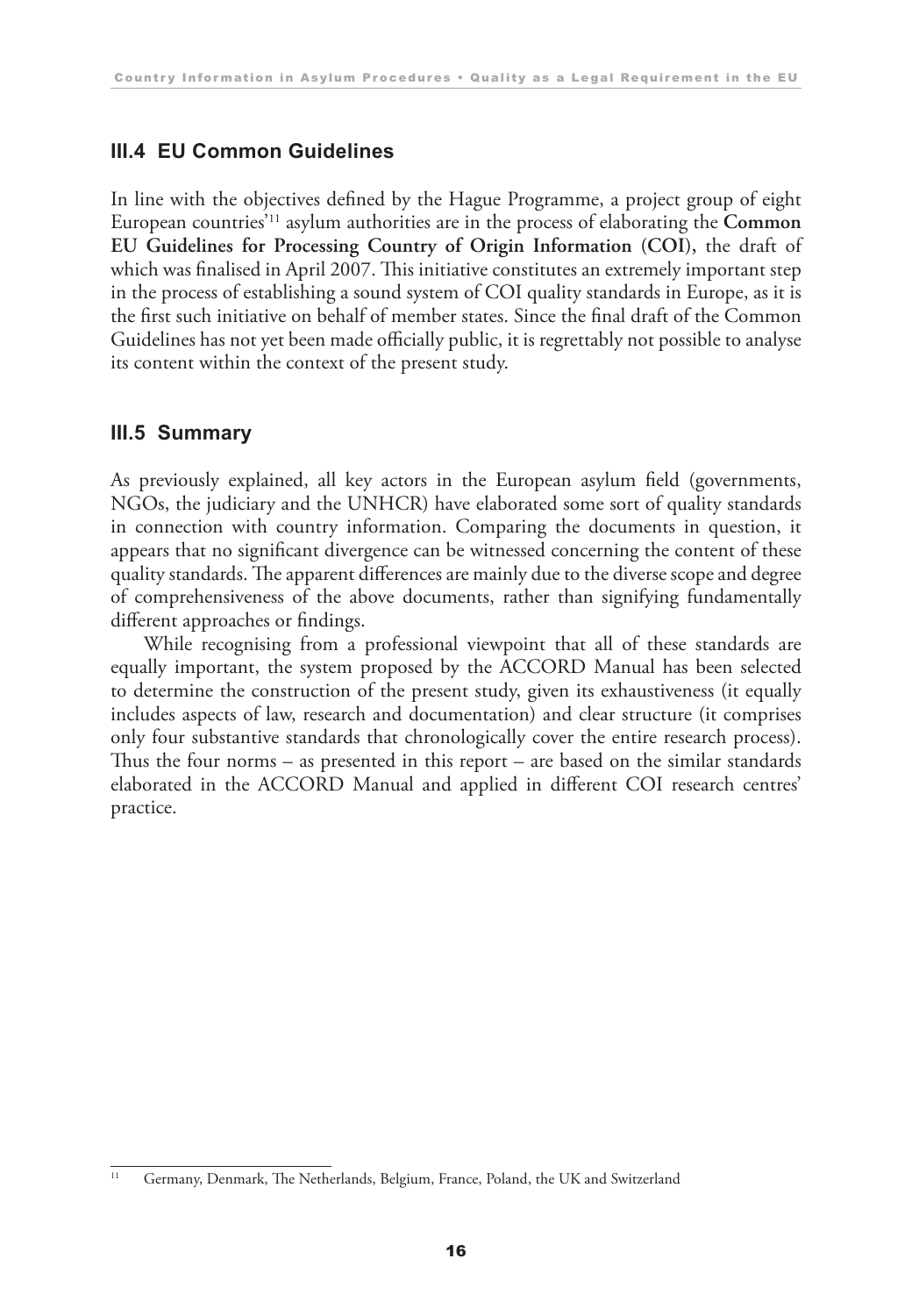### IV. Sources of Legal Criteria

Following the trends described in the Introduction, each of the relevant quality norms have already infiltrated to a certain extent to the asylum legislation and judicial practice within the EU. This chapter briefly summarises the sources of these legal requirements, prior to the discovery of how substantive COI quality standards can be retrieved therein.

As pointed out in Chapter II, the present report aims to analyse substantive COI quality standards already existing in the form of legal requirement in the EU, and to describe a gradually nascent common interpretation of these norms. This objective clearly determines the selection of sources below, thus general sources of soft law and academic literature are not touched upon, and a special emphasis is put on common European standards and national practices of interest.

#### **IV.1 Legislation**

The European Union does not have a binding legislative act on country information quality standards. However, both **the Qualification**<sup>12</sup> **and the Procedures Directive**<sup>13</sup> set a certain number of requirements in this respect. These directives create clear-cut obligations for member states and thus can be considered the only regional instruments determining COI quality standards with a **legally binding effect**. Member states were obliged to transpose the provisions of the Qualification Directive into their national legislation before 10 October 2006<sup>14</sup>, while the transposition deadline for the Procedures Directive is 1 December 2007<sup>15</sup>.

Given the fact that most of the European Union is currently in the middle of this process and that various trans-national transposition-monitoring initiatives<sup>16</sup> are also in place, the description of how many countries have already transposed certain provisions,

<sup>14</sup> Qualification Directive, Article 38 (1)

<sup>&</sup>lt;sup>12</sup> Council Directive 2004/83/EC of 29 April 2004 on minimum standards for the qualification and status of third country nationals or stateless persons as refugees or as persons who otherwise need international protection and the content of the protection granted, hereinafter "Qualification Directive"

<sup>&</sup>lt;sup>13</sup> Council Directive 2005/85/EC of 1 December 2005 on minimum standards on procedures in Member States for granting and withdrawing refugee status, hereinafter "Procedures Directive"

<sup>15</sup> Procedures Directive, Article 44

<sup>&</sup>lt;sup>16</sup> See: Asylum in the European Union – A study of the Implementation of the Qualification Directive, UNHCR, November 2007 (http://www.unhcr.org/cgi-bin/texis/vtx/refworld/rwmain?docid=473050632), as well as the on-going "Networking on the Transposition of the Qualification Directive" project coordinated by the Dutch Council for Refugees and the current transposition-monitoring activities of the Odysseus Network and the European Legal Network on Asylum (ELENA)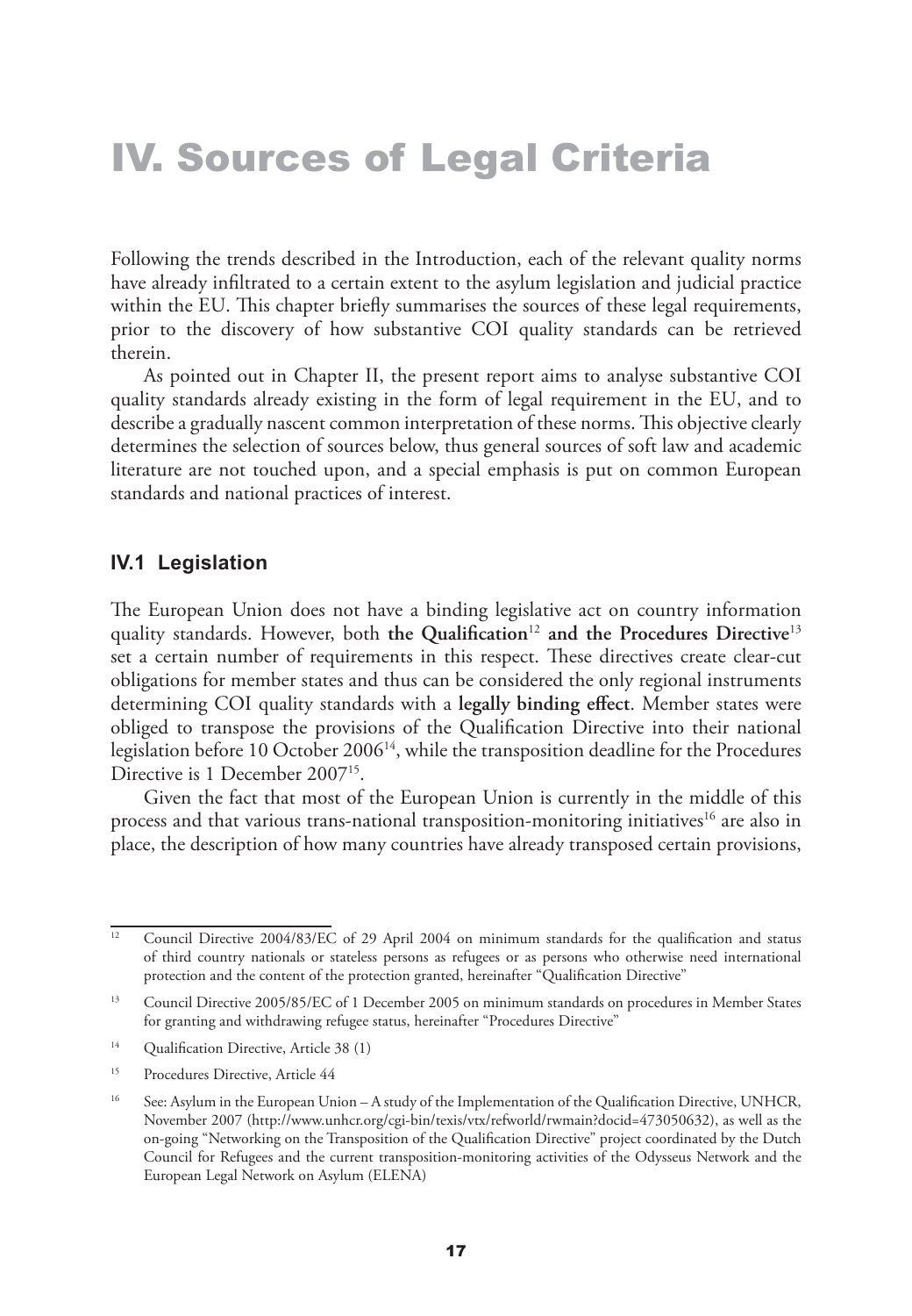and in what manner, has been considered as falling outside the scope of the present study. This is in addition based upon the presumption that all member states are required to comply with these criteria, as such it is worth more focusing on "good practice examples" of those member states which have a more sophisticated legislation reflecting COI quality standards and therefore go beyond the basic norms set by the directives or give a somehow specific interpretation thereof<sup>17</sup>. While these national laws evidently do not create legal obligations for other member states, given the goal of a Common European Asylum System, they can be referred to as exemplary practices and can positively inspire law-makers in other EU countries.

#### **IV.2 Jurisprudence**

The **European Court of Justice (ECJ)** is the primary judicial institution of the European Union, and as such is in charge of ensuring a uniform interpretation and application of community law. In this regard, the ECJ may develop relevant jurisprudence concerning COI standards as reflected by the relevant provisions of the two above-mentioned directives. Given though that at the time of carrying out the main part of this research, member states still had several months to comply with the obligations set by the Procedures Directive, as well as the short time elapsed since the transposition deadline of the Qualification Directive the ECJ has not ruled in any relevant case yet.

The other major pan-European judicial body, the **European Court of Human Rights (ECtHR) has a wide range of relevant jurisprudence**. While the ECtHR does not watch the application of EU law (and thus the above-mentioned directives), it has established considerable case law concerning Article 3 of the European Convention on Human Rights<sup>18</sup> (the prohibition of torture, inhuman and degrading treatment and punishment). Many of these judgments are related to the question of forcible return and international protection, and therefore are regularly referred to within the context of asylum as well. These judgments solely create concrete obligations for the defendant state; however, they set consequent principles that should be respected by all signatory states in similar procedures.

The tendencies concerning the role and importance of COI described in the Introduction can be perfectly traced through the analysis of Article 3 cases of the ECtHR. In its relevant judgments from the early nineties (Vilvarajah and Cruz Varas), the Court was reluctant to set a range of COI standards and did not produce any additional (let alone dissident) country information, emphasising solely the knowledge and experience of states in this field. This practice significantly changed in the mid-nineties with the milestone judgment in Chahal, where the ECtHR itself engaged in the collection of information and for the first time referred to a wide range of substantive COI standards. The same tendencies continued later in Hilal and N. The recent Salah Sheekh case can

<sup>&</sup>lt;sup>17</sup> See Chapter II.1 on the objective of the present report

<sup>&</sup>lt;sup>18</sup> 1950 Council of Europe Convention for the Protection of Human Rights and Fundamental Freedoms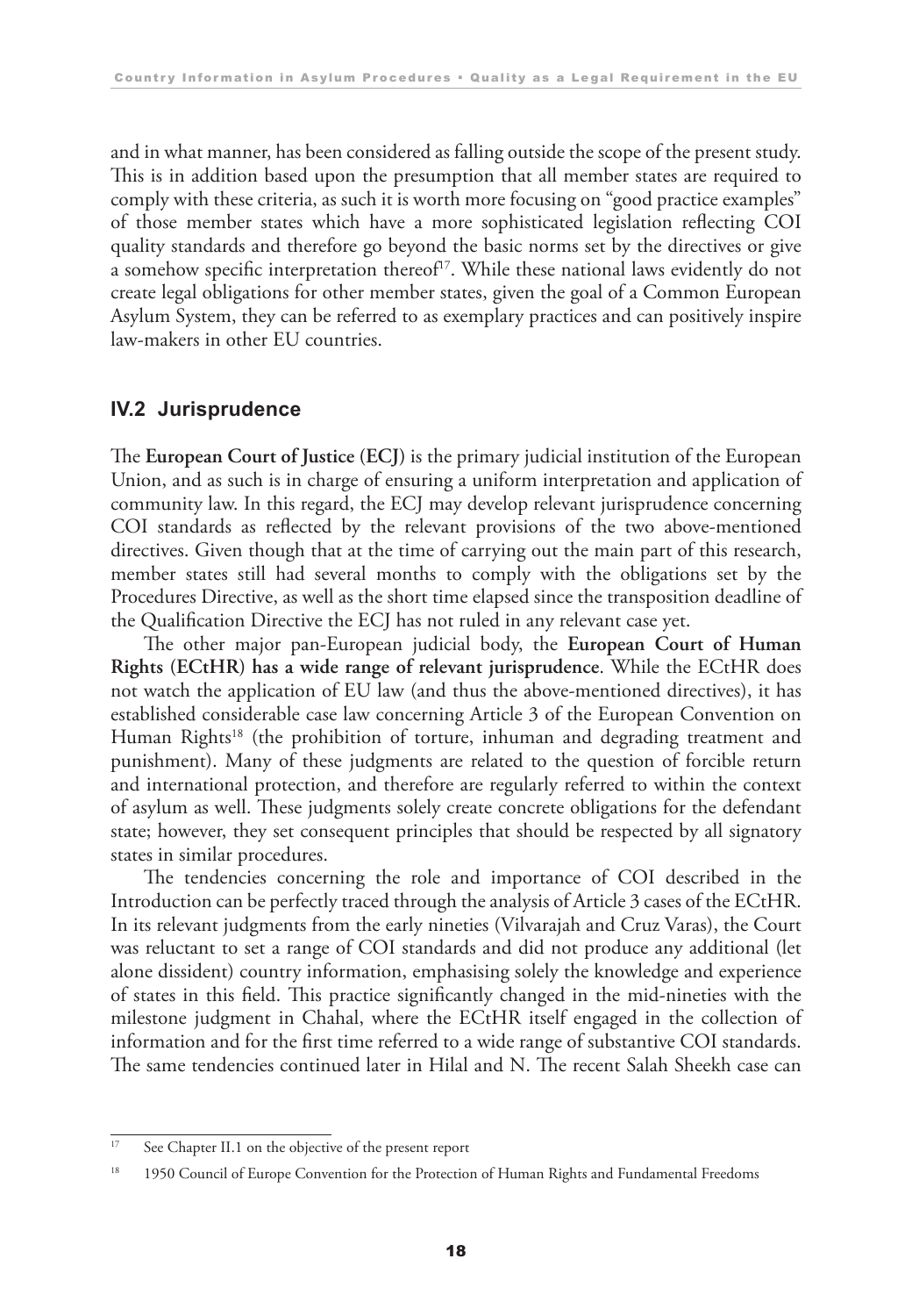again be considered as of crucial importance from the viewpoint of the analysed matter. In Salah Sheekh the Court deals with an unprecedentedly abundant COI material and sets relevant quality standards in significantly more explicit manner than in previous judgments.

The increased attention of the judiciary towards COI as key evidence is somehow less apparent when examining national jurisprudences. Many EU member states' asylum jurisprudence considers a wide range of COI and discusses the quality standards related thereto. Moreover, some countries (such as Austria, Ireland or the Czech Republic) have developed particularly rich and progressive case law in this context. On the other hand, judges from various EU countries are so far reluctant to address this issue in a systematic manner. The latter appears to be more often the case in countries where local (regional, municipal) courts proceed in asylum appeal cases (for example in Italy or Portugal), as there is no centralised judicial body with a special interest and a concentrated professional experience in this field. Different national judicial traditions may also constitute a reason for certain reluctance towards the present topic. The most ostensive example for this sort of different approach is France, where the Refugee Appeal Board (CRR) is neither required to individually mention in its decision the different elements of the file it examines, nor does it have the obligation to tell why certain elements do not appear to have an evidentiary force according to its judgment<sup>19</sup>. Regional differences in this respect are also interesting: in addition to Common Law jurisdictions (the UK and Ireland), Central European judges appear to pay the most attention to this issue.

Again, while the judicial decisions referred to in the present study do not create legal obligations for judges in other member states, they cannot be overlooked and therefore should be referred to as exemplary practices for the whole EU judiciary, keeping in mind the aim of a future Common European Asylum System.

<sup>&</sup>lt;sup>19</sup> See the FR-02 judgment of the Council of State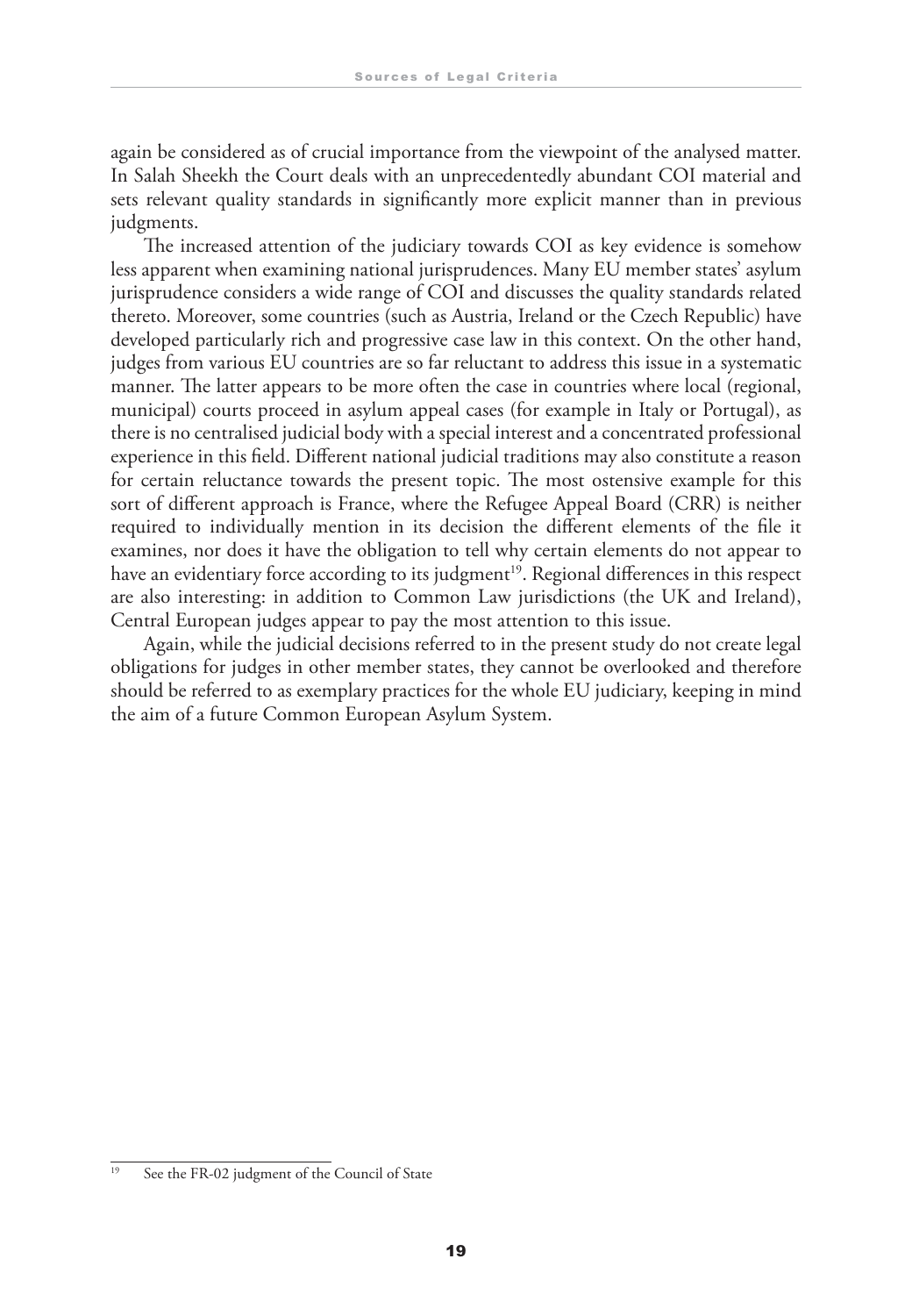### V. Basic Standard: The Compulsory Use of COI

Prior to a detailed analysis of how the main substantive quality standards of COI are reflected by the legislation and jurisprudence of the European Union, it is worth examining whether a general principle of using COI in refugee status determination exists in member states. While such a requirement cannot be considered as a quality standard *per se*, it may serve as a basis for all further norms and reflects the increased importance and improved role of country information.

#### **V.1 Legislation**

Article 4 (3) (a) of the Qualification Directive sets a clear-cut requirement of using COI in refugee status determination:

- 3. The assessment of an application for international protection is to be carried out on an individual basis and includes taking into account:
	- (a) **all relevant facts as they relate to the country of origin** at the time of taking a decision on the application; including laws and regulations of the country of origin and the manner in which they are applied;

This binding provision clearly reflects the increasing awareness about the necessity of using COI as evidence. Some EU member states have adopted legal provisions envisaging a compulsory examination of COI in asylum decision-making, but not transposing directly the wording of the Qualification Directive. For example, the relevant provision in **Lithuanian** law reads as follows<sup>20</sup>:

- (63) A public servant of the Migration Department, examining an application for asylum of an asylum-seeker, who has a right to use temporary territorial asylum, as to substance shall: (…)
- (63.5) collect necessary information about the country of origin of the asylum-seeker.

The asylum legislation of **Romania** links the compulsory use of COI to the professional preparedness of decision-makers $21$ :

- (1) The decision regarding the resolution of the asylum application is made after a suitable examination of the applicant's circumstances has been carried out by the specially designated officials who are qualified in the field of asylum. The latter presumes: (…)
	- b. Consultation of information from the country of origin, obtained from different sources, necessary to evaluate the personal circumstances of the asylum-seeker.

<sup>&</sup>lt;sup>20</sup> Procedural rules regulating the examination of aliens' applications for asylum, decision-making and implementation of decisions (approved by the order of Minister of the Interior of the Republic of Lithuania No. IV-361, 2004), Section 63.5

<sup>&</sup>lt;sup>21</sup> Act no. 122/2006 on asylum, Section 13 (1) (b)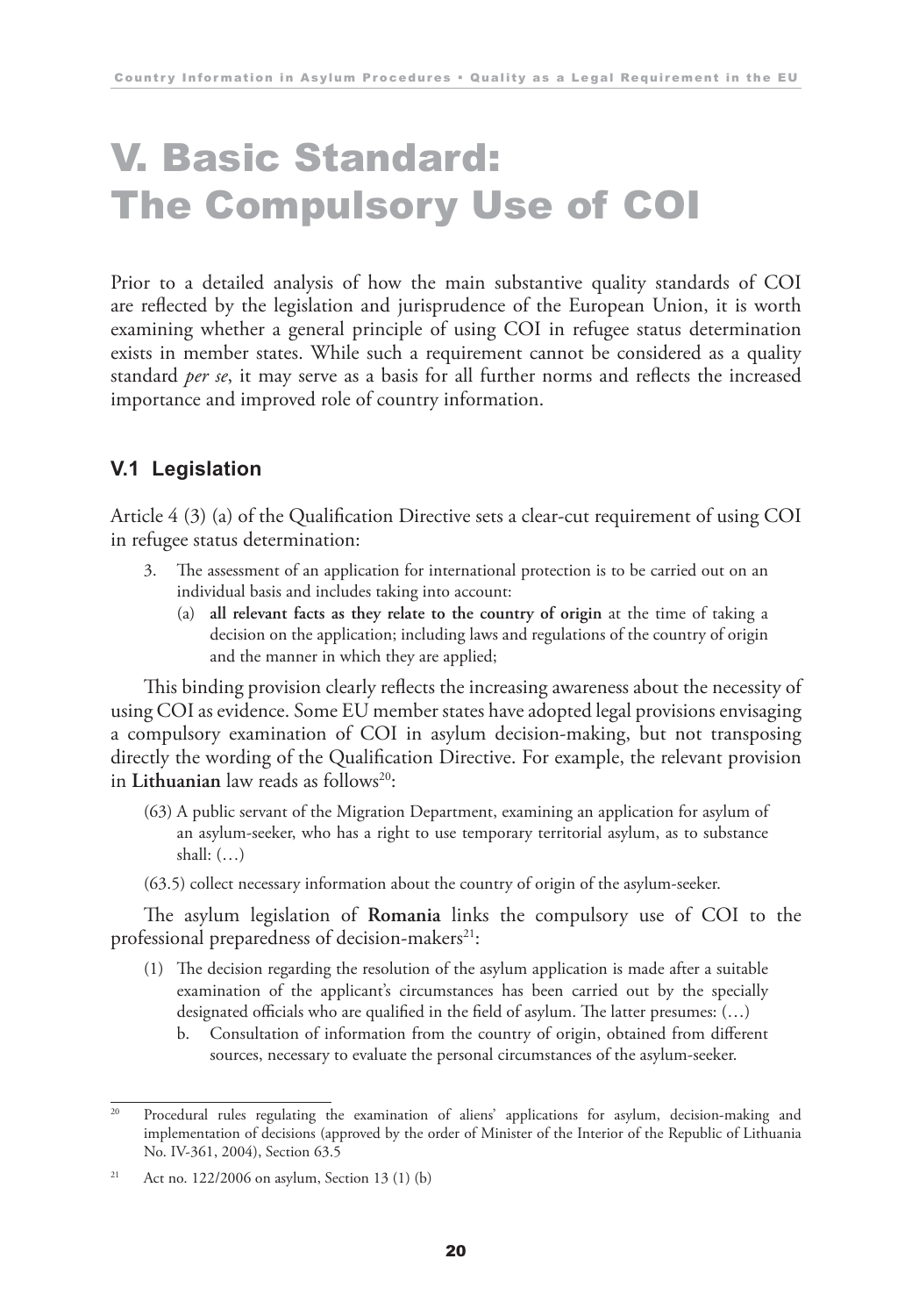The **Hungarian** Asylum Act not only foresees the use of COI, but also specifies its source (a COI research centre operating under the auspices of the asylum authority)<sup>22</sup>:

 (2) The refugee authority and – in case of need – the Court shall obtain the report of the agency responsible for the provision of country information under the supervision of the Minister.

The current asylum legislation in **Spain** also refers to the use of COI, but in a more indirect manner (as instead of "country information" it evokes "objective circumstances")<sup>23</sup>:

 (1) (…) Based on the applicant's statements, the Authority will conduct research concerning the objective circumstances alleged by the asylum-seeker and will evaluate their importance related to the matter of asylum.

Austrian law also specifies that<sup>24</sup>

 (1) The authority shall endeavour *ex officio* at all stages of the procedure to ensure that information relevant to a decision is adduced or that incomplete information concerning the circumstances invoked in support of the application is supplemented, that the evidence to substantiate such information is specified or that the evidence offered is complete and, in general, that any explanations required in support of the application are provided. If necessary, evidence is also to be procured *ex officio*.

While similarly to the above-cited Spanish provision, this principle does not explicitly refer to the mandatory use of COI, it may still be understood as indirect guidance to this end<sup>25</sup>.

#### **V.2 Jurisprudence**

The growing attention and the changing attitude of the **ECtHR** towards country information have already been touched upon in Section IV.2. In light of this tendency, it is not surprising that in recent judgments, the Court explicitly defines the analysis of COI as a *sine qua non* of evaluating the risk of treatment falling under Article 3 of the ECHR in expulsion cases. In Mamatkulov, the Court pointed out that<sup>26</sup>

 It is the settled case-law of the Court that extradition by a Contracting State may give rise to an issue under Article 3, and hence engage the responsibility of that State under the Convention, where substantial grounds have been shown for believing that the person in question would, if extradited, face a real risk of being subjected to treatment contrary to Article 3 in the receiving country. The establishment of such responsibility inevitably involves an assessment

 $\frac{22}{22}$  Act LXXX of 2007 on asylum, Section 41 (2) – enters into force on 1 January 2008

<sup>23</sup> Royal Decree 203/1995 of 10 February, Section 9 (1)

 $24$  Asylum Act of 2005, Section 18 (1)

<sup>&</sup>lt;sup>25</sup> Mostly if read in conjunction with Section 60 of the same Act, which provides for the establishment of a country documentation service and rules related to its operation. See relevant details in Chapters VI.1.1, VIII.1.1 and VIII.2.1

<sup>26</sup> Para. 67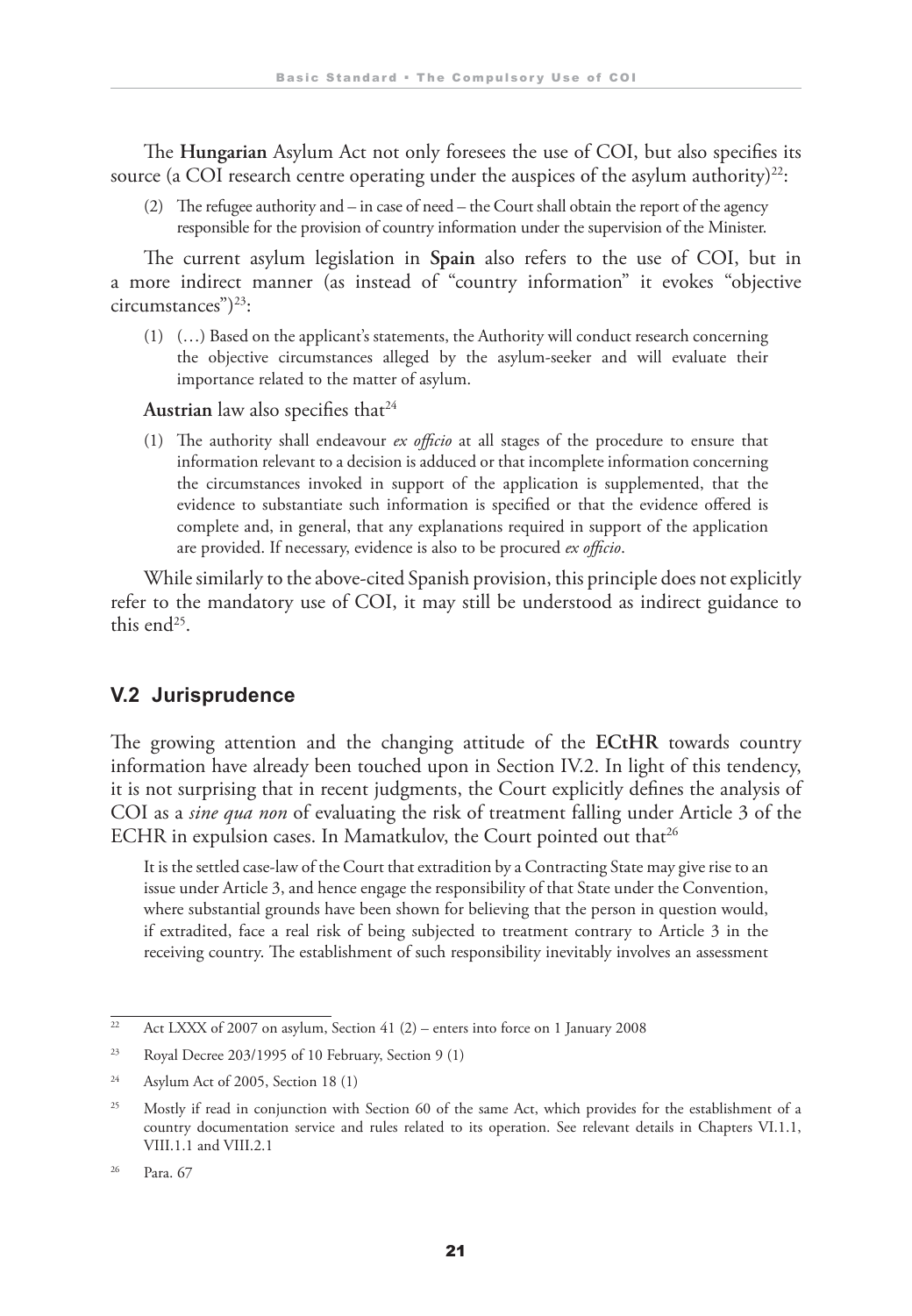of conditions in the requesting country against the standards of Article 3 of the Convention.  $(\ldots)$ 

This principle is repeated in Salah Sheekh as well<sup>27</sup>:

 The establishment of any responsibility of the expelling State under Article 3 inevitably involves an assessment of conditions in the receiving country against the standards of Article 3 of the Convention (…)

The compulsory use of COI, as a general standard, is traceable in the jurisprudence of a number of EU member states. As an exemplary practice, the **Czech** High Court has already ruled back in 1994 (CZ-01) that

 It is the duty of the administrative body to assess the available evidence on the situation in the country of origin (…). In order to obtain evidence, it can make use of the diplomatic or consular personnel, the computer database of the UNHCR, where a large range of information regarding the observance of human rights in individual countries is available or it can query a supranational organisation specialised in the protection of human rights.

This standard reiterated in CZ-02 the same year, is particularly interesting not only for predating most European jurisprudence dealing explicitly with COI issues but also for clearly designating the administrative decision-making body as responsible for collecting country information. The above rule was further elaborated in a more recent judgment of the Supreme Administrative Court (CZ-09), which pointed out that

(…) [it is the administrative authority's] task to put the reasons alleged by the asylum-seeker

(…) to the precise framework of the reality of Nigerian society.

and later refers to the lack of documented evidence as an obstacle to take a correct decision. The relevant judgment of the Regional Court of Brno (CZ-16) also set a clearcut and generally applicable standard:

 The defendant is to collect the information on country of origin of the asylum-seeker in the course of asylum proceedings.

The jurisprudence of the **Austrian** High Administrative Court also calls for a compulsory use of COI in asylum procedures. Elaborating on an earlier decision back in 1998 (AT-01), the Court ruled in AT-08 that

 Whenever the general situation in a country of origin is assessed, asylum offices are expected to make use of the available information in particular, reports that are created by international organisations dealing with refugee issues, and to take this information into consideration for the decision.

In AT-10, the High Administrative Court held that

 (…) it is unlawful if at first instance, authorities are satisfied with unfounded and objectively wrong allegations without researching the actual situation in the country of origin of the asylum-seeker.

thus criticising a practice of leaving the assessment of country information for second-instance authorities.

 $27$  Para. 136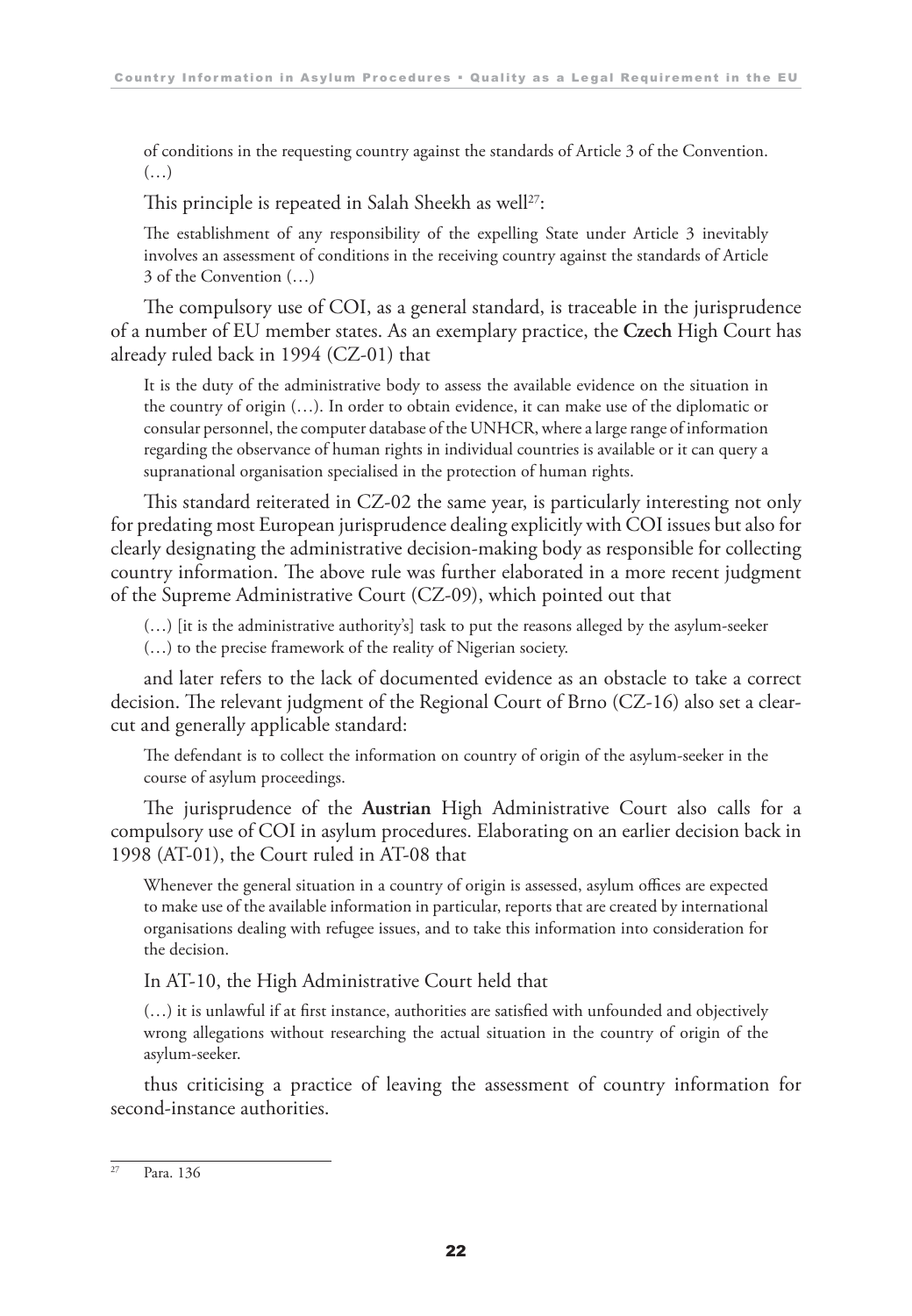The courts of the **United Kingdom** have also held on various occasions that the assessment of an asylum claim should be done in the context of COI. Back in 1997, the Court of Appeal set a relevant standard in UK-09:

 In administering the asylum jurisdiction, the Tribunal (whether it be a special adjudicator or an appeal tribunal) has to consider not only whether the individual asylum seeker has the necessary subjective fear to be regarded as someone who is entitled to asylum, but in addition has to be satisfied that fear is well-founded. Whether or not that fear is well-founded involves applying an objective standard, a standard which will depend upon the state of affairs in that particular country as well as the circumstances of the individual asylum seeker.

UK jurisprudence further points out the necessity of using country information when assessing an asylum-seeker's credibility. In UK-10 the Immigration Appeal Tribunal held that

 (…) credibility findings can only really be made on the basis of a complete understanding of the entire picture. It is our view that one cannot assess without placing that claim into the context of the background information of the country of origin. In other words, the probative value of the evidence must be evaluated in the light of what is known about the conditions in the claimant's country of origin.

Different later judgments<sup>28</sup> endorsed this principle.

The relevant **Irish** jurisprudence of recent years has been reflecting issues and viewpoints similar to those of UK judges. For instance, the Irish Supreme Court in IE-01 referred with approval to the above-cited paragraph of UK-09.

The general principle of using COI in asylum procedures and the main questions to which it shall be related already appeared in a landmark judgment (IE-03) of the High Court of Ireland in 2000:

 Simply considered, there are just two issues. First, could the applicant's story have happened, or could his or her apprehension come to pass, on their own terms, given what we know from available country of origin information? Secondly, is the applicant personally believable? If the story is consistent with what is known about the country of origin, then the basis for the right inferences has been laid.

In IE-04 (2001), the Court went further and set a clear obligation of considering COI when holding that $^{29}$ 

 [The Minister] must have regard to relevant background material on the applicant's country of nationality.

In addition to setting such a general standard, the Irish High Court in IE-06 (2001) also established a clear link between COI and the assessment of "personal credibility" (already referred to as an issue of central importance in IE-03):

 It is clear that a knowledge of conditions in the applicant's country of origin is an important element in assessing the applicant's credibility.

<sup>28</sup> UK-03, UK-04, etc.

<sup>29</sup> See also IE-07 and IE-08 for further reference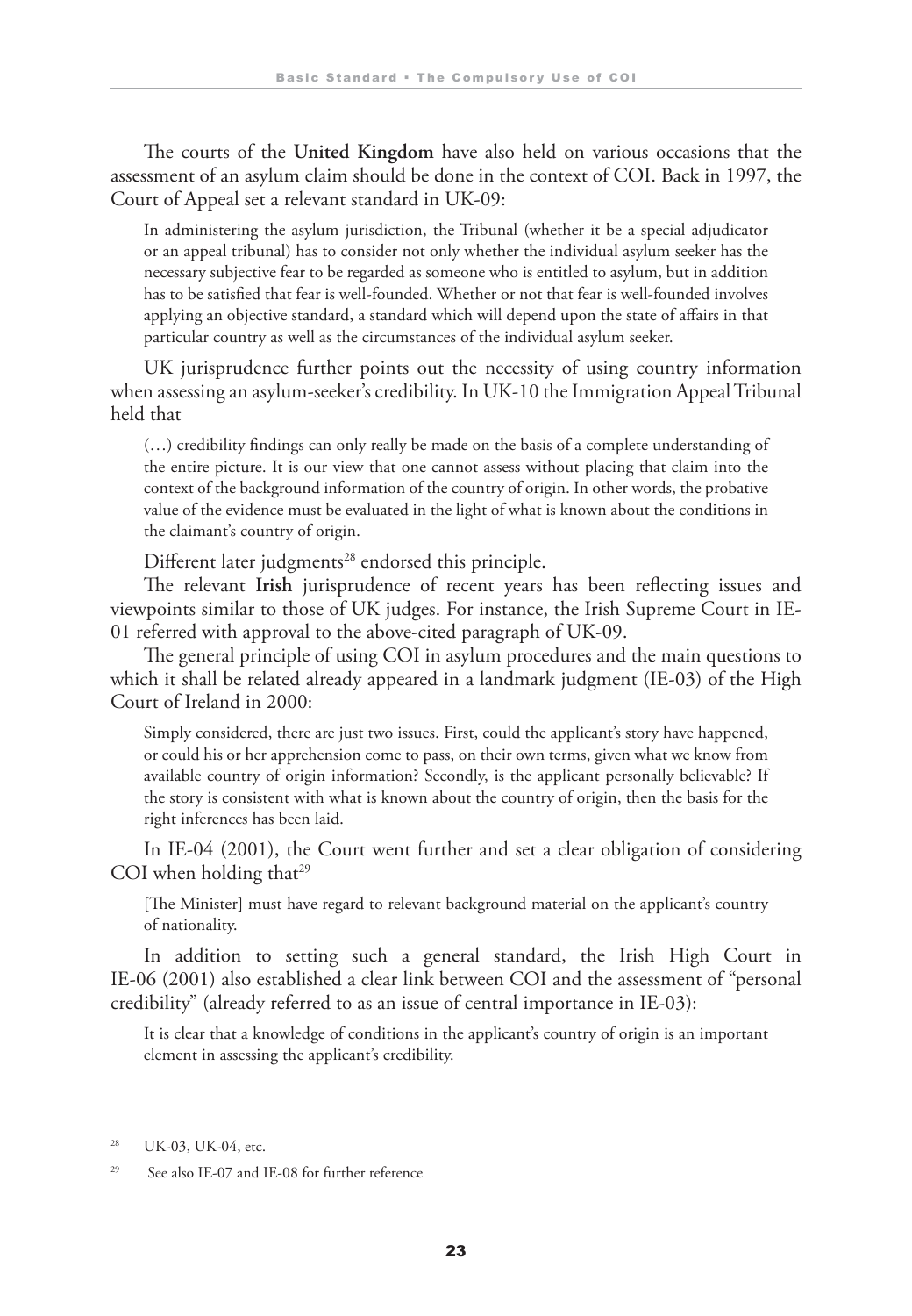Fairly clear guidance was provided on the above in a later judgment (IE-14) from 2005:

 (…) it is incumbent on the Tribunal Member to refer to available country of origin information where this is possible and where such country of origin information may be relevant to the assessment of credibility, and further that it is not sufficient to make what has been described as a bald statement that the applicant lacks credibility. Further, the fact that the Tribunal Member does not find certain minor matters, or matters not central to the core issues, to be credible, is insufficient to found an adverse finding of credibility generally in order to refuse a declaration.

With the above decision, the Irish High Court set an exemplary precedent on how to base credibility assessment on factual considerations and related it to relevant factors using country information, as such avoiding an isolated analysis of personal believableness as an "abstract" matter. This issue was addressed from a different perspective in IE-15, where the judge held that without detracting from the force to be given to the general standard already set by both UK and Irish jurisprudence, it

 (…) could not be extended to mean that in every case no matter how unbelievable the applicant is found to be on the "pure credibility" issue, the Tribunal Member must indulge in a pointless exercise, namely looking at amounts of country of origin information (…). Such information, especially given the finding in respect of which leave was refused as to credibility, could not add anything of real relevance with a capacity to influence the assessment of overall credibility in the present case.

Reading in balance IE-14 and IE-15, according to the Irish High Court it is mandatory to use COI in credibility assessment and base related decisions thereon. It is however useless to engage in lengthy COI research and analysis when an applicant is manifestly lacking in personal credibility.

The Supreme Court of **Spain** (ES-04), the Council of State of the **Netherlands** (NL-02), the Permanent Refugee Appeal Board of **Belgium** (BE-02) and the Administrative Court of **Slovenia** (SI-01) have reinforced the principle of a mandatory use of COI in asylum decision-making in recent years. Further reference can be made to judgments of **Hungarian** (HU-04), **Slovak** (SK-02) and **Lithuanian** (LT-01, LT-03) courts where the lack of COI is considered a main reason for quashing a lower-instance decision, or – when on behalf of the asylum-seeker – for dismissing an appeal (HU-05).

#### **V.3 Summary**

Most EU member states yet fail to concretely refer to the mandatory use of COI in their asylum legislation. Meanwhile, the clear-cut standard set by both the Qualification Directive and the European Court of Human Rights to consider country information in the assessment of claims for international protection, together with the wide reference to this issue by senior courts in several EU countries, shows a tendency according to which COI has become an indispensable element of asylum decision-making in Europe.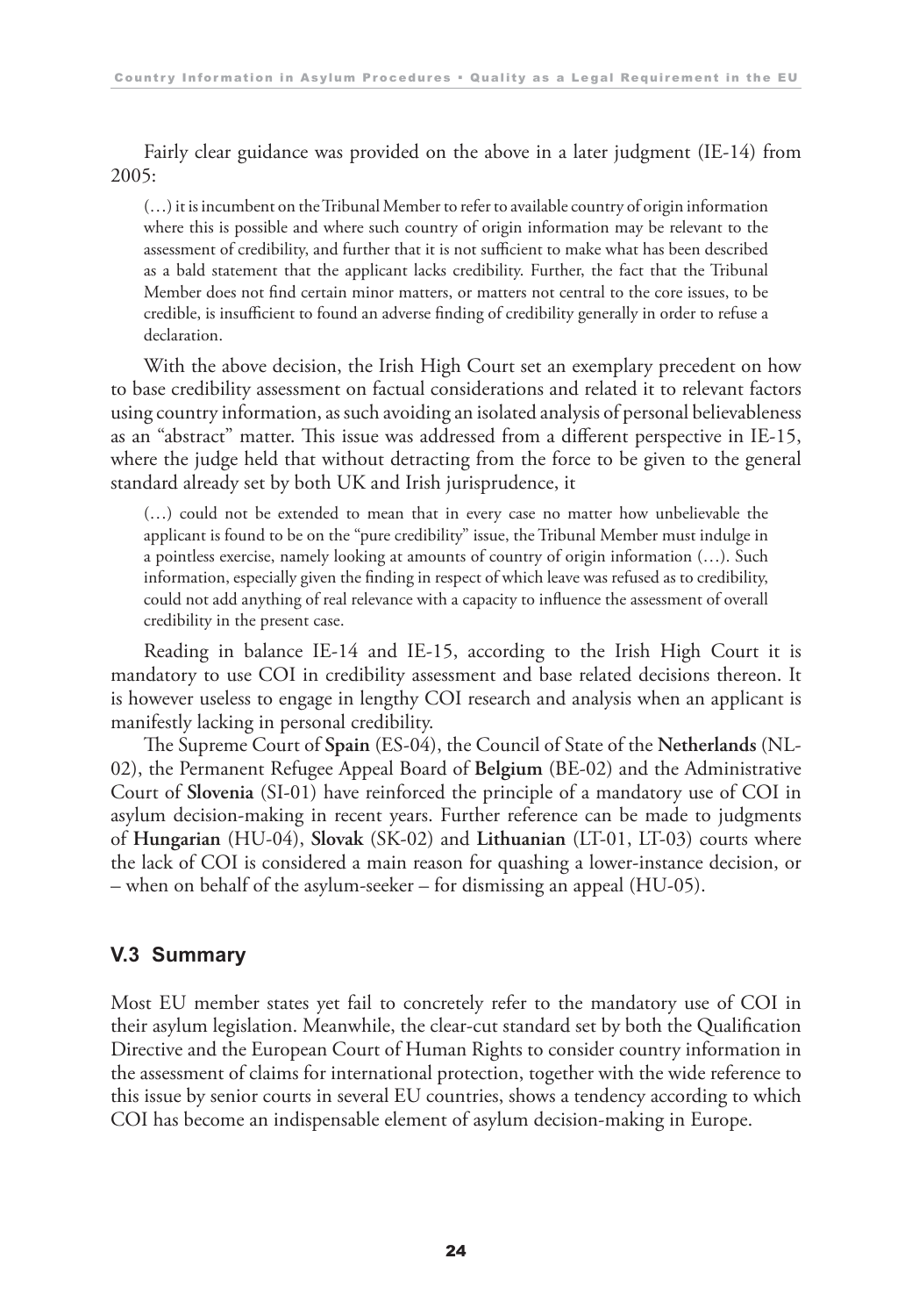### VI. Standard 1: Legal Relevance of COI

**COI – often being the only factual evidence in asylum procedures – must be closely related to the legal substance of the claim (i.e. fear of persecution/risk of suffering serious harm and lack of protection) and must objectively reflect (confirm or disprove) facts related thereto. COI becomes irrelevant if it only reflects general concerns or is solely related to minor elements of the asylum claim.**

**The above criterion of legal relevance as established in professional practice**30, is not sufficiently reflected by EU asylum legislation or by national asylum laws. However, both the Qualification and the Procedures Directive envisage two general requirements that may be related to the question of legal relevance of COI: **the individualised assessment of asylum claims and the mandatory examination of "actual" legal practices in the country of origin**. Some member states go beyond these two standards and apply a more sophisticated legal practice in this respect.

#### **VI.1 Concrete Guidance Concerning the Legal Relevance of COI**

#### **VI.1.1 Legislation**

While the above-mentioned principles constitute two important elements of legal relevance<sup>31</sup>, they fail to provide a complete definition thereof. Nevertheless, two EU member states have already adopted progressive legislation concretely pointing out what may be considered as legally relevant COI. The recently adopted **Hungarian** Government Decree<sup>32</sup> on asylum may be considered as an exemplary legislative practice in this regard:

(…) may be considered as relevant the information

- a) which is related to the individual circumstances of the applicant,
- b) which describes or analyses the actual situation in the country of origin of the applicant, the refugee, the beneficiary of subsidiary or temporary protection, or a third country relevant in respect of the recognition or withdrawal of these statuses, and

<sup>&</sup>lt;sup>30</sup> See also UNHCR Position Paper, Para. 13; IARLJ Checklist, Para. 14-20

<sup>&</sup>lt;sup>31</sup> See Chapters VI.2 and VI.3 for details

<sup>&</sup>lt;sup>32</sup> Government Decree no. 301/2007 (XI.9.) on the implementation of Act LXXX of 2007 on asylum, Section 71 – enters into force on 1 January 2008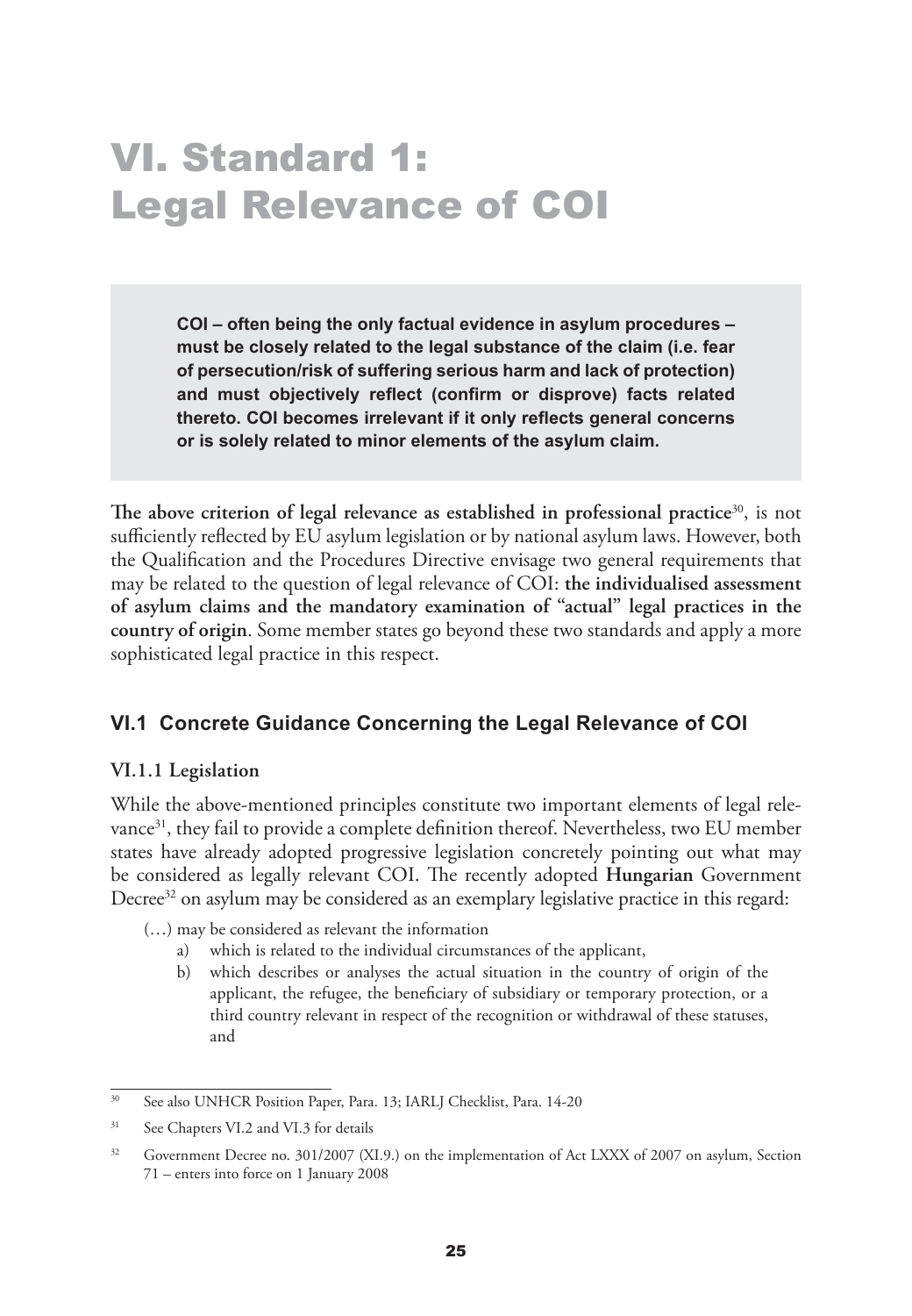c) which helps to decide on the merits whether in case of the applicant, refugee, beneficiary of subsidiary or temporary protection there is a well-founded fear of being persecuted or a risk of serious harm, or whether in case of the applicant, refugee, beneficiary of subsidiary or temporary protection the given country is to be considered as safe country of origin (…) or safe third country (…)

The relevant sections of the **Austrian** Asylum Act, pioneer in this regard, reads as  $follows<sup>33</sup>$ :

- (1) The Federal Asylum Office shall administrate a country documentation service. The country documentation service records relevant facts in the context of refugee status determination procedures on countries of origin as well as information sources.
- (2) The purpose of the country documentation is the collection of facts which are relevant
	- 1. to evaluate if there are facts which may imply the danger of persecution in terms of the federal law.
	- 2. to evaluate the credibility of asylums seekers' statements and
	- 3. for the decision if a certain state is safe in terms of Section 39 (safe country of origin) or Section 4 (safe third country).

Such a clear-cut definition may be of great help for all groups of COI-users (decisionmakers, legal practitioners, etc.) as it promotes both effectiveness and a common interpretation of what sort of COI should be considered as key evidence. Law-makers in other member states are therefore encouraged to follow the exemplary legislative practice of Hungary and Austria on this particular issue.

#### **VI.1.2 Jurisprudence**

European courts are quite reluctant to give any sort of general guidance on what should be understood as legally relevant COI. While they pronounce such views in individual cases on a regular basis (i.e. whether or not certain information is relevant in a given procedure), attempts to formulate generally applicable standards are rather sporadic, currently only **Czech** jurisprudence may be evoked in this respect. The Supreme Administrative Court ruled in CZ-08 that

 In the asylum procedure, the administrative body often has to make the decision in lack of evidence. In such circumstances, it is necessary to take into account the character of the country of origin, the way state power is enforced within the country, the possibility to exert one's political rights and other circumstances which could affect the grounds for asylum. If it is known that human rights are not observed, that citizens are denied the possibility to change their government, that unlawful executions are carried out, that people go missing and torture is often used, etc. then these factors have to be considered for the benefit of the asylum-seeker. On the contrary, if the country of origin is a democratic state observing law, it is up to the asylum-seeker to credibly support his statement that he is indeed a victim of persecution.

<sup>33</sup> Asylum Act of 2005, Section 60 (2)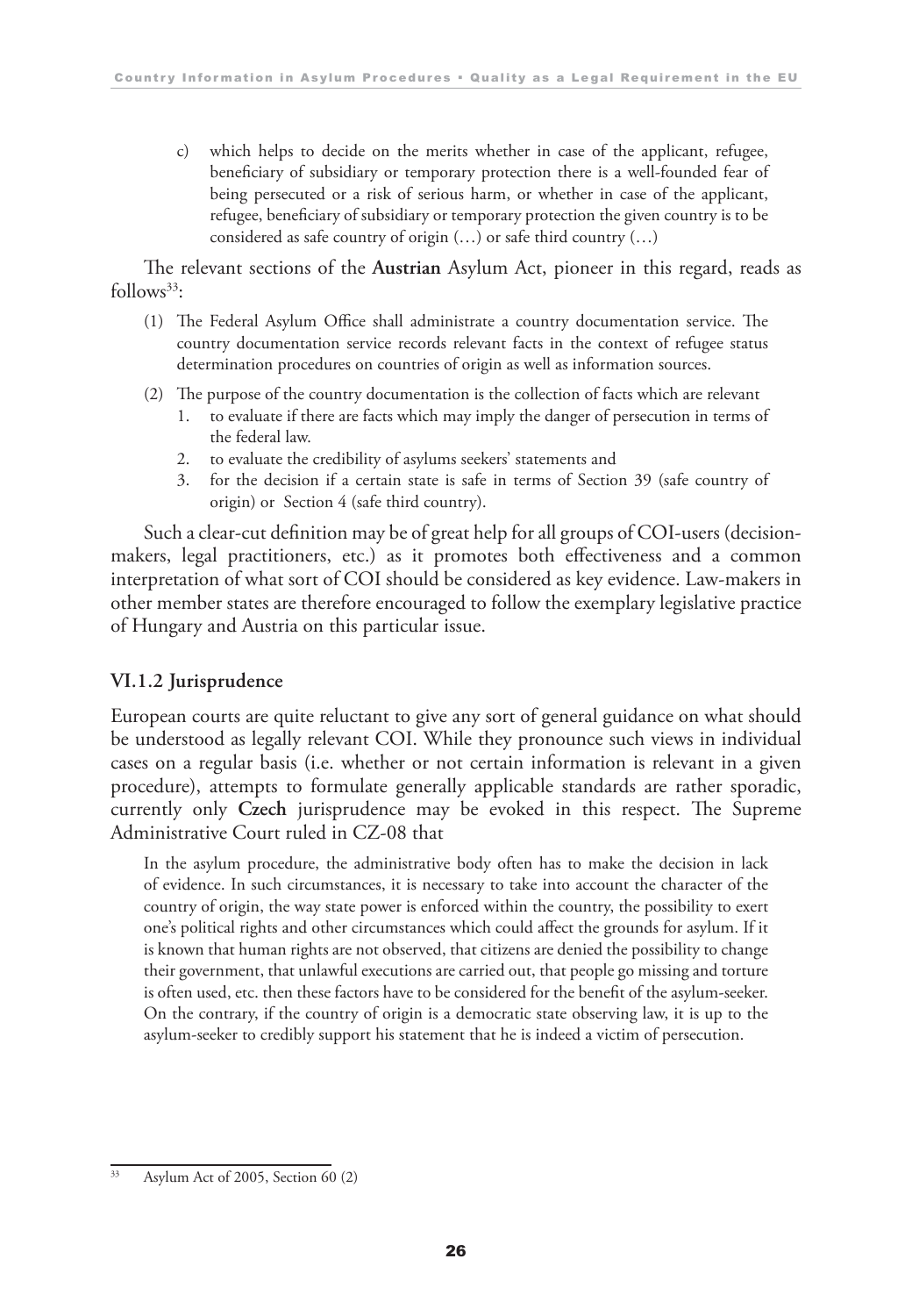While this citation did not explicitly define what sort of COI was to be considered relevant, it gave a list of issues that may be understood as such. The Regional Court of Brno set the following general standard in CZ-16:

 The defendant is to collect information on the country of origin of the asylum-seeker in the course of the asylum procedure. This shall include information about political tendencies in the respective timeframe, about the attitude of state power toward racial, religious and political issues.

#### **VI.2 Individualised Assessment**

#### **VI.2.1. Legislation**

Far from a comprehensive approach on legal relevance, Article 4 (3) of the Qualification Directive sets forth a standard that may be useful in this respect:

- 3. The assessment of an application for international protection is to be carried out **on an individual basis** and includes taking into account: (…)
	- **(c) the individual position and personal circumstances** of the applicant, including factors such as background, gender and age, so as to assess whether, on the basis of the applicants' personal circumstances, the acts to which he or she has been or could be exposed would amount to persecution or serious harm;

The same principle is reflected by Article 8 (2) (a) of the Procedures Directive:

- 2. Member States shall ensure that decisions by the determining authority on applications for asylum are taken after an appropriate examination. To that end, Member States shall ensure that:
	- (a) applications are examined and decisions are taken **individually**, objectively and impartially;

While these provisions do not mention COI as such, the principle behind them applies to the whole process of evidentiary assessment, a main element of which is the evaluation of country information. From a COI viewpoint, an individualised procedure means that **the information used and referred to in decision-making cannot be too general and should always reflect the individual circumstances of each asylum-seeker**. Therefore in this context the criterion of individualisation does not refer to the personalised or general character of an applicant's fear, it rather compels authorities to consider COI that reflects the individual situation referred to by the applicant. In many member states, this – now formalised – requirement may not bring anything new. At the same time, the rule of not using uniform "COI text modules" in various different decisions on refugee status will become generally applicable in all countries. For some member states, the obligation of individual assessment brings a change mostly in respect of subsidiary protection, where a merely country-specific approach has been more frequently used. The two directives in question do not distinguish between the two areas in this regard.

During the time this study was being conducted, EU member states were gradually transposing the above criterion into their national legislation. The practice of **Hungary** can be mentioned in this respect, as in addition to transposing the general standard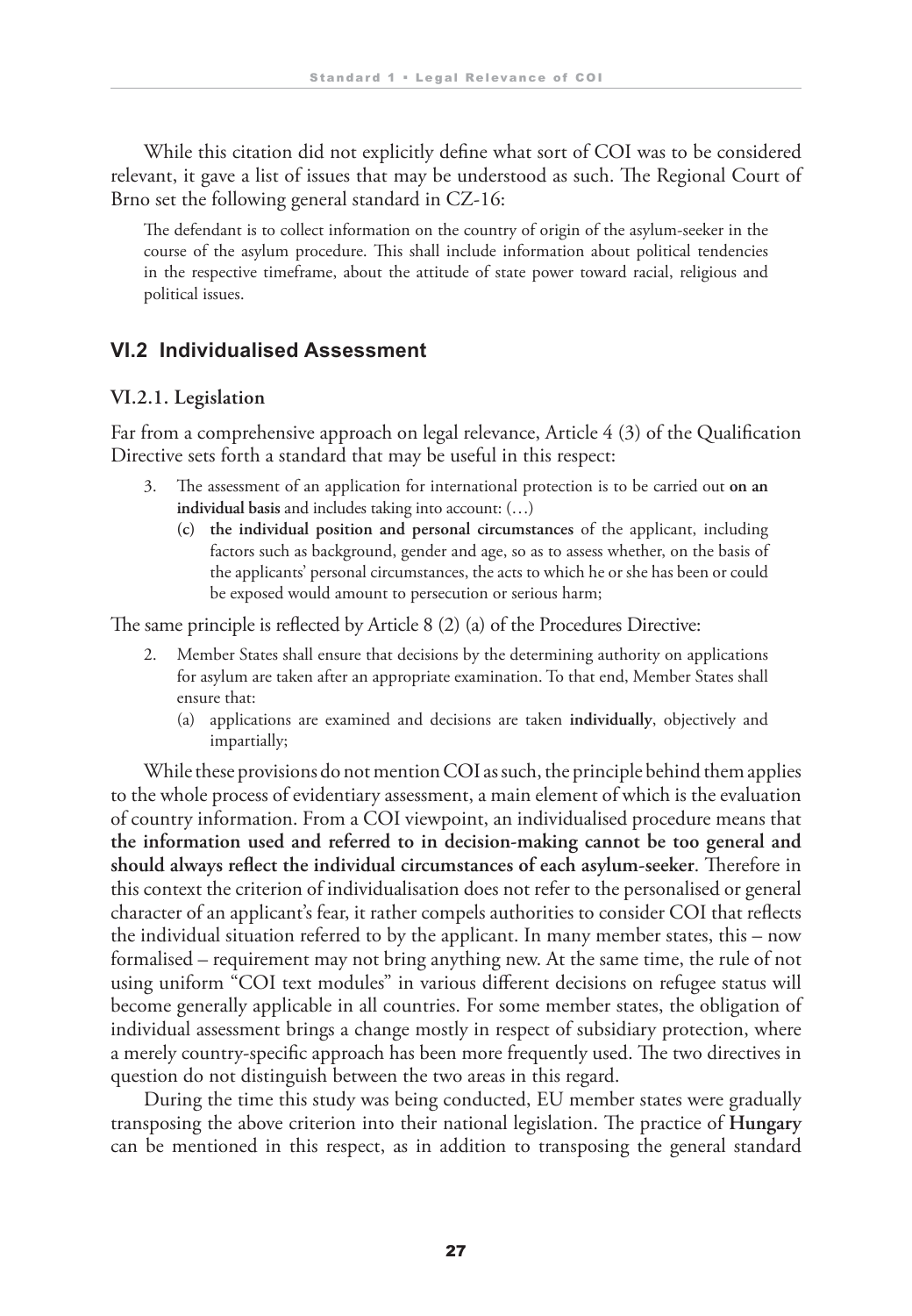of individualised processing, it explicitly mentions this requirement as a condition for producing relevant COI34.

#### **VI.2.2 Jurisprudence**

The **ECtHR** has already evoked the necessity of considering specific, individualised information in its judgment in Chahal<sup>35</sup>, when – on the basis of the material provided by the defendant – it ascertained the improvement of conditions in the country and region of origin, but at the same time it stressed the insufficiency of such general information.

In Venkadajalasarma, once again, the ECtHR emphasised the need for an individualised assessment of country information<sup>36</sup>:

 The Court would agree with the applicant that the situation in Sri Lanka is not yet stable, as is illustrated by the recent developments on the political front (…) Whilst stability and certainty are factors to be taken into account in the Court's assessment of the situation in the receiving country, the fact that peace negotiations have not yet been successfully concluded does not preclude the Court from examining the individual circumstances of the applicant in the light of the current general situation (…)

Lacking in information of an individual character was pointed at by the Court in Mamatkulov as well, when with respect to the applicant's observations concerning the practice of torture and ill-treatment in Uzbekistan it established that  $37$ 

 (…) although these findings describe the general situation in Uzbekistan, they do not support the specific allegations made by the applicants in the instant case and require corroboration by other evidence.

The individualised assessment of asylum claims and the use of case-specific COI to this end appear to be widely accepted standards in the jurisprudence of EU member states. A clear and compact formula on how this norm should be understood is given in **Polish** jurisprudence. The Regional Administrative Court of Warsaw in PL-10 emphasised that refugee status determination primarily requires the evaluation of the asylum-seeker's statements and not the situation in the country of origin above all, referring to the UNHCR Handbook and the consequent jurisprudence of the Supreme Administrative Court of Poland in this respect. Consequently the Court held that

 (…) general remarks on the social-political situation (…), organisations' reports and statements from enclosed academic expert opinions are only relevant to the extent where the circumstances they describe may be directly applied to the applicant.

The principle behind this standard may perhaps be the most clearly expressed within the jurisprudence of the Permanent Refugee Appeal Board of **Belgium** (BE-05):

<sup>&</sup>lt;sup>34</sup> Government Decree no. 301/2007 (XI.9.) on the implementation of Act LXXX of 2007 on asylum, Section 71 (a) – enters into force on 1 January 2008, see detailed reference in Section VI.1.1

<sup>35</sup> Para. 91

<sup>36</sup> Para. 67

<sup>37</sup> Para. 73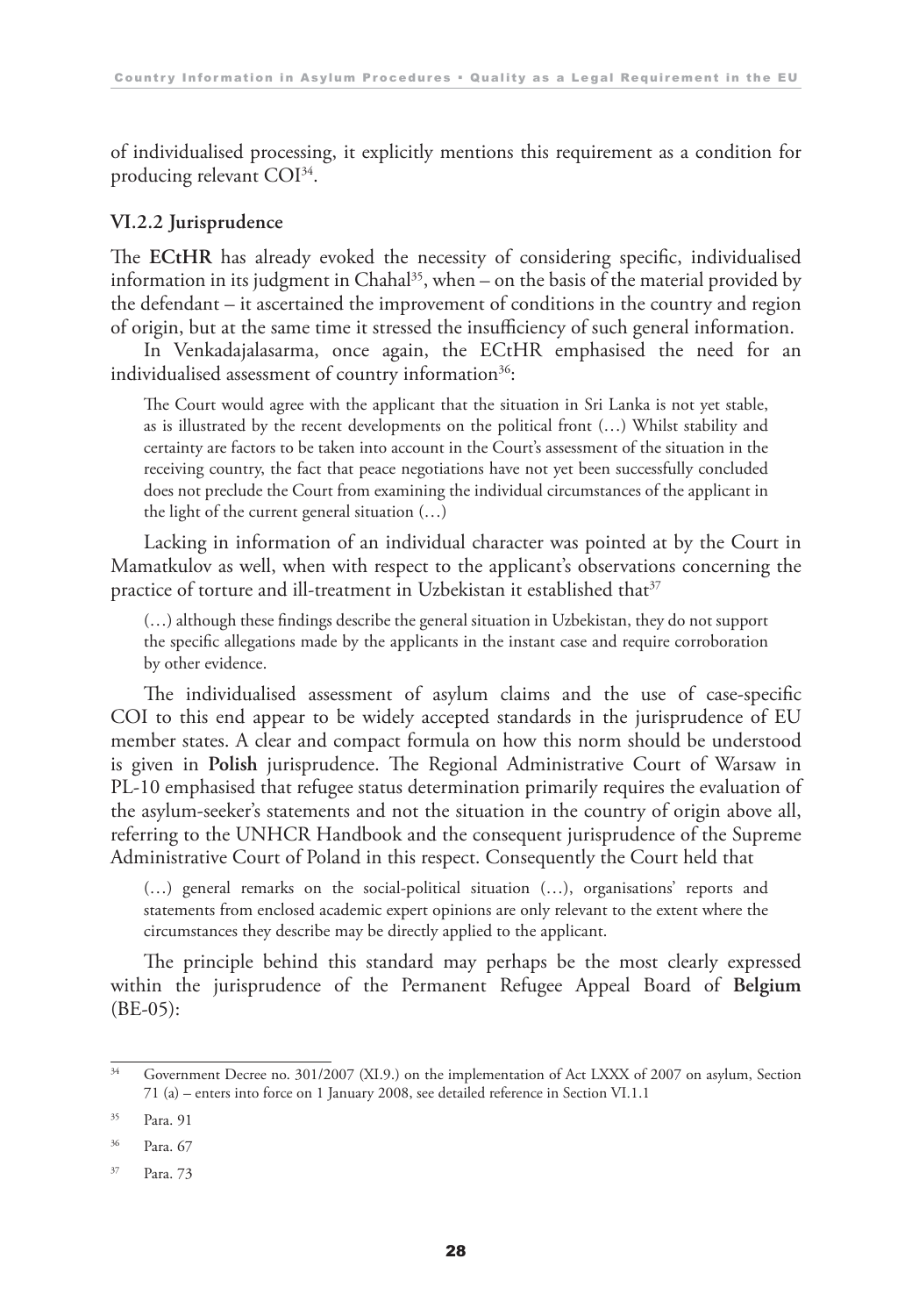The Board reminds that the refugee status determination procedure does not have as objective the *in abstracto* establishment of the human rights situation in a given country, but rather the case-by-case evaluation of whether or not an asylum-seeker has reasons to fear persecution  $(\ldots)$ 

Reflecting the above principles, numerous senior European courts refer to the lack of case-specific, concrete COI or the use of general information with weak or no links to the given particular case when cancelling a lower-instance decision on refugee status. The jurisprudence of **Hungary** (HU-01, HU-05, HU-06, HU-08), the **Czech Republic** (CZ-05, CZ-06, CZ-10), **Austria** (AT-07), **Bulgaria** (BG-03), **Slovakia** (SK-09), **Slovenia** (SI-04) and **Sweden** (SE-01) may be referred to in this context. At the same time, judgments of the **French** Refugee Appeal Board (FR-01) and the **UK** Immigration Appeal Tribunal (UK-05) used the same reasoning but in connection with materials presented by the appellant when dismissing an appeal. The latter decision may be of particular interest as it firmly criticised the practice of submitting vast COI materials to adjudicators without pointing out relevant case-specific parts thereof:

 We deplore the practice of filing enormous bundles of irrelevant documents especially in publicly funded cases and there is no authority for requiring the Adjudicator to read the whole of such bundles unless his attention is drawn to them.

The above-referred **Slovak** judgment (SK-09) can also be deemed an especially interesting one as the Regional Court of Košice went beyond the simple requirement of considering individualised COI when ruling that

 Quotations from country of origin information sources cannot be summarised without giving reference to their relation with concrete facts of the case, which served for the decision-maker as the basis of considering and deciding the case.

While most of the cited judgments deal with refugee status determination in general, the relevant **Hungarian** (HU-05, HU-06, HU-08) jurisprudence and a judgment of the High Administrative Court of **Bulgaria** (BG-03) set the same standard as to the application of the safe country of origin concept<sup>38</sup>. As the requirement of individualisation is in some countries less clear and less widely accepted when assessing the entitlement to subsidiary forms of protection or when applying "safe country" concepts than in regular refugee status determination, the above judgments are definitely of importance.

#### **VI.3 Mandatory Assessment of "Actual" Legal Practices**

#### **VI.3.1 Legislation**

Another binding provision of EU asylum legislation that can be referred to in connection with the legal relevance of COI is set forth by Article 3 (3) (a) of the Qualification Directive and reads as follows:

<sup>&</sup>lt;sup>38</sup> In these jurisdictions, at the time of passing the judgments in question, the application of safe country of origin concept also referred to the assessment of the applicant's entitlement to subsidiary protection (not yet fully in line with the common EU concept thereof).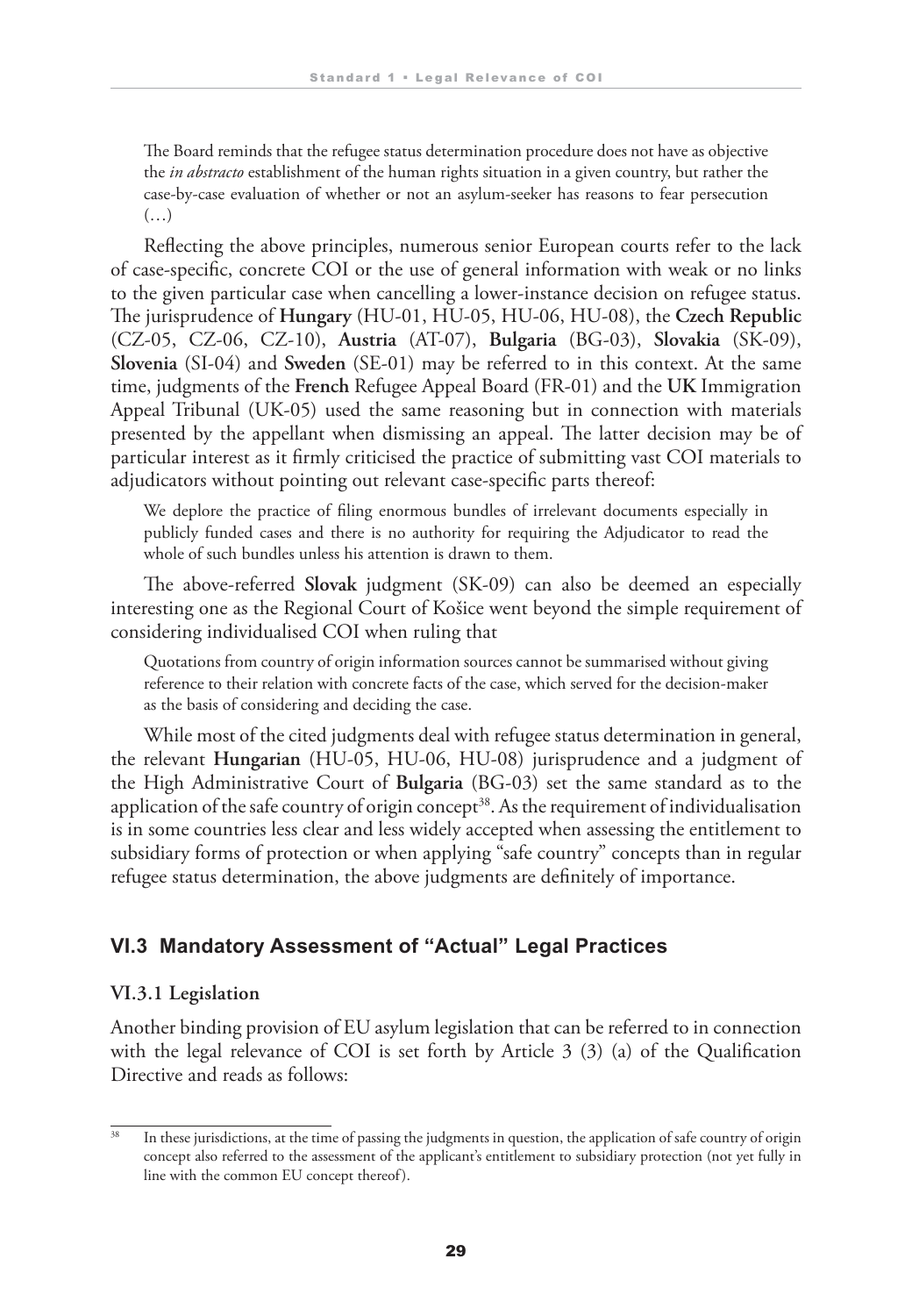- 3. The assessment of an application for international protection is to be carried out on an individual basis and includes taking into account:
	- (a) all relevant facts as they relate to the country of origin at the time of taking a decision on the application; including laws and regulations of the country of origin and **the manner in which they are applied**;

The Procedures Directive further elaborates on the same principle in connection with the safe country of origin<sup>39</sup> and the safe third country<sup>40</sup> concept. These provisions oblige member states **to examine not only what the law says in a certain country, but to assess to what extent and in what manner the provisions in question are applied**. From a COI professional's point of view, the importance of this provision lies within the fact that it prevents decision-makers from using exclusively the text of laws of the countries of origin as factual evidence. While such legal provisions may be in line with human rights principles or seem to ensure protection against persecution and other sorts of harm, in practice they often fail to do so.

At the time of the development of this study, EU member states were gradually transposing this criterion into their national legislation.

#### **VI.3.2 Jurisprudence**

The criterion of mandatory examination of "actual" legal practices is less present in European jurisprudence than that of individualised assessment. The Municipal Court of Budapest, **Hungary** reiterated its related standard in HU-07:

 (…) the Municipal Court of Budapest has already held in several guiding judgments that only those countries can qualify as safe countries of origin where the above-mentioned international legal instruments that set basic human rights guarantees are applied in practice, and where on the basis of the legal and social system the asylum-seeker can have access to effective protection.

The Court has consequently criticised the mere examination of legal provisions in the country of origin in additional cases as well, and makes use of this argument when quashing administrative decisions prescribing the assessment of the practical application of the given provisions (HU-02, HU-08) or the real situation the asylum-seeker would face upon return (HU-04).

The **Austrian** High Administrative Court set its relevant standard in AT-16:

 The sole reference that Turkish statutory provisions (i.e. the regulation on village guards) do not foresee forced recruitment is in itself inappropriate for drawing a conclusion about the factual threat of the asylum-seeker due to his refusal to work as village guard. When judging on the endangerment of a person who refused to accept such an office, the actual recruitment practice of the local authorities has to be considered.

<sup>39</sup> Procedures Directive, Article 30 (4) and Annex II

<sup>40</sup> Ibid., Article 27 (1) and 36 (2)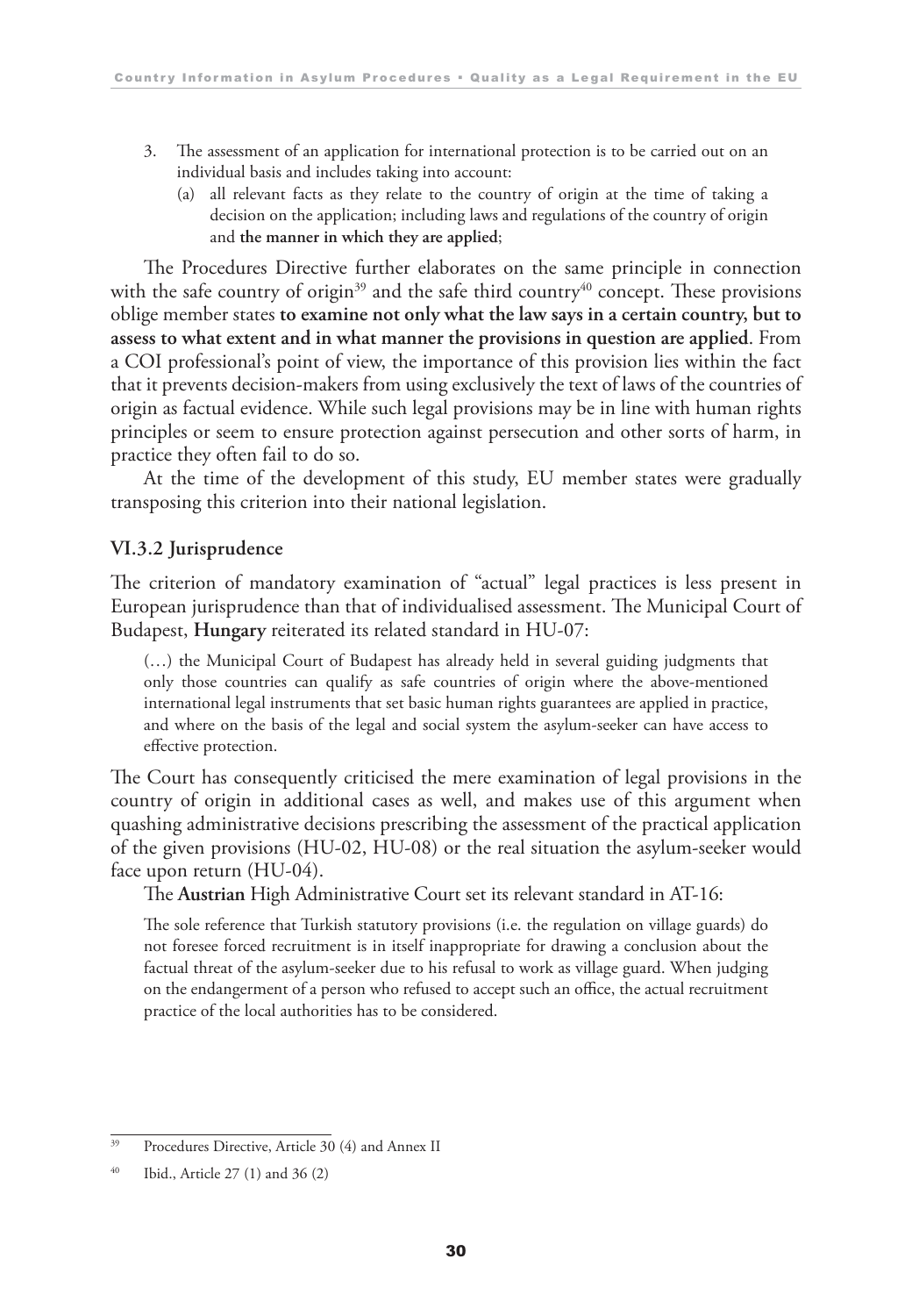**Slovak** jurisprudence also emphasises the above principle and applies it as a reason for cancelling administrative decisions. The Regional Court of Bratislava held in SK-05 that

 Mere reference to the [relevant] article of the Constitution [of the country of origin] cannot be considered a proper examination of the case<sup>41</sup>

and ruled in SK-14 that

 The first-instance authority shall also try to find out whether basic rights and fundamental freedoms proclaimed in the Constitution are respected in practice [in the country of origin].

The relevant judgment from **Polish** jurisprudence (PL-01) did not address the issue of legal provisions, but rather the mere existence of judicial authorities, as an argument insufficient *per se* to establish the existence of domestic protection:

 The mere existence of courts does not prove anything. In order to justify the thesis on the effectiveness of domestic protection, it should be proved that they work properly.

Further reference was made to the standard in question by the **German** Federal Administrative Court in DE-01:

 (…) the court of appeal violated its obligation to safeguard the right to a hearing in accordance with the law and to clarify the facts *ex officio* by forming its opinion on the issue of the claimants' Azerbaijani citizenship only on the basis of the quoted legislation [from the country of origin] "on its own legal expertise" (…) and without investigating the legal situation and legal practice [in the country of origin] (…)

#### **VI.4 Summary**

Legal relevance, as a core quality standard of COI in refugee status determination is only scarcely reflected in EU asylum legislation and jurisprudence. Meanwhile, the Qualification Directive sets two criteria that may somehow be linked to this norm: that of individualised processing of claims and that of assessing actual legal practices instead of merely looking at law in the books in the country of origin. Both of these binding standards are now reflected in the jurisprudence of some senior European courts dealing with asylum cases. Nevertheless, the reference to individualisation is significantly more frequent than the other criterion, and on certain occasions it is even explicitly connected to an individualised assessment of COI (as opposed to the use of only general, not casespecific information).

By setting these criteria, the EU legislation is yet far from providing a general standard of legal relevance. Such principles may, however, effectively contribute to an improving interpretation of this norm in countries where the above two issues have not yet been widely discussed or clarified in legal practice.

Hungarian and Austrian asylum legislations can be referred to as "best practice" at the European level, as they put forward a compact definition of legal relevance with regard to country information, in line with already existing professional standards.

<sup>&</sup>lt;sup>41</sup> The same argument is reiterated in SK-04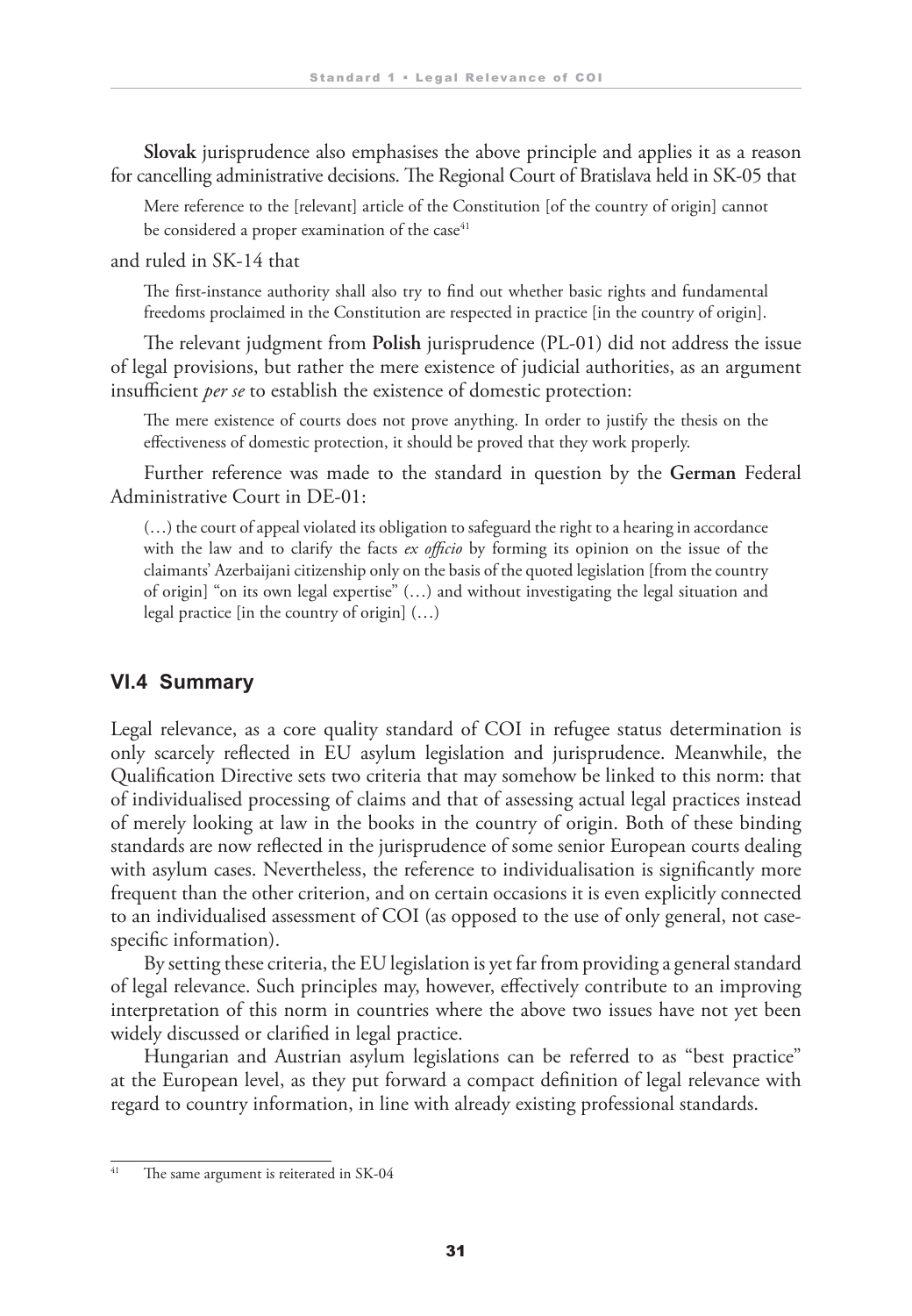### VII. Standard 2: Reliability and Balance of Sources

**Being aware of the inevitable bias of sources, COI researchers and users should consult a number of different types of sources (e.g. international organisations, government sources, NGOs and media sources). The political and ideological context in which a source operates should be considered, as well as its mandate, focus, reporting methodology, financial background and the intention behind its publications, and all information should be assessed accordingly.**

The above professional standard<sup>42</sup> is much more clearly reflected by EU asylum directives and some member states' national legislation than that of legal relevance. The reason behind it may be the evident need of well-founded (and therefore hardly attackable) COI, recognised by all actors of refugee status determination.

#### **VII.1 Objectivity and Impartiality**

#### **VII.1.1 Legislation**

The first clear standard set by EU legislation in connection with reliability of sources is objectivity and impartiality. According to Article 8 (2) (a) of the Procedures Directive:

- 2. Member States shall ensure that decisions by the determining authority on applications for asylum are taken after an appropriate examination. To that end, Member States shall ensure that:
	- (a) applications are examined and decisions are taken individually, **objectively and impartially**;

From a COI professional's perspective, these criteria mean that sources (and the information they provide) are selected **without any sort of pre-conception or preference to a certain approach**. Such an approach prevents any COI research aiming at information that solely serves the purpose of supporting or rejecting a claim for international protection, while it promotes a balanced and un-biased attitude. During the time this

<sup>&</sup>lt;sup>42</sup> See also UNHCR Position Paper, Para. 24-27; IARLJ Checklist, Para. 49–60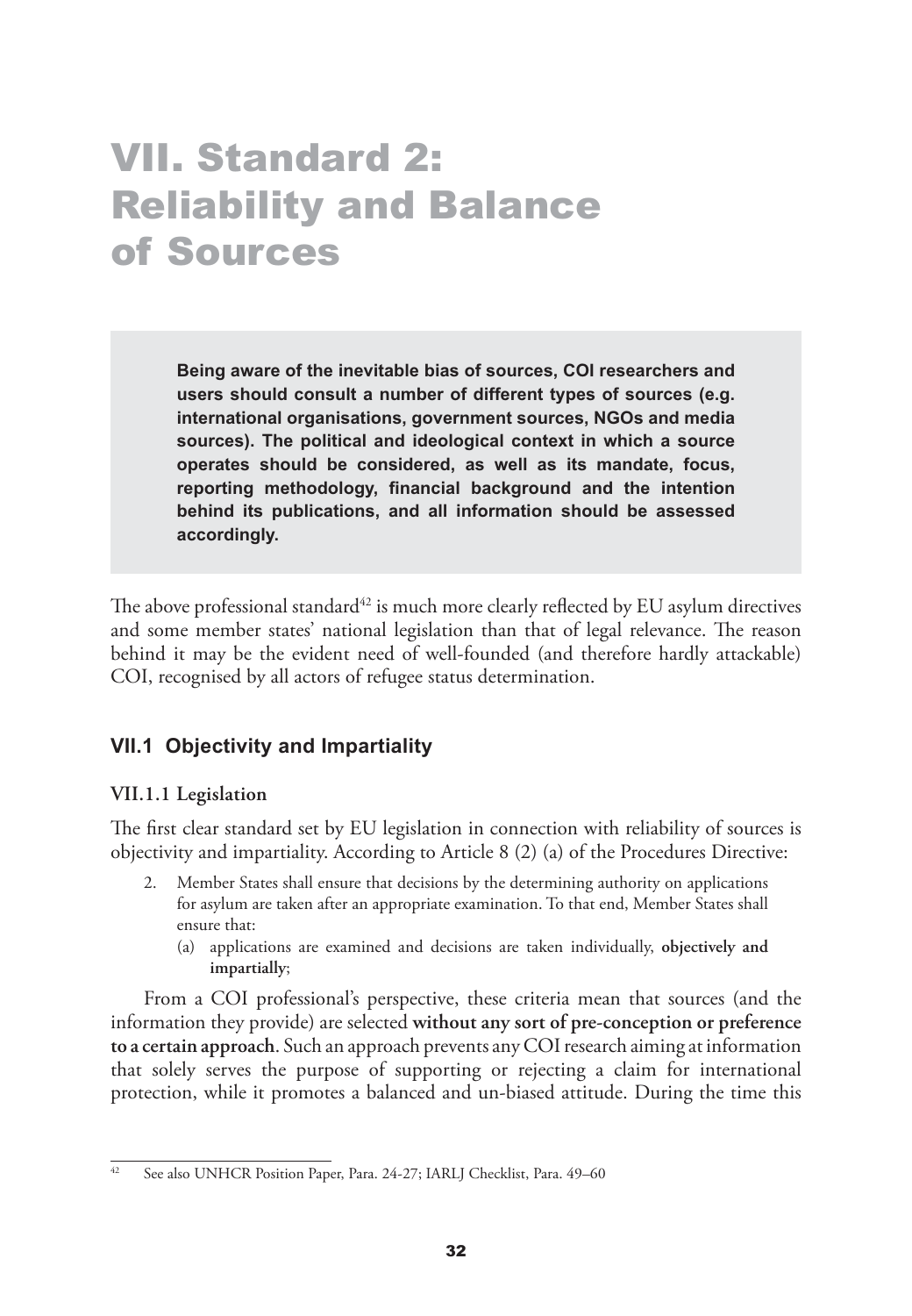report was being written, only a few EU member states have included these norms into their national asylum legislation.

#### **VII.1.2 Jurisprudence**

The **ECtHR** has not yet set standards on how to establish whether an information source is objective. However, in its milestone judgment in Salah Sheekh, it has already evoked the criteria of reliability and objectiveness $43$ :

 (…) In respect of materials obtained *proprio motu,* the Court considers that, given the absolute nature of the protection afforded by Article 3, it must be satisfied that the assessment made by the authorities of the Contracting State is adequate and sufficiently supported by domestic materials as well as by materials originating from other, **reliable and objective sources**, (…)

While objectivity and impartiality appear to be a basic standard in asylum jurisprudence all over Europe, courts and judicial bodies only rarely refer to this requirement in concrete terms in connection with COI sources. It is of curiosity, however, to examine the wording they use in this context. The High Court of **Ireland** in IE-05 used the interesting term of "internationally reliable sources", the **Belgian** Permanent Refugee Appeal Board consequently (BE-06, BE-07) referred to "seriousness and reliability", while the Civil Court of Lecce in **Italy** in IT-01 alluded to "organisations dealing with refugees in an objective and serious manner". In its relevant judgment (NL-01), the **Dutch** Council of State ruled that

 (…) the country report [issued by the Ministry of Foreign Affairs] shall procure information in an impartial, objective and insightful manner (…)

while in other judgments (NL-02, NL-04) it consequently set the requirement of using "objective" sources.

#### **VII.2 Variety of Sources**

#### **VII.2.1 Legislation**

Further to a general standard of objectivity and impartiality, Article 8 (2) (b) of the Procedures Directive sets a more concrete rule of using various different sources:

- Member States shall ensure that decisions by the determining authority on applications for asylum are taken after an appropriate examination. To that end, Member States shall ensure that: (…)
	- (d) precise and up-to-date information is obtained from **various sources**, such as the United Nations High Commissioner for Refugees (UNHCR), as to the general situation prevailing in the countries of origin of applicants for asylum and, where necessary, in countries through which they have transited, and that such information is made available to the personnel responsible for examining applications and taking decisions;

<sup>43</sup> Para. 136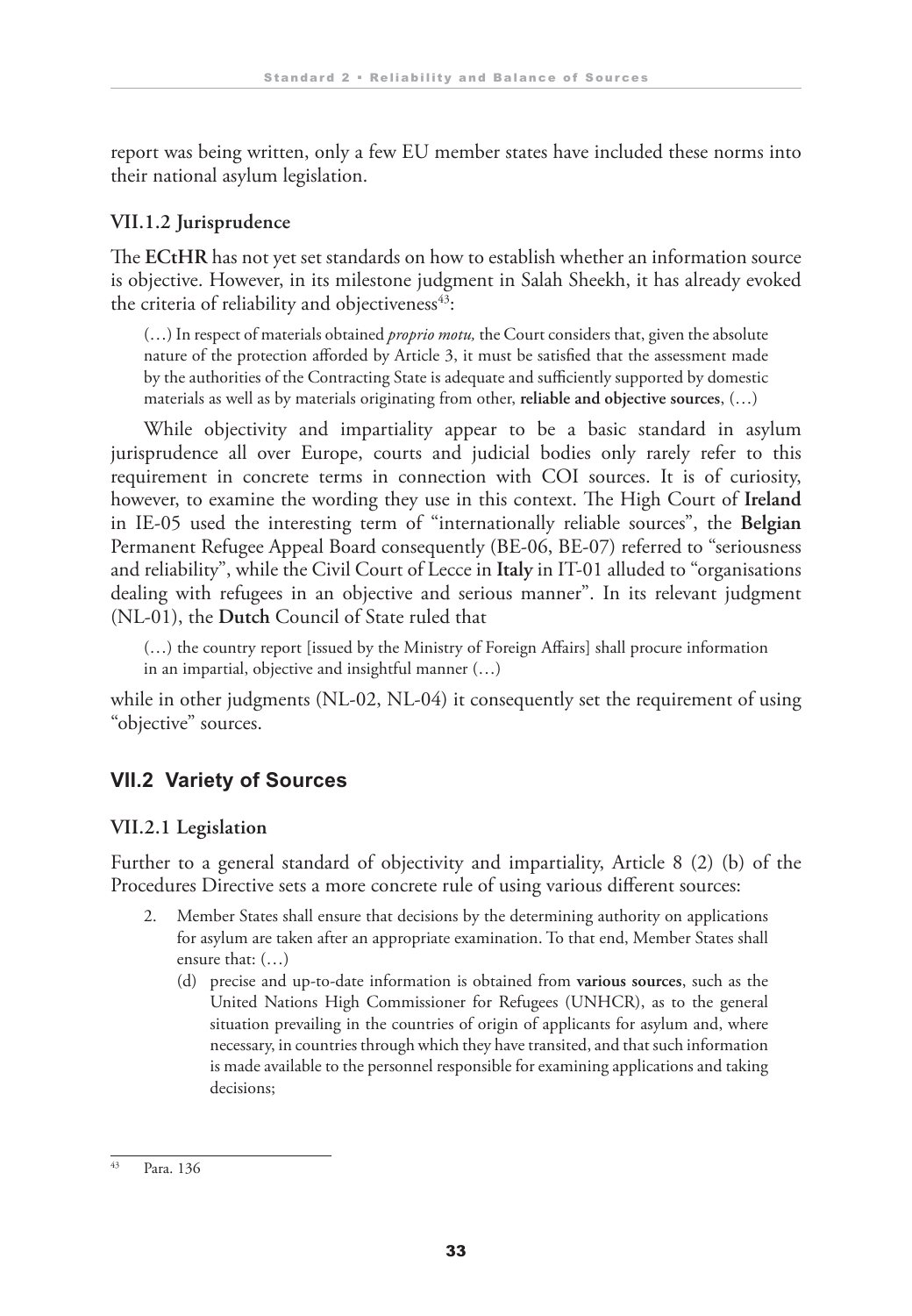The same requirement is reiterated in connection with the national determination of safe countries of origin in Article 30 (5).

During the period this report was being written, only a few countries have transposed this concrete requirement into their national asylum legislation, and **Hungary** is currently the member state that foresees concrete guidance on its actual meaning, in line with already existing professional "good practices" and in conjunction with the previous standard of objectiveness<sup>44</sup>:

- (8) The Country Information Centre carries out the collection of information and the preparation of reports in an objective, impartial and precise manner. To this end,
	- a) it uses different sources of information,
	- b) equally and to the maximum extent uses governmental, non-governmental and international sources of information.

The **Romanian** asylum legislation also suggests the use of different types of sources in a more indirect manner<sup>45</sup>.

#### **VII.2.2 Jurisprudence**

Since the early nineties, the **ECtHR** has been gradually putting more emphasis on the variety of sources when evaluating country information in Article 3 cases. As already introduced in Chapter IV.2, the Court is now far from its earlier practice of relying mainly on the "professional experience" of defendant states and the materials presented by them. While practice was already showing an increased commitment to use a variety of different sources, concrete principles were only laid down in Salah Sheekh<sup>46</sup>:

 (…) In respect of materials obtained *proprio motu,* the Court considers that, given the absolute nature of the protection afforded by Article 3, it must be satisfied that the assessment made by the authorities of the Contracting State is adequate and sufficiently supported by domestic materials as well as by **materials originating from other, reliable and objective sources**, such as, for instance, other Contracting or non-Contracting States, agencies of the United Nations and reputable non-governmental organisations. (…) it would be too narrow an approach under Article 3 in cases concerning aliens facing expulsion or extradition if the Court, as an international human rights court, were only to take into account materials made available by the domestic authorities of the Contracting State concerned without **comparing these with materials from other, reliable and objective sources**. (…)

In line with the ECtHR's practice, various European courts have started to put significant emphasis on this requirement in recent years. The High Court of **Ireland** withheld very clearly in IE-07 that<sup>47</sup>

 The evaluation of country of origin information from various sources is a matter for the Tribunal.

<sup>44</sup> Government Decree no. 301/2007 (XI.9.) on the implementation of Act LXXX of 2007 on asylum, Section 70 (8) – enters into force on 1 January 2008

<sup>&</sup>lt;sup>45</sup> Decision 1251/2006 for the approval of the Methodological Norms for the implementation of Act no. 122/ 2006 on asylum in Romania, Section 16 (3) – See more details in Section VII.3.1

<sup>46</sup> Para. 136

<sup>47</sup> See also IE-09, more details in Section VII.3.2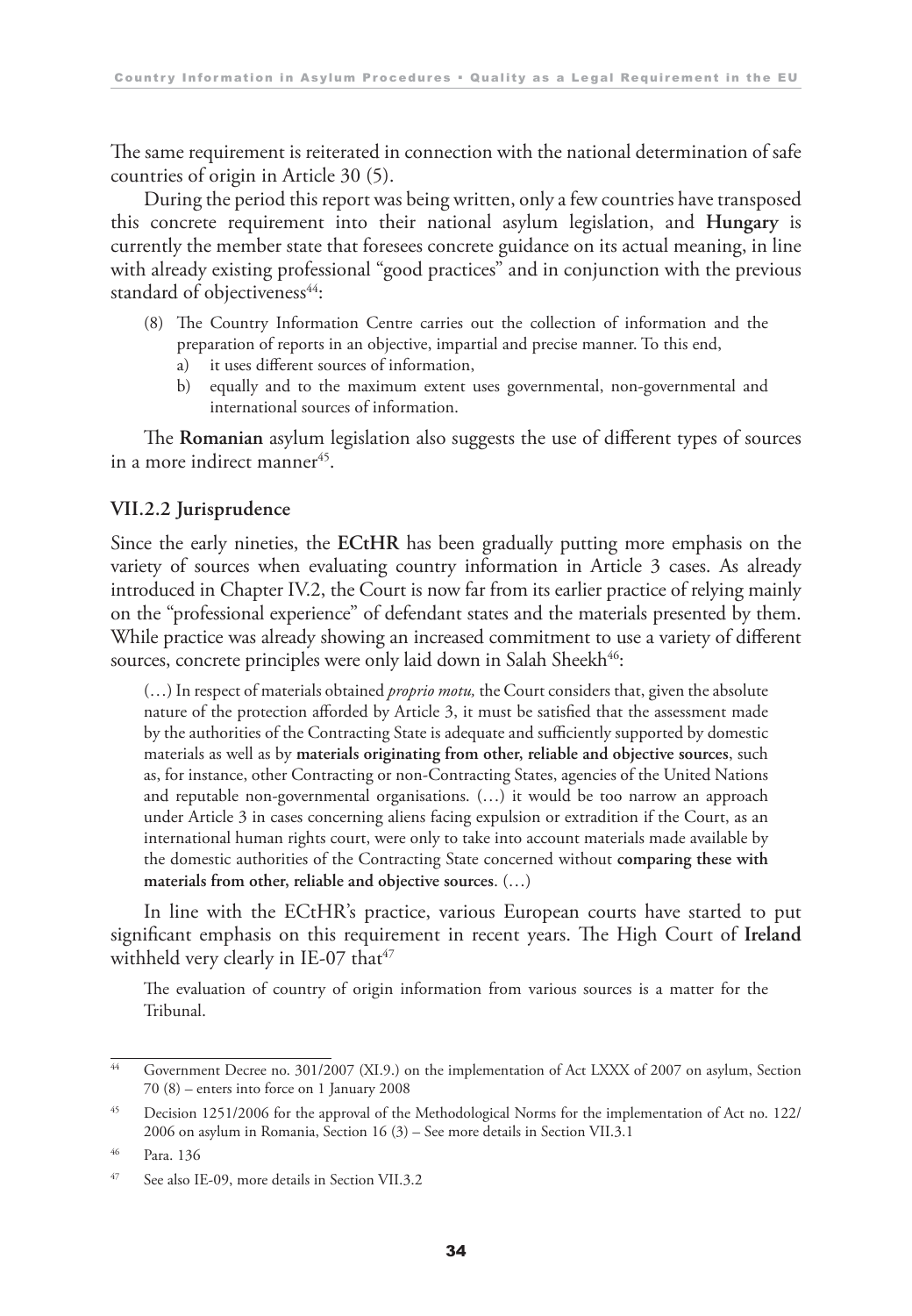In its relevant judgment (UK-08), the **UK** Court of Appeal also put forth its standard with the same clarity:

 (…) it is the task of the adjudicator not to select a particular evaluation without placing it side by side with others in order to make a qualitative assessment and arrive at a balanced overview of those materials.

The Independent Federal Asylum Board of **Austria** is another appeal body which has repeatedly emphasised the importance of using a variety of different information sources in refugee status determination. In AT-11, the Board held (and later in AT-12 and AT-15 partly reiterated) that

 [It] gave great importance to the proper balance of available sources and the use of governmental, as well as non-governmental materials.

The Regional Court of Brno, **Czech Republic**, also set concrete standards when ruled in CZ-16 that

 The defendant shall then base its assessment on information emanating from state institutions (Country Reports of the US State Department, Czech Ministry of Foreign Affairs, UK Home Office, Czech Press Office, etc.) but also on information provided by non-governmental organisations (such as Amnesty International, Human Rights Watch, etc.)

and in CZ-17 that

 With respect to the proper assessment of the facts it is necessary that the administrative body includes in its evidentiary assessment both reports by non-governmental organisations observing the situation in [the country of origin] and by the [relevant] UNHCR guidelines regarding (…) then it uses these reports as basis for its decision.

The Permanent Refugee Appeal Board of **Belgium** has repeatedly referred to the importance of diversifying COI sources, even if in a more indirect way. Instead of setting an explicit standard, the Belgian authority used this argument when dismissing or admitting an appeal, praising the variety of sources used (BE-06, BE-07), or criticising the lack thereof (BE-01).

The necessity of using various sources in order to have a balanced picture on the country of origin is also traceable in German jurisprudence (DE-04)<sup>48</sup>.

#### **VII.3 Concrete Guidance on the Selection of Sources and Source Analysis**

#### **VII.3.1 Legislation**

The Procedures Directive is rather silent about what the impartiality or the variety of sources mean in concrete. It specifies though two concrete sources of major importance: the **UNHCR**49 and the **Council of Europe**50 (the latter only in connection with the

<sup>48</sup> See more details in Section VII.3.2

<sup>49</sup> Procedures Directive, Article 8 (2) (b) and 30 (5)

<sup>50</sup> Ibid. Article 30 (5)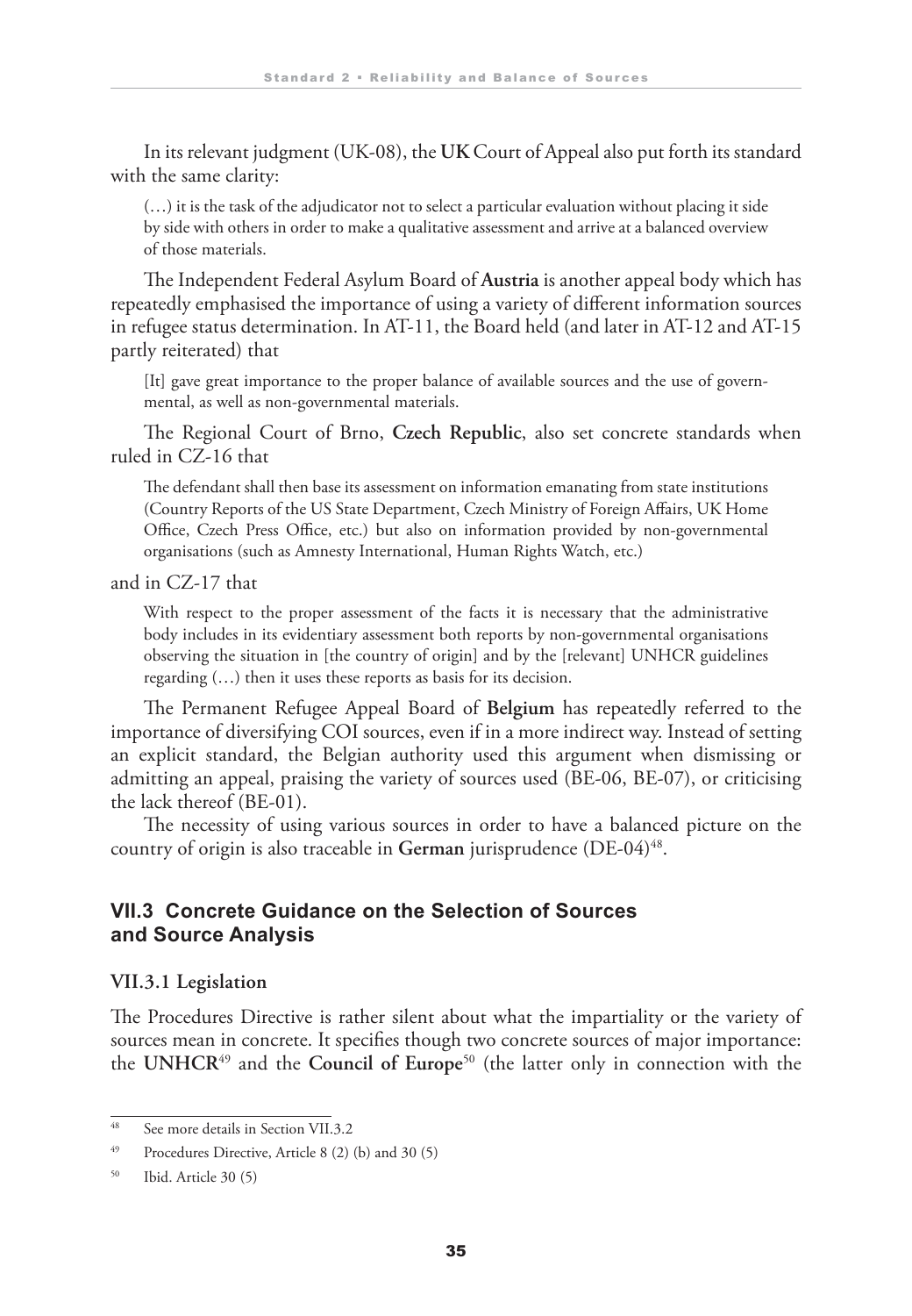national determination of safe countries of origin). Furthermore, it suggests the use of information provided by other member states<sup>51</sup>.

The reluctance of the EU and its member states to distinguish "preferred" sources is understandable, given the difficulty (or even impossibility) of creating a comprehensive, balanced and abiding list of the most useful and reliable COI sources. On the other hand, some more concrete guidance on what types of sources should be consulted could prove to be of significant use. The **Romanian** asylum legislation may be referred to in this respect as it currently is the only one including such a concrete enumeration<sup>52</sup>:

 (3) In accordance with Section 13 (1) (b) of the Act, civil servants with competence in consulting information from the applicants' country of origin shall consult any information available in public sources, web sources, libraries, opinions of experts in the field, reports and materials of institutions, centres and organisations specialised in this topic and materials issued by the Romanian Ministry of Foreign Affairs, as well as any other sources that may contribute to the assessment of the situation in the country of origin.

#### **VII.3.2 Jurisprudence**

In Salah Sheekh, the **ECtHR** gave a basic list of types of sources which should be used for comparison with domestic material<sup>53</sup>, namely

 (…) for instance, other Contracting or non-Contracting States, agencies of the United Nations and reputable non-governmental organisations. (…)

Similar guidelines were given in an early judgment of the **Czech** High Court  $(CZ-01)$ <sup>54</sup>:

 In order to obtain evidence, [the authority] can make use of the diplomatic or consular personnel, the computer database of the UNHCR, where a large range of information regarding the observance of human rights in individual countries is available or it can query a supranational organisation specialised in the protection of human rights.

Judges – similarly to law-makers – appear to be rather reluctant to suggest the use of "preferred" sources or to provide guidance on how to test or analyse sources. Among the rare relevant cases, the UNHCR is definitely the most frequently mentioned source, while some other well-known COI-providers (such as Amnesty International, Human Rights Watch or the UK Home Office) are also referred to in a few cases. However, these suggestions consistently tend to provide an example or recommendation rather than strict guidance.

Courts also refrain from recommending the preferred use of a certain type of source which approach is in line with the commitment to promote the diversification of sources

 $51$  Ibid. Article 30 (5)

<sup>&</sup>lt;sup>52</sup> Decision 1251/2006 for the approval of the Methodological Norms for the implementation of Act no. 122/2006 on asylum in Romania, Section 16 (3)

<sup>53</sup> Para. 136

<sup>54</sup> See also CZ-02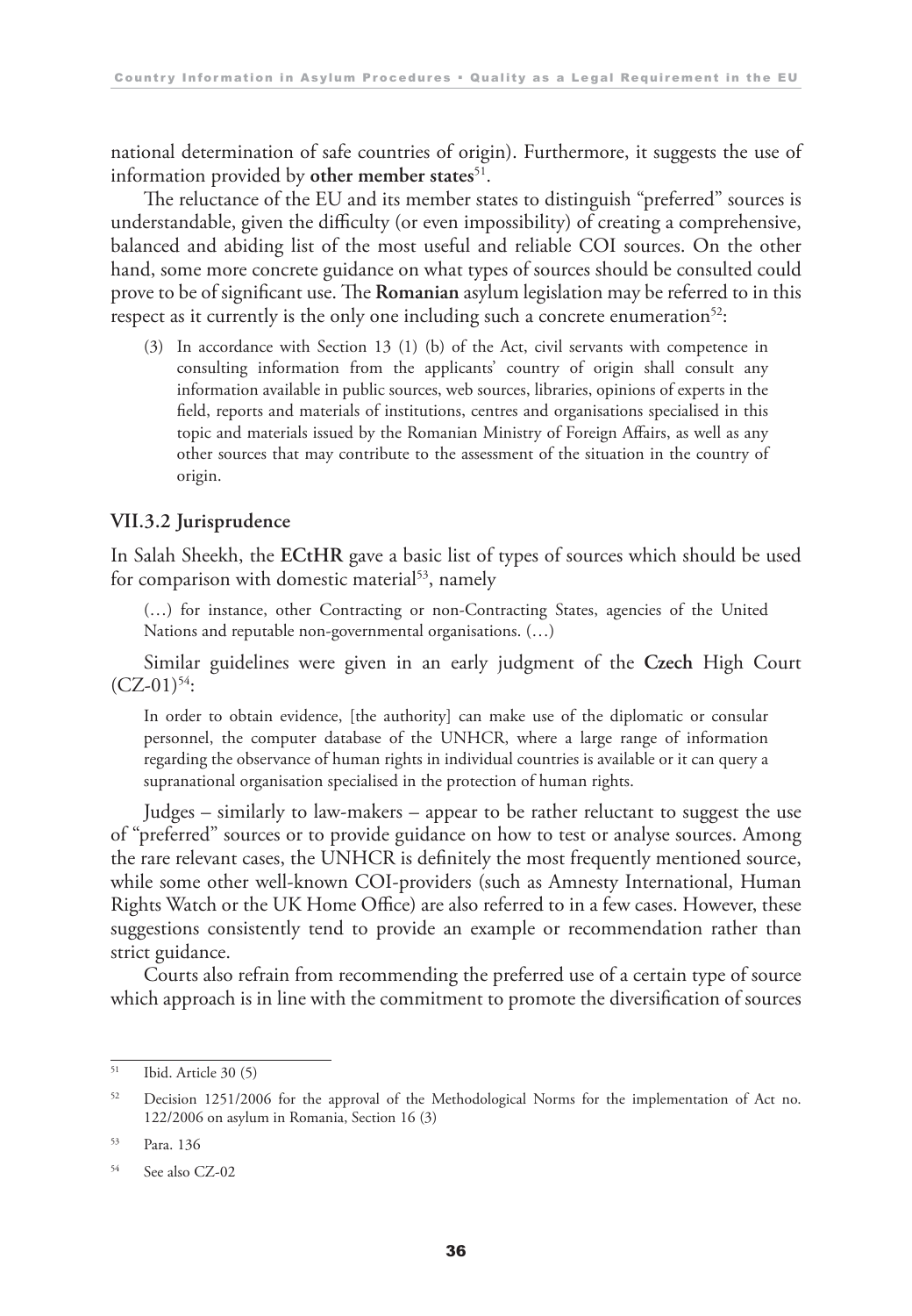as previously presented. The AT-09 judgment of the **Austrian** High Administrative Court constitutes an interesting exception:

 Whenever the general situation in a country of origin is assessed, the asylum offices are expected to make use of the available information, in particular reports by international organisations dealing with refugee issues, (…)

While the requirement that a valid COI source should have a sort of "good international reputation" is not alien to European courts dealing with asylum cases<sup>55</sup>, such a clear preference to international information-providers (against governmental or local NGO sources) appears to be rather a singular occurrence.

Courts rarely undertake to analyse the reliability of a given source. Nevertheless, some courts have already formulated highly interesting opinions in this regard. The Administrative Court of Lüneburg, **Germany** in its judgment of DE-04 debated the practice of relying solely on COI prepared by the German Foreign Office, providing thus an unprecedented criticism of these reports, indicating important considerations for source analysis:

 From a methodological point of view, it is not sufficient for an overall perspective to consider only the country reports prepared by the Foreign Office, as "Vietnam is a focus country of German development aid policies", "Germany is one of Vietnam's most important bilateral donors" (…). Apart from this, the most recent country report by the Foreign Office (from 28 August 2005) does not, by its own account, incorporate the bi-annual report of 2005 (...), nor the Country Report on Human Rights Practices 2004 of the US Department of State from 28 February 2005. The Foreign Office rather refers solely to the respective reports from the previous year. The Human Rights report no. 28 by the "Society for Threatened People" from 28 April 2005 and the annual report 2004 by ISHR (International Society for Human Rights) are neither mentioned, nor included. Whether other media reports were taken into account is in doubt. Thus the informative value of the Foreign Office's country reports is highly limited because the recent developments in Vietnam, as it is reported by other sources, is insufficiently perceived and described.

 Accordingly, especially in view of the special relationship between Germany and Vietnam and the insufficient informative value of the Foreign Office's country reports, other evidence – if possible, from a wide range of sources – has to be included and evaluated in a balanced judicial assessment.

While this judgment may yet be considered as a dissenting voice in German jurisprudence, it should definitely be praised for formulating a clear idea of what should be considered when analysing the reliability of a source in a specific context, as well as for indirectly pointing out that even the most reputable information-providers operate with a specific mandate and an inevitable bias. This position is endorsed by the High Court of **Ireland**, in connection with other similar governmental sources (IE-09):

 I do not consider that placing total reliance on reports, and even more so, on extracts from reports, furnished to the governments or State Departments of the United States of America

<sup>&</sup>lt;sup>55</sup> See for example the Irish High Court's IE-05 judgment and its standard about "internationally reliable sources", as mentioned in Section VII.1.2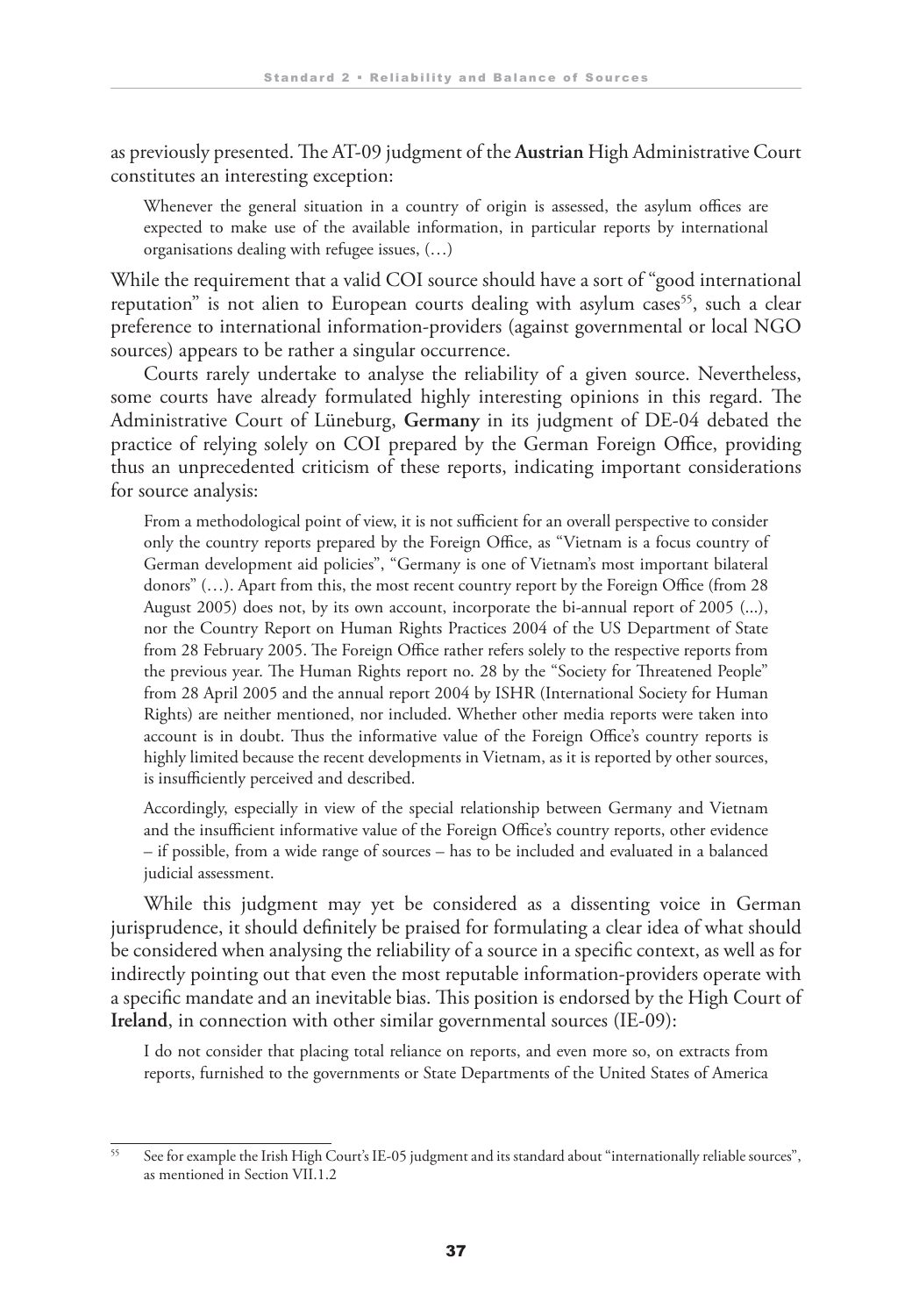or Great Britain is always a sufficient compliance with the need to ascertain and evaluate relevant circumstances in the country of origin of a particular applicant. The reasons for and the background to these reports could seriously limit their value as independent indicators of the circumstances in the country of origin of the particular applicant.

In PL-11, the Regional Administrative Court of Warsaw further addresses the issue of source analysis, a highly specific case of using questionable sources when assessing the applicability of exclusion clauses. The **Polish** Court presented in its judgments the various aspects of analysing sources related to one part of an armed conflict:

 The Court does not agree with the applicant, who questions in principle any possibility to base the assessment of Chechen asylum-seekers' cases on Russian sources and information agencies. There is no doubt that the Russian Federation, as part of the conflict in Chechnya, is for obvious reasons interested in preseting this conflict the most favourable way for itself and corresponding with its political interests, and therefore, the way the Refugee Board duly put it, "accounts and data from the Russian media must be assessed with great care". It does not mean, however, that usually they shall be refused credibility, but only that, firstly, it is necessary to make a distinction between information and its assessment presented in these sources and to confront these facts with the circumstances raised by the applicant, as well as with other available sources. Secondly, making its own assessment of the facts from the viewpoint of the reasons for applying exclusion clauses, it has to be taken into account that they must be interpreted strictly.

 The fact emphasised by the applicant, that the information presented by Russian news agencies uses a style of language, such as a detained fighter "was to say" or people "were to die/disappear", does not prove that these sources are unreliable and undependable, but on the contrary, it is a clear and reliable reservation made by the agency that the information presented was not corroborated or confirmed in other sources, and this means that in such an asylum procedure, as long as no further verification is done and the information presented with this sort of "reservation" is not supported by any other evidence, it cannot be regarded as a valid evidence and serve as a reason ("serious reason") to apply an exclusion clause.

These pieces of jurisprudence underline the importance of source analysis, including the assessment of a source's mandate and motivation even in case of the most reputable governmental sources, and as such – from a COI professional's perspective – are highly valuable.

#### **VII.4 Summary**

The criterion of using balanced and reliable COI sources in refugee status determination is now firmly anchored in both asylum-related legislation and jurisprudence in the EU. Its main concrete incarnation is the requirement of using a variety of different sources of COI, as foreseen by the Procedures Directive and echoed by the ECtHR and several senior courts. Presently, Hungarian law provides the most concrete requirement in this respect, while the Romanian asylum legislation sets forth a list of suggested types of COI sources.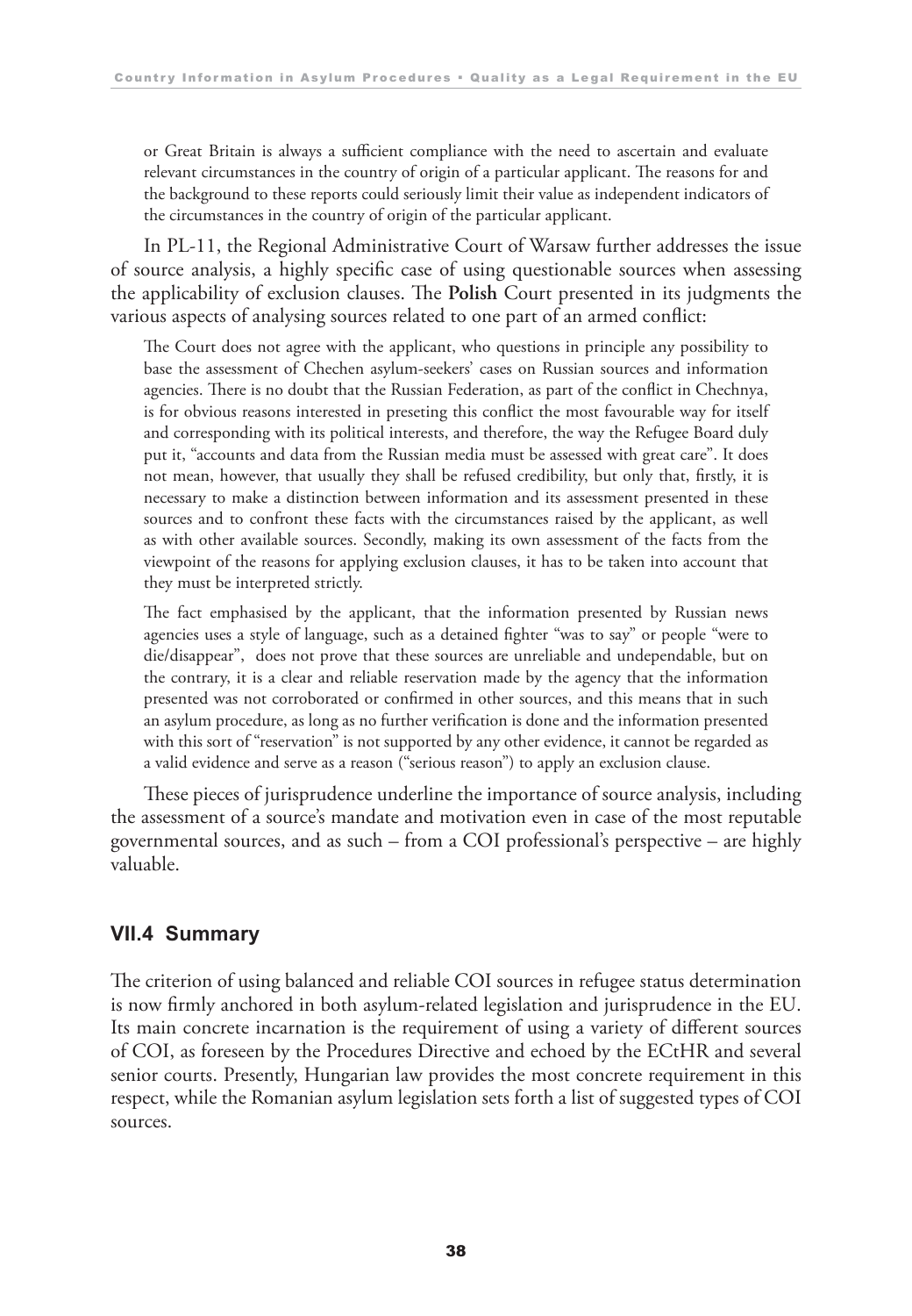### VIII. Standard 3: Accurate Research and Selection of Up-to-date Information

**Accurate COI is obtained and corroborated from various sources, with due attention to find and filter the relevant and up-to-date information from the sources chosen, avoiding the distortion of the content. The research process should reflect high professional standards and be free of any bias or pre-conception.** 

While the previous standard of reliability deals with the selection and analysis of sources, accuracy is about obtaining the relevant information from the selected sources, (i.e. it is the key quality standard of the research process itself). It is of common knowledge that COI research requires a certain ability to use the internet, as well as other communication, technical and methodological skills. Complementing these general requirements, European professional practice has established a more complex norm of accuracy<sup>56</sup> that is based primarily on the principle of cross-checking or corroboration (from a variety of sources), and on an unbiased selection of up-to-date information. Both EU law and national practices reflect to a certain extent these requirements.

#### **VIII.1 Obtaining Objective, Impartial and Precise Information**

#### **VIII.1.1 Legislation**

Article 8 (2) (b) of the Procedures Directive sets a rather general standard of preciseness, which can be interpreted in conjunction with the requirement of objectivity and impartiality in Article 8 (2) (a):

- 2. Member States shall ensure that decisions by the determining authority on applications for asylum are taken after an appropriate examination. To that end, Member States shall ensure that:
	- (a) applications are examined and decisions are taken individually, **objectively and impartially**;

<sup>56</sup> See also IARLJ Checklist, Para. 21–24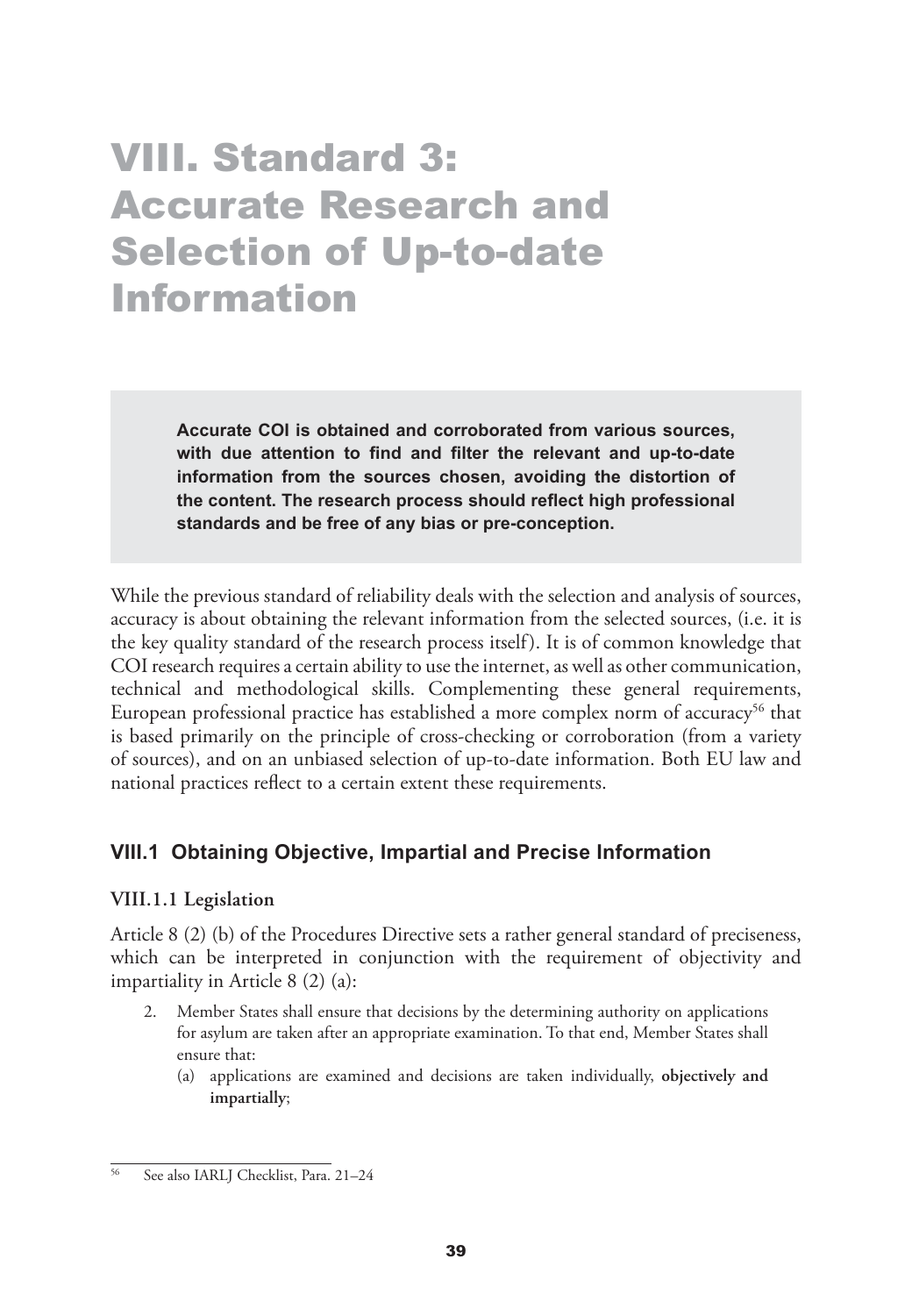(b) **precise** and up-to-date information is obtained from various sources, such as the United Nations High Commissioner for Refugees (UNHCR), as to the general situation prevailing in the countries of origin of applicants for asylum (…)

The standard of objectivity has already been analysed in connection with the reliability and balance of sources; it may however be related to the selection of information as well. From a COI professional viewpoint this means that it is not *per se* satisfactory to select objective and relatively unbiased sources, the information itself should also be researched in an objective and impartial way.

It is of interest to see that different national asylum laws transpose these criteria in a different manner. **Hungarian**57 and **Luxembourgian**58 law for example, use a wording similar to that of the Directive, evoking both objectivity/impartiality and preciseness. The **Romanian** asylum legislation<sup>59</sup> solely mentions objectivity as a general standard in decision-making. The **Austrian** Asylum Act sets the standard of objectivity in relation with the "processing" of information (thus not referring to the selection of sources in this respect, but rather to an objective research of COI), and it further complements it with the requirement of a "scientific" approach $60$ :

 (2) (…) The collected facts have to be summarised for each country, processed objectively and scientifically (general analysis) and documented in a general form. (…)

#### **VIII.1.2 Jurisprudence**

European courts frequently refer to objectivity and balance in reference to the selection of COI sources. However, they only seldom do so in connection with the research process and the selection of information from the given sources. This reserved approach is understandable, since while it is rather easy to evaluate whether a group of selected information-providers can be deemed as balanced or sufficiently wide, it is practically impossible for a judge to assess whether the research process itself reflected high methodological standards.

The **Austrian** High Administrative Court evoked the requirement of "preciseness" in AT-10, which in this particular case meant taking into account regional differences in the country of origin.

Behind such general norms, some courts point out that no abusive, out-of-context selection of information is permitted and such proceeding should result in cancelling lower-instance decisions. In a very recent judgment (CZ-11), the **Czech** Supreme Administrative Court emphasised (thus formulating the clearest standard in this respect) that

<sup>57</sup> Government Decree no. 301/2007 (XI.9.) on the implementation of Act LXXX of 2007 on asylum, Section 70 (8) – enters into force on 1 January 2008

<sup>&</sup>lt;sup>58</sup> Act of 5 May 2005 on asylum and complementary forms of protection, Section 18

<sup>59</sup> Act no. 122/2006 on asylum in Romania, Section 13 (1) (a)

 $60$  Asylum Act of 2005, Section 60 (2)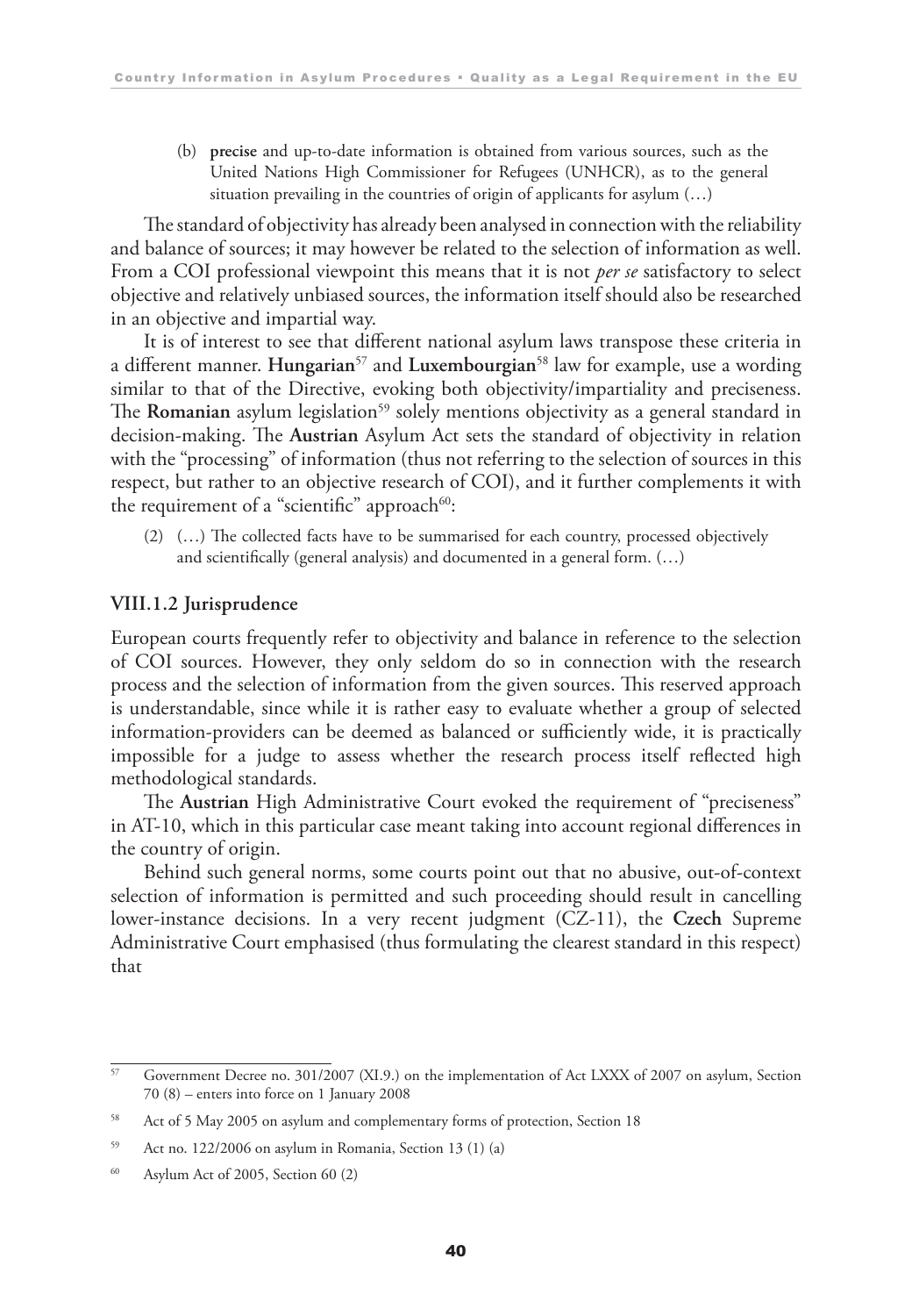(…) the situation of the asylum-seeker in his country of origin has to be assessed objectively, because otherwise there is a procedural fault (…). First of all, it is not permitted to proceed in such a way that only those facts and findings from the reports are taken into account which correspond to the final decision of the administrative body. In the present case, the Supreme Administrative Court found that the method of using the information on the country of origin was not objective, because the claimant selectively pointed out only certain areas of the claim and did not deal with the other information relevant in this case. (…)

 (…) in the opinion of the Supreme Administrative Court, [the authority used COI] in a selective way, since it left aside fundamental information (…)

**Romanian** jurisprudence has also repeatedly criticised (RO-02, RO-03) that

The interpretation of COI is obviously made in a truncated manner and out of context.

and used this as an argument to squash administrative decisions. The **Belgian** Permanent Refugee Appeal Board talked in BE-04 about an "abusive reading" of sources, while according to the Regional Administrative Court of Warsaw, **Poland**, the fact that the first-instance authority failed to consider and attach to the file a relevant part of a report otherwise widely considered in the given case

 (…) not only gives rise to serious doubts as to the correctness of the conclusions made by the authority and makes the decision uncontrollable by the Court, but it also renders justifiable the applicant's allegation that the authority used the given report in a selective way.

#### **VIII.2 Currency of Information**

#### **VIII.2.1 Legislation**

Article 8 (2) (b) of the Procedures Directive envisages another concrete standard relevant to the accuracy of COI research, namely that of currency:

- 2. Member States shall ensure that decisions by the determining authority on applications for asylum are taken after an appropriate examination. To that end, Member States shall ensure that:
	- $(\ldots)$
	- (b) precise and **up-to-date** information is obtained from various sources, such as the United Nations High Commissioner for Refugees (UNHCR), as to the general situation prevailing in the countries of origin of applicants for asylum and, where necessary, in countries through which they have transited, and that such information is made available to the personnel responsible for examining applications and taking decisions;

While this provision does not elaborate what "up-to-date" means, Article 4 (3) (a) of the Qualification Directive provides more guidance on this requirement:

- The assessment of an application for international protection is to be carried out on an individual basis and includes taking into account:
	- (a) all relevant facts as they relate to the country of origin **at the time of taking a decision** on the application; including laws and regulations of the country of origin and the manner in which they are applied;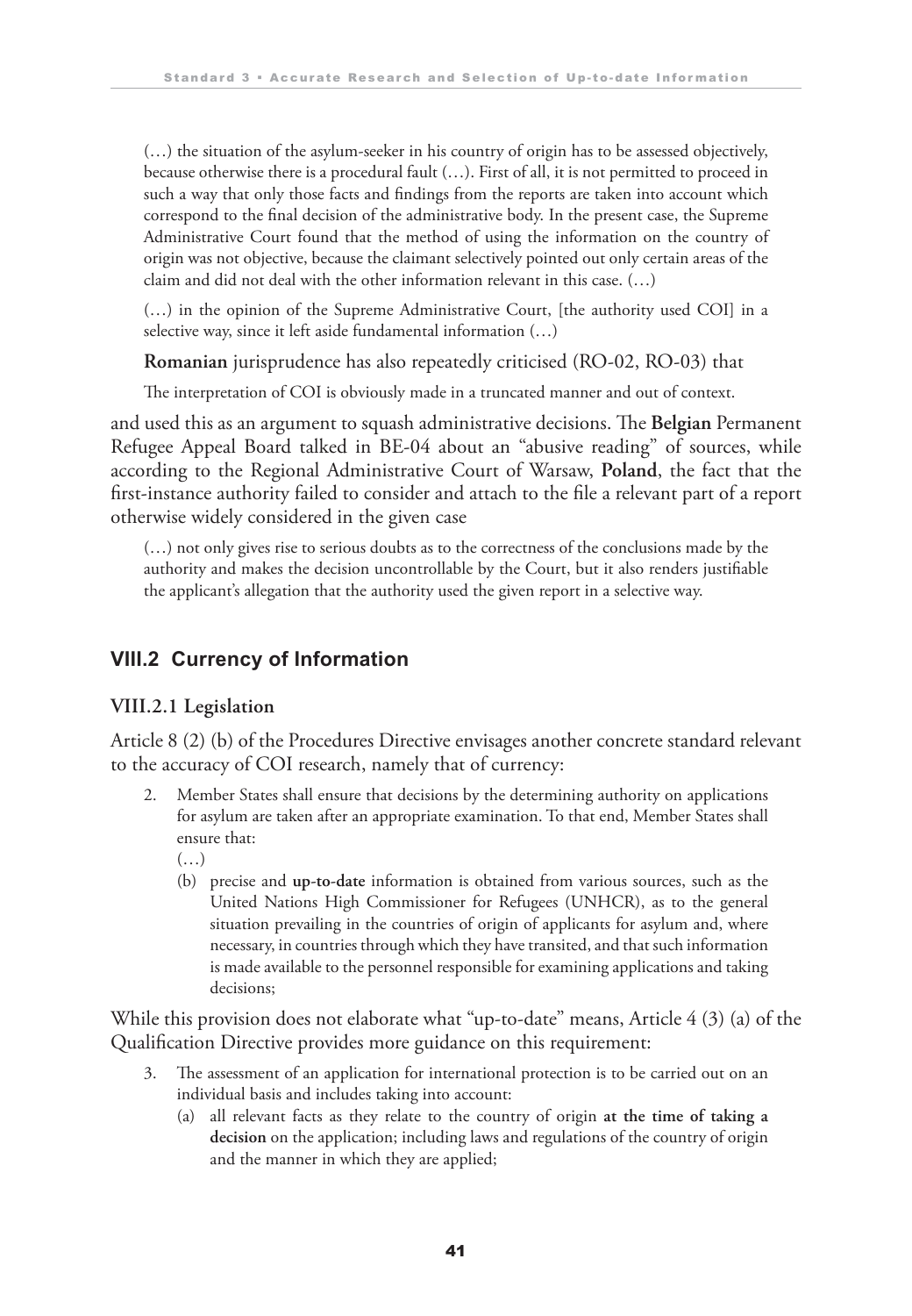Reading in conjunction the above two provisions, it can be deduced that the COI used in refugee status determination should relate to a period as close as possible to the time of taking a decision (regardless of the fact that it is a first- or upper-instance, administrative or judicial decision). From a COI professional's viewpoint, there may be exceptions from the "as up-to-date as possible" rule. When certain events referred to by the asylum-seeker did not occur prior to his/her flight, but for example years before, COI dating from the given period – i.e. otherwise completely outdated – will still be accurate. Another exception may be the case of cultural or historical information (for example on wedding rites in an African tribe or the calendar used in different Islamic countries), which often remains unaltered in time. In such cases, the norm of currency may not be interpreted in a very strict manner.

By the completion of this study, only a few member states have transposed the above provision of the Qualification Directive into their national asylum legislation, while some others already apply the term "up-to-date" in their asylum acts. The **Austrian** Asylum Act goes beyond this basic requirement and sets a strict rule in connection with its Country Documentation, aiming at the elimination of all outdated information and even envisaging the revision of analyses based thereon<sup>61</sup>:

 (2) (…) The documentation has to be corrected as to facts which do not or no longer correspond to the actual situation. Analyses on the basis of these facts have to be rectified.  $(\ldots)$ 

Furthermore, it even encourages COI users to notify the documentation service about such information $62$ :

 (7) The Federal Asylum Office has to be informed if a user notices (…) that certain information covered by the country documentation does not or no longer correspond to the actual facts. Other persons are authorised to inform the Federal Asylum Office about such facts.

A similar provision is set forth in **Hungarian** legislation<sup>63</sup>:

- (9) The Country Information Centre regularly updates the information it stores
	- a) by obtaining up-to-date information and
	- b) by rectifying out-dated information not reflecting any more the real situation.

#### **VIII.2.2 Jurisprudence**

The issue of currency of country information is widely dealt with by European courts. The ECtHR explicitly set a standard regarding the currency of information in Chahal<sup>64</sup>:

<sup>61</sup> Asylum Act of 2005, Section 60 (2)

<sup>62</sup> Asylum Act of 2005, Section 60 (7)

<sup>&</sup>lt;sup>63</sup> Government Decree no. 301/2007 (XI.9.) on the implementation of Act LXXX of 2007 on asylum, Section 70 (9) – enters into force on 1 January 2008

<sup>64</sup> Para. 86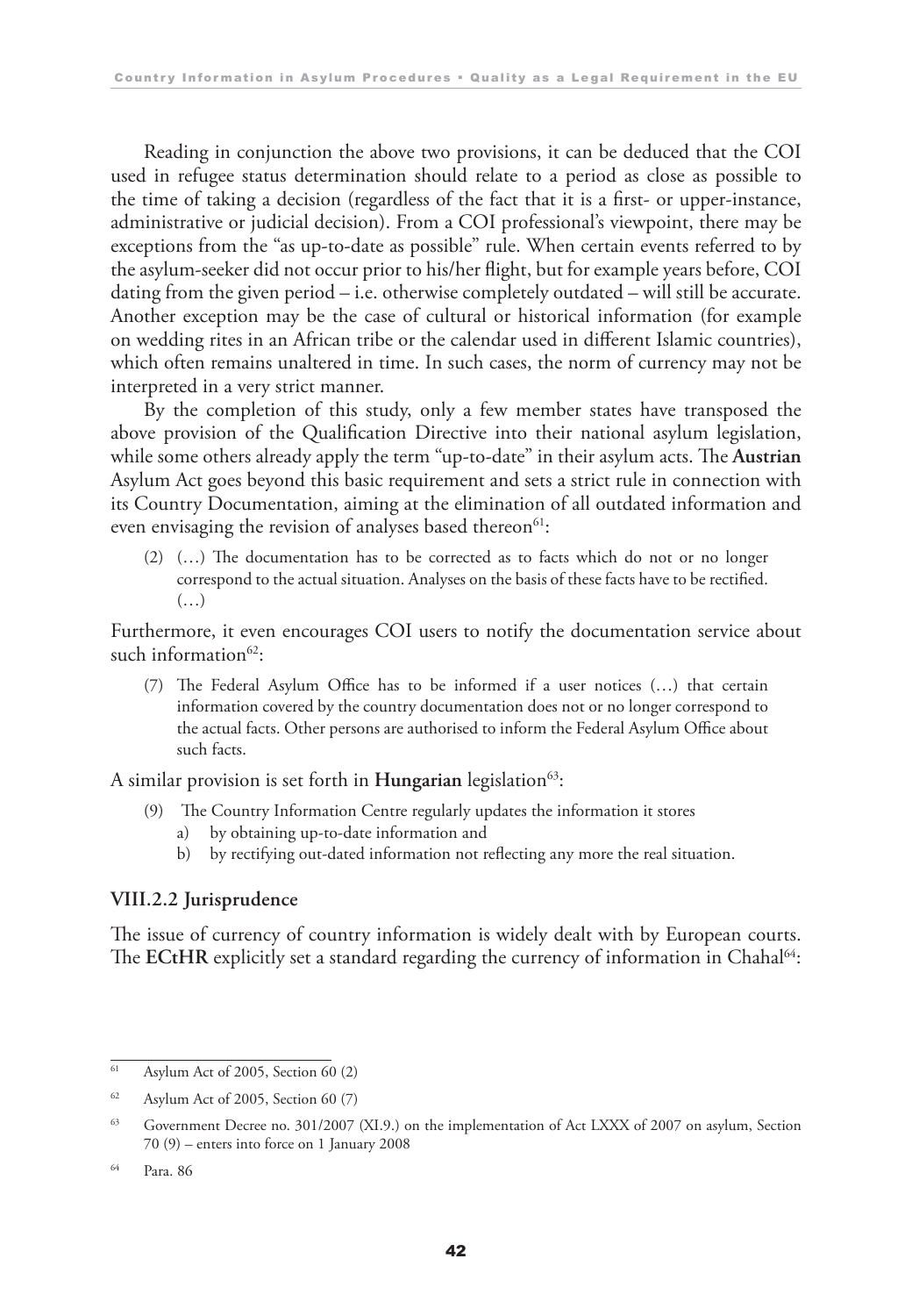(…) the material point in time must be that of the Court's consideration of the case. It follows that, although the historical position is of interest in so far as it may shed light on the current situation and its likely evolution, it is the present conditions which are decisive.

While the Court did not provide detailed guidance on how to ensure the up-to-date character of COI, it clearly determined that the analysis should focus on the situation at the time of decision-making. This principle is similarly reiterated both in Ahmed<sup>65</sup> and Venkadajalasarma<sup>66</sup>.

In Salah Sheekh the Court once again reinforced its standard on currency<sup>67</sup>:

 (…) in assessing an alleged risk of treatment contrary to Article 3 in respect of aliens facing expulsion or extradition, a full and *ex nunc* **assessment** is called for as the situation in a country of destination may change in the course of time.

National courts are somehow more reluctant to formulate such general standards behind the concrete evaluation of the material before them in a given case.

One of the few relevant judgments is CZ-07, in which the **Czech** Supreme Administrative Court indirectly held that COI had to be related to the period in which the events claimed by the asylum-seeker had taken place<sup>68</sup>, besides that it was insufficient to base rejections on only partly up-to-date information.

 (…) the Supreme Administrative Court found a grave infringement of elementary principles which concern the limits of administrative discretion, when out of the reports cited, which were used in order not to grant asylum (…) only one (…) was related to the war and afterwar situation in Iraq, which had crucial importance upon the applicant's departure from her country.

A further interesting example, echoing the above quotation from Salah Sheekh, is UK-02, in which the **UK** Immigration Appeal Tribunal discussed the issue of currency in the context of a second asylum claim:

 Evidence dating from before the determination of the first Adjudicator might well have been relevant if it had been tendered to him: but it was not, and he made his determination without it. The situation in the Appellant's own country at the time of that determination is very unlikely to be relevant in deciding whether the Appellant's removal at the time of the second Adjudicator's determination would breach his human rights. Those representing the Appellant would be better advised to assemble up-to-date evidence than to rely on material that is *(ex hypothesi)* now rather dated.

In PL-08, the Regional Administrative Court of Warsaw, **Poland**, set valuable standards in respect of the above issue (somehow reiterating the principle laid down in UK-02, but applying it to appeal authorities):

 The Court's task is to assess the conformity of administrative decisions with the law. Conclusive in this respect is the date when the decision was issued. But if the evidence material assessed

<sup>65</sup> Para. 43

<sup>66</sup> Para. 63

<sup>67</sup> Para. 136

<sup>68</sup> Reiterated by CZ-13 and CZ-18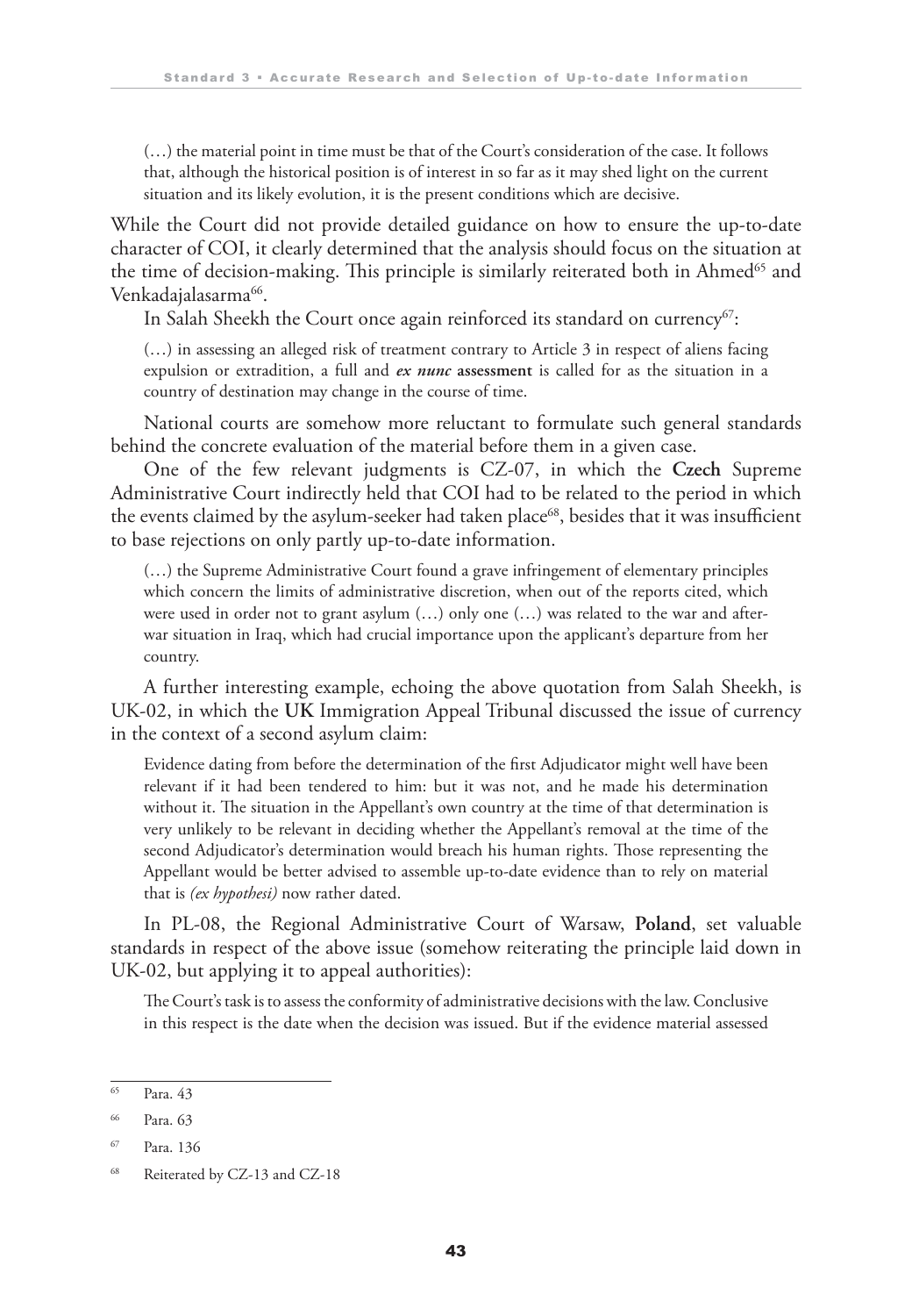in this decision dates back from several months or years preceding the issuance of the decision, it is a flaw of the administrative procedure if the appeal authority does not supplement the data on facts with the knowledge on the evolution of circumstances in the applicant's country of origin.

A different position was taken by the Regional Court of Košice, **Slovakia**, which in SK-15 held that

 The conditions for granting asylum are always to be considered in relation with the situation in the country of origin during the period in which the asylum-seeker fled his country. Later developments in the country of origin should be taken into account when considering the possibility of the expulsion of the applicant to the country of origin.

Another approach was applied by the **German** Federal Administrative Court, when in DE-02 it ruled in connection with the periodical reports issued by the German Foreign Office that

 (…) the Administrative Courts dealing with asylum matters are principally obliged to ascertain *ex officio* whether a new country report is available and gives account of considerable changes in the political circumstances in the respective country, which are relevant in terms of asylum law.

This rather basic but highly important requirement of always using the most recent report available from a given source is reiterated in **Polish** jurisprudence (PL-07) as well.

Unlike defining in general terms the meaning of up-to-date COI, many courts pronounce views on the lack of currency concerning information dated from a certain period. In this context, COI from two years prior has been found outdated in **Austrian** (AT-02) and **Polish** (PL-03, PL-05) jurisprudence, while information from the preceding year has been considered unacceptable in a **Polish** (PL-06) and a **Slovenian** (SI-02) court decision. The requirement of using up-to-date COI or its lack as a ground for cancelling lower-instance decisions is further referred to – even if without less concrete details – in a high number of other judgments from various EU member states<sup>69</sup>.

#### **VIII.3 Summary**

This methodological standard has gradually appeared in both legislation and jurisprudence in EU member states. Being fairly more "technical" than that of relevance and reliability, this standard is more limited in its scope to general requirements (such as "precise and up-to-date information" as set forth by the Procedures Directive), rather than concrete methodological guidance.

Currency is a key element of accuracy, interpreted both by the Qualification Directive and the ECtHR as the requirement of assessing facts related to the country of origin "at the time of taking a decision". Furthermore, the standard of currency is largely covered in the jurisprudence of several senior European courts, even if – quite understandably – is referred to in rather general terms.

<sup>69</sup> See AT-03, AT-04, AT-05, AT-06, BG-02, SE-01, SI-03, SK-03, SK-04, SK-10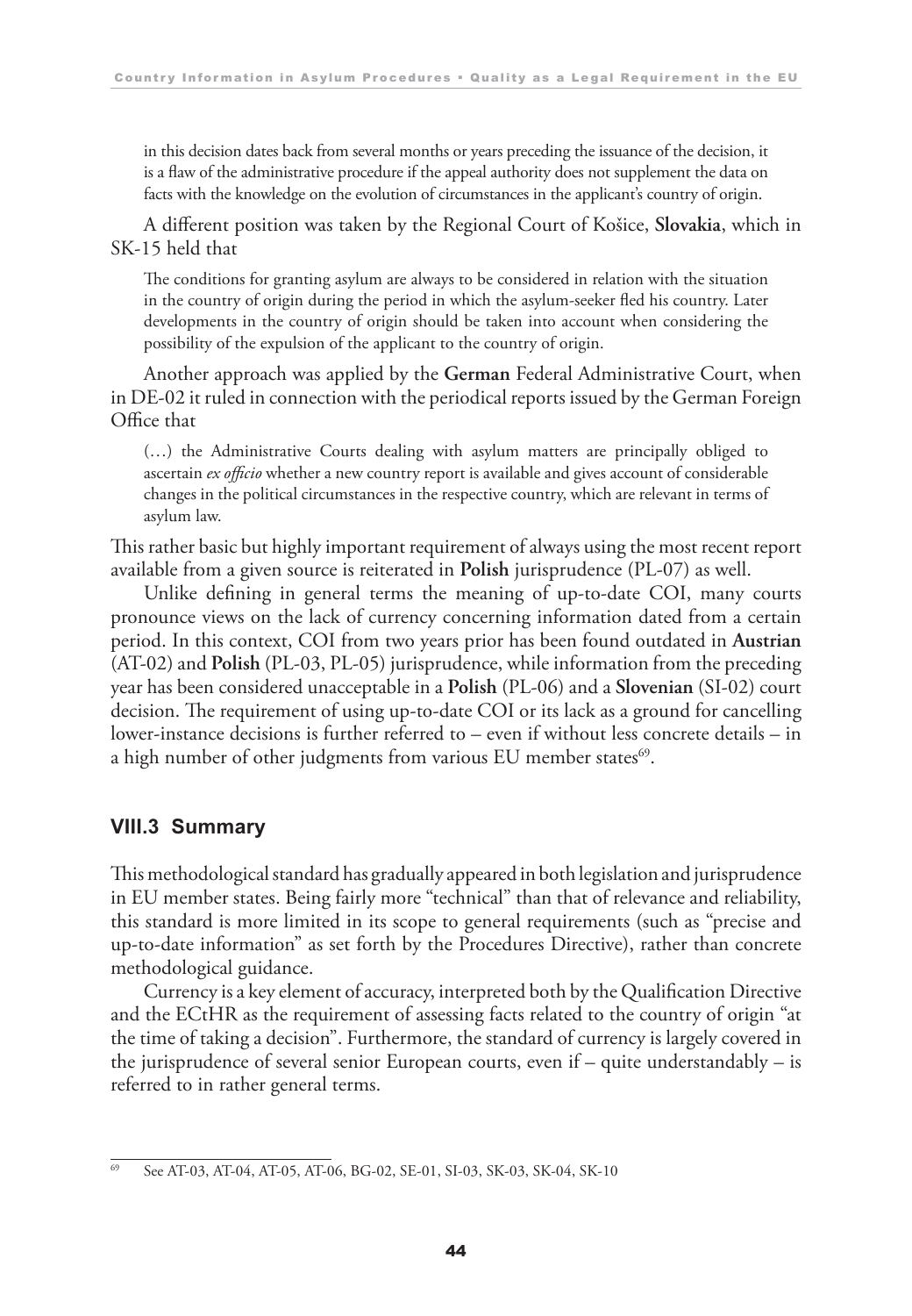### IX. Standard 4: Transparent Processing and Communication of Information

**Since COI is often a decisive factor in asylum procedures, it should be made available for all parties involved therein, primarily – as a minimum standard – through a transparent and consistent system of referencing. Original sources and reports should therefore be retrievable, and care should be taken that their content and meaning are not distorted in the process of paraphrasing or translating.**

Observing the above standard of transparency is a key factor to ensure legal security in refugee status determination – closely related to the procedural norm of the **"equality of arms"** – as it enables the asylum-seeker to have access to the information on the basis of which his/her claim has been decided. In addition, it also serves the interest of processing authorities since well-referenced and retrievable COI constitutes much "stronger" supportive evidence in a possible appeal procedure. It should be emphasised that the results of COI research may be based on relevant questions and may reflect high methodological standards; these criteria remain uncontrollable without ensuring the transparency of the information used.

Applying a **transparent method of processing and referencing COI** (the latter including the source, title, date of information and eventually the period to which the source refers, page/paragraph number, web link, etc.) has become a widely accepted norm by COI professionals in their daily work. While summaries of research results, often in the national language of the asylum system, may be more user-friendly (or may even be required by the national legislation of a given country), care must be taken that the meaning of the original sources is not distorted in the process of paraphrasing or translating. In case of complex COI reports or summary query responses the original sources used should be attached or otherwise made available; in order to allow the accuracy of the summary to be checked or to look for more detailed information.

Different EU member states' practices vary to a considerable extent in respect of transparency of country information. This divergence often reflects more general and long-standing differences in administrative and judicial traditions, and as such, will hardly be subject to any immediate change.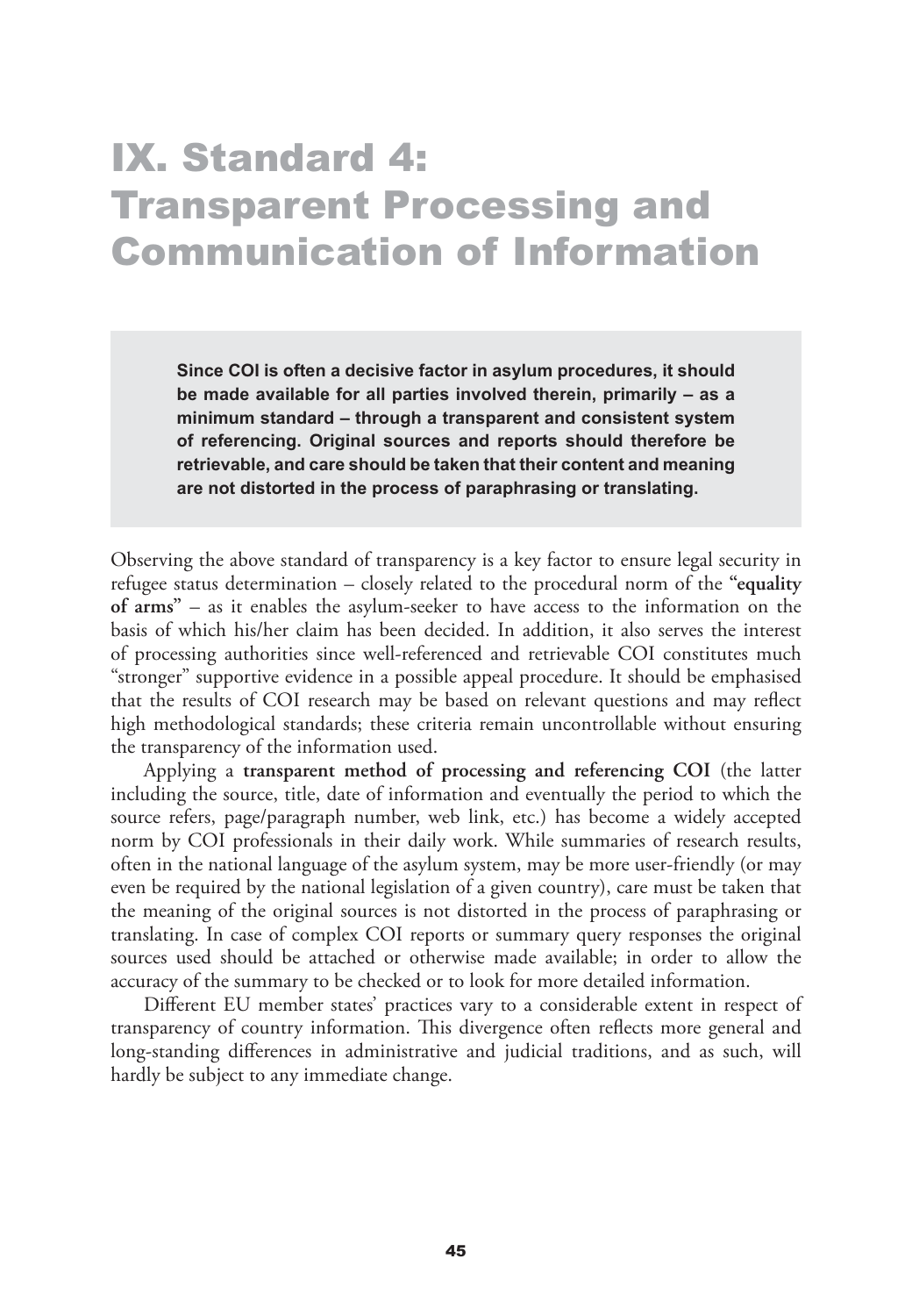#### **IX.1 Legislation**

In the light of the above-mentioned divergence among member states' approach towards transparency of COI, it is not surprising that these professional standards are scarcely reflected by EU asylum legislation. However, the Procedures Directive does include some important provisions which may have an indirect effect on the promotion of transparency in the given context. Article 9 (2) of the Procedures Directive stipulates that

 2. Member States shall also ensure that, where an application is rejected, **the reasons in fact and in law are stated in the decision** and information on how to challenge a negative decision is given in writing.

As contradictions between asylum-seekers' statements and COI often proves to be the crucial reason for rejection, the above provision may affect positively the transparency of COI used in asylum decision-making. Presuming a progressive approach toward this criterion, an improvement may be expected in those member states where administrative decisions still fail to give a detailed reasoning (and refer to COI therein).

In addition, Article 16 (1) of the Procedures Directive **ensures the access of counsellors to information included in their client's file**, provided that it is liable to be examined by appeal authorities:

 1. Member States shall ensure that a legal adviser or other counsellor admitted or permitted as such under national law, and who assists or represents an applicant for asylum under the terms of national law, shall enjoy access to such information in the applicant's file as is liable to be examined by the authorities referred to in Chapter V, insofar as the information is relevant to the examination of the application.

 Member States may make an exception where disclosure of information or sources would jeopardise national security, the security of the organisations or person(s) providing the information or the security of the person(s) to whom the information relates or where the investigative interests relating to the examination of applications of asylum by the competent authorities of the Member States or the international relations of the Member States would be compromised. In these cases, access to the information or sources in question shall be available to the authorities referred to in Chapter V, except where such access is precluded in cases of national security.

Given the crucial role of country information in decision-making, it is presumable that COI materials will regularly fall under the scope of the above provision.

During the time of writing this study, practically no concrete provisions could be found in national asylum laws that would set concrete standards on transparency and referencing of COI. An exemplary and outstandingly precise exception can be found in **Belgian** law, setting high standards of transparency in the specific case of obtaining information from an expert person or institution<sup>70</sup>:

 The General Commissioner or one of his/her deputies can, in his/her decision lean on information obtained from a person or institution by telephone or e-mail.

<sup>70</sup> Royal Decree of 11 July 2003 fixing the procedure before the General Commissioner for Refugees and Stateless Persons, as well as its functioning, Section 26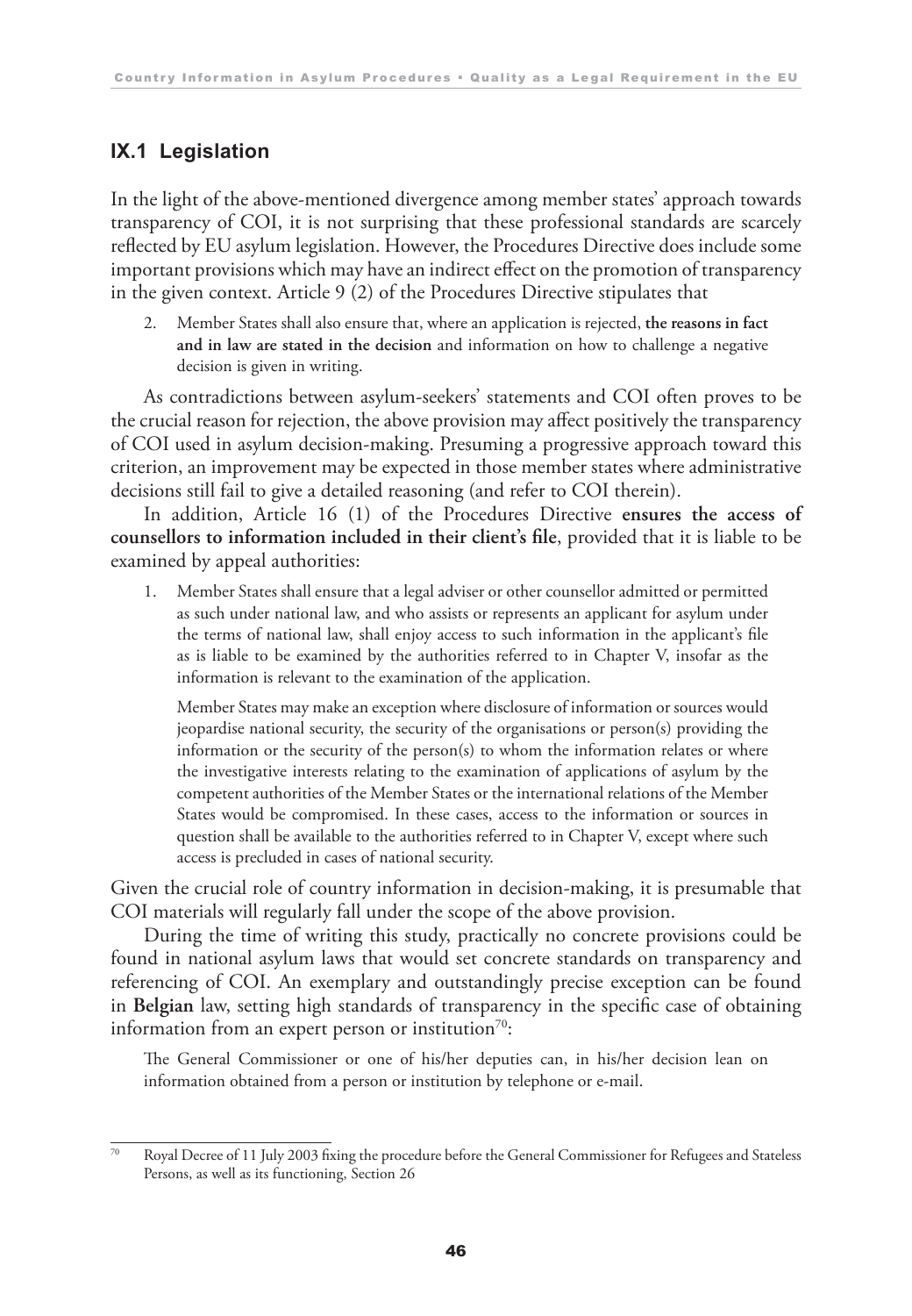The administrative file shall in such a case define the reasons for which the given person or institution has been contacted, as well as the reasons for presuming his/her/its reliability.

 A written summary shall be prepared on the basis of the information obtained, and it shall mention the name of the person contacted by telephone, a summary description of his/her activities or function, his/her telephone number, the date of the telephonic conversation, as well as an overview of the questions asked during the telephonic conversation and the responses given by the contacted person thereto.

#### **IX.2 Jurisprudence**

In contrast with law-makers, a number of senior European courts have produced consistent jurisprudence emphasising the importance of transparency and retrievability of country information.

Clear norms are established in this respect in **Irish** jurisprudence. The High Court in IE-11 set a general standard on the "equality of arms" principle that may be of great significance when discussing the present norm of transparency:

 If a matter is likely to be important to the determination of the [Refugee Appeal Tribunal] then that matter must be fairly put to the applicant so that the applicant will have an opportunity to answer it. If that means the matter being put by the Tribunal itself then an obligation so to do rests upon the Tribunal. Even if, subsequent to a hearing, while the Tribunal member is considering his or her determination an issue which was not raised, or raised to any significant extent, or sufficient at the hearing appears to the Tribunal member to be of significant importance to the determination of the Tribunal then there remains an obligation on the part of the Tribunal to bring that matter to the attention of the applicant so as to afford the applicant an opportunity to deal with it. This remains the case whether the issue is one concerning facts given in evidence by the applicant, questions concerning country of origin information which might be addressed either by the applicant or by the applicant's advisors or, indeed, legal issues which might be likely only to be addressed by the applicant's advisors.

In IE-18, the High Court held that the failure to disclose COI can be an arguable ground for judicial review, then precised in IE-13 that

 Where, however, as here, there is no evidence to be found in the decision that the country of origin information favourable to the applicant's case was considered and, equally, as a consequence, no rational explanation as to why it was rejected, it seems to me that there are at least arguable grounds for the applicant's contention that the decision maker did not take into account relevant considerations.

The **Spanish** Supreme Court has consequently reiterated the requirement of transparency in its judgments. In ES-01, the Court expressed with clarity its position (which it later reiterated rather similarly in ES-02 and ES-03):

 [Both the first and second-instance authority] justified the refusal of admission to procedure by saying that the available information does not indicate that the authorities authorised or remained inactive in front of the persecution alleged by the asylum-seeker, but neither communicated details about such "available information", nor they attached documents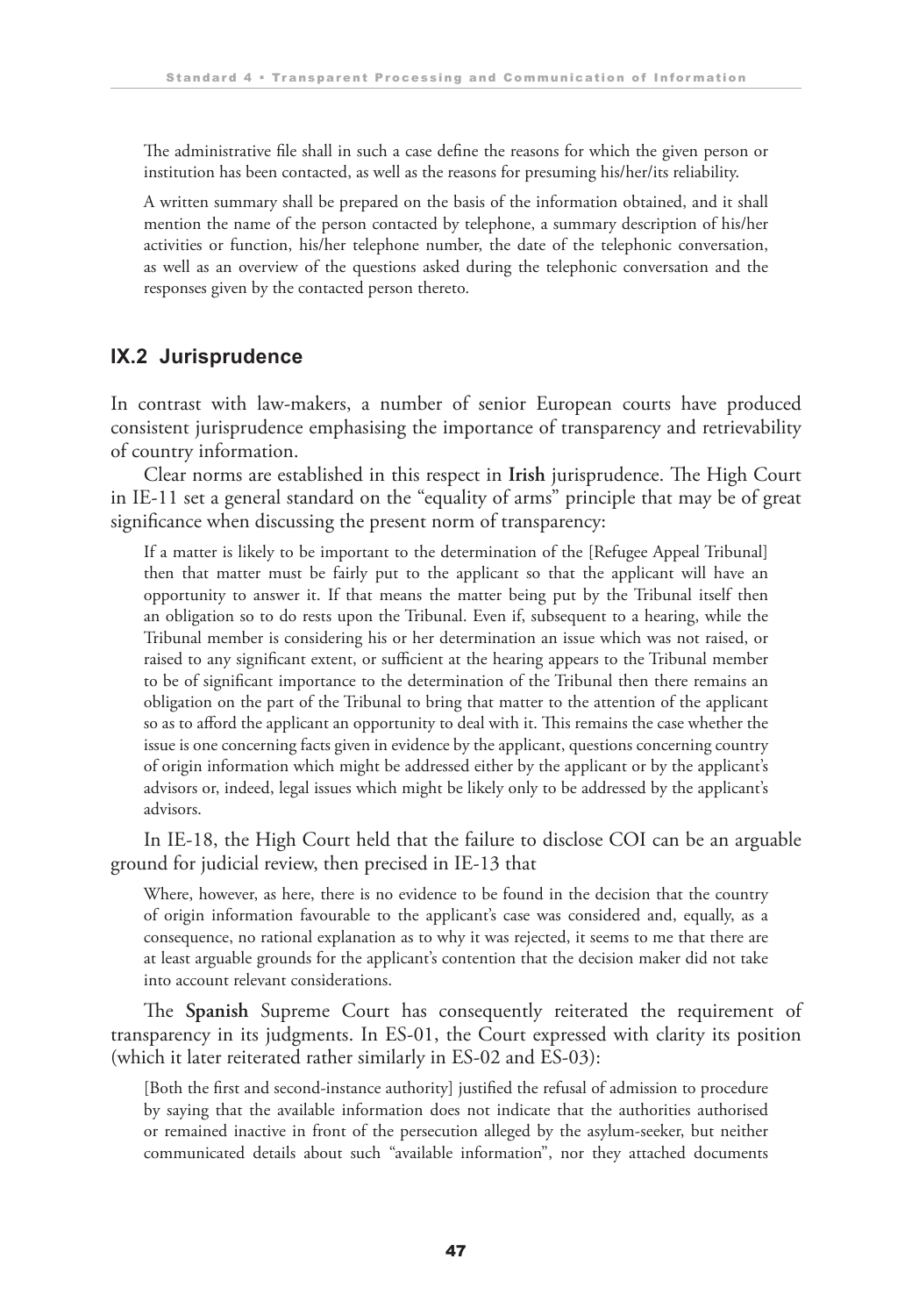or other elements from which the source or the content of such information could have become known. Consequently, such information can only be considered as gratuitous and insusceptible to support the refusal of admission to procedure.

In another landmark decision (ES-04), the Supreme Court emphasised that when conducting research concerning the objective circumstances alleged by the asylumseeker

 $(...)$  – in order that the applicant has the indispensably necessary elements for his/her defence – if the administrative authority questions the verisimilitude of the latter's allegations as they do not correspond to the disposable objective information on the country of origin, it is desirable that the authority should indicate this contradiction and disclose in the case file the sources considered when coming to such a conclusion.

The **Polish** Supreme Administrative Court also set a clear standard on transparency when held in PL-13 that

 Sources of information, which serve as basis for statements concerning the facts, have to be found in the file of the case, together with translation of the fragments important for the case.  $(\ldots)$ 

 Defects in the evidence material make the Court's verification of the findings and assessments in the decision impossible. (…) A general reference to unspecified data from a country of origin information centre and a Human Rights Watch report does not fulfill the criteria for indicating the evidence, on which the findings as to the facts were based (…). The lack of evidence, on which the findings concerning the facts were based, not only disables the Court to control the assessment of the credibility of the evidence, but it also makes impossible for the applicant to question the credibility of the evidence.

In PL-06, the Regional Administrative Court of Warsaw pointed out that<sup>71</sup>

 It should be emphasised that there is no need to translate the whole texts of reports of human rights organsations, including UNHCR reports, relating to the country of origin information. Nonetheless, it is crucial for making a proper decision to translate and include in the evidence material fragments which are important for the assessment of the current situation, (…)

The Refugee Board of Poland criticised in PL-03 that the first-instance authority had not explained what a certain abbreviation (referring to a source) meant, nor had it included its internet address.

**Slovak** jurisprudence is also consequent in setting a standard of retrievability, the clearest formula of which was established in SK-13 by the Regional Court of Bratislava:

 The statements of an asylum-seeker must be considered in the light of country of origin information. The first-instance authority is obliged to explain in its decision, which facts the decision-maker took into consideration as basis for the decision and how he/she examined the available evidence.

The lack of clear references to COI was further denounced by Slovak courts in SK-01 and SK-08.

<sup>71</sup> Reiterated in PL-03 and PL-04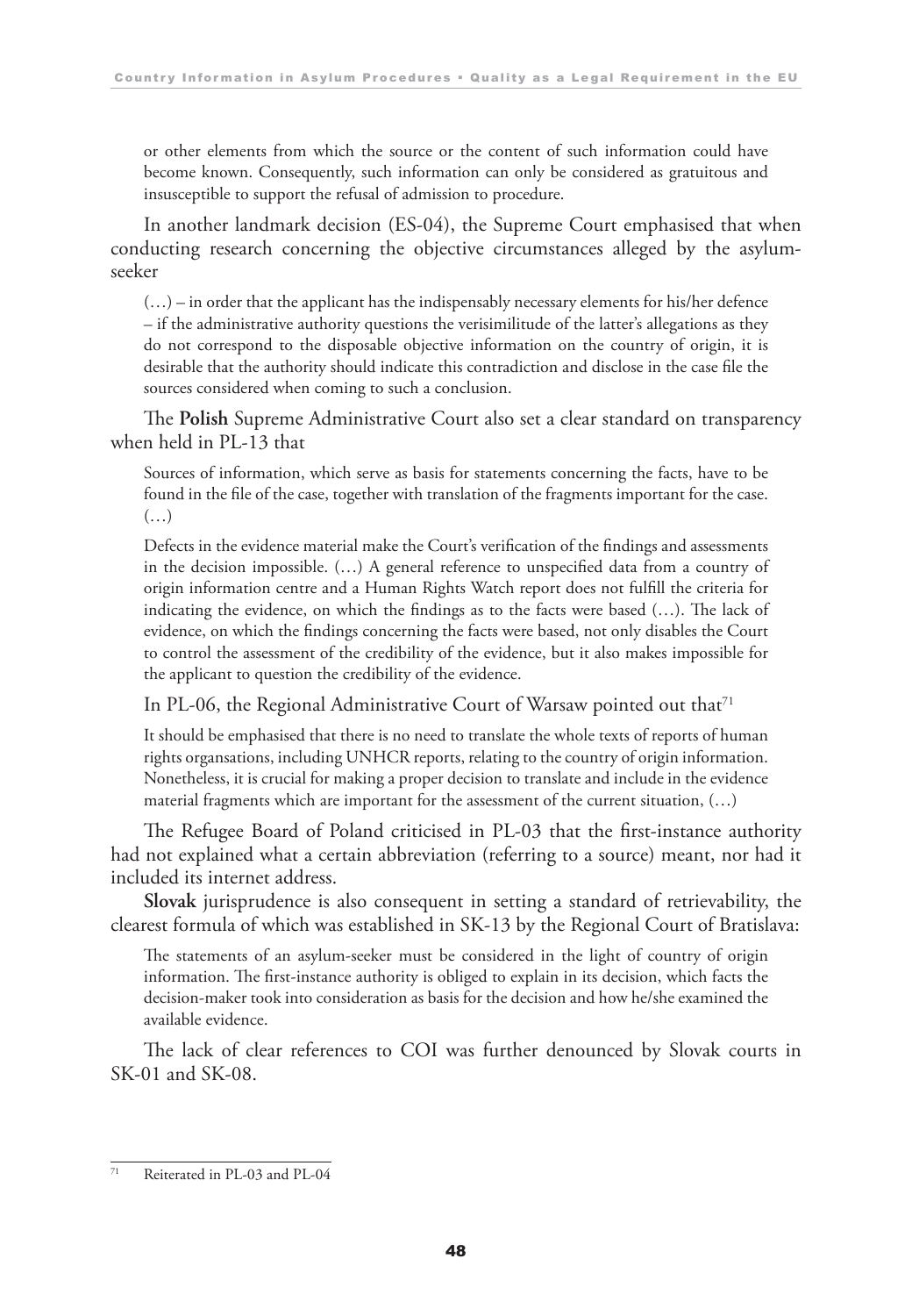The Municipal Court of Budapest, **Hungary** set a similar standard in its judicial practice. In HU-05, the Court used the term of "punctually referenced" COI and emphasised that the same norm is to be applied in this respect for proceeding authorities and legal representatives:

 (…) it is not permissible to accept any reference of general nature, in the case of country of origin information in view of the accountability and identification, the legal representative shall indicate with proper references and details on which points it challenges the respective part of the administrative decision.

As for **Czech** jurisprudence, the clearest formula was provided in CZ-15 (while the lack of transparency and retrievability was also denounced in CZ-12 and CZ-14):

 (…) in addition to the fact that the administrative body does not specify [the referred "background information"], it neither quotes it, nor provides any explanation on what consideration it has when assessing the evidence. The absence of this consideration then renders the decision not reviewable and this deficiency must be taken into account by the Court *ex officio*.

The High Administrative Court of **Bulgaria** in BG-01 held unacceptable the mere reference to "recent information" (without specifying its source).

The Permanent Refugee Appeal Board of **Belgium** has pronounced various judgments concerning the assessment of anonymous sources. While in BE-03, the Board held that since the first-instance authority bases its decision on information from an anonymous source,

 it is therefore not possible to formulate a definite opinion as for its statements, nor does it enable to establish the lack of credibility without further research.

On the other hand, it pointed out in BE-09 that

 the anonymity of a source does not make *per se* the given information unreliable, (…) it can be in the interest of the asylum-seeker that the authorities stay discreet about their sources  $(\ldots)$ 

The relevant standard set by the **Dutch** Council of State in NL-01 reflected the above dilemma between transparency and source protection:

 (…) the country report [issued by the Ministry of Foreign Affairs] shall procure information in an impartial, objective and insightful manner, indicating – if possible and on the condition it is safe to do so – the sources from where it has been obtained.

A quite dissenting voice – compared to the above-referred vast jurisprudence – is that of the High Administrative Court of Berlin, **Germany**, in DE-03. As to the transparency of the country reports prepared by the German Foreign Office, considering it as "official statement", the Court held that

 In principle the participants [of the refugee status determination procedure] are not entitled to learn how and on which basis a statement by the Foreign Office has been produced. Neither are the courts obliged to clarify this, unless serious and case-related doubts as to the accuracy of statements provide a reason for it in individual cases. Such a reason emerges if the claimant's submission shows coherently that the Foreign Office has manipulated its sources  $(\ldots)$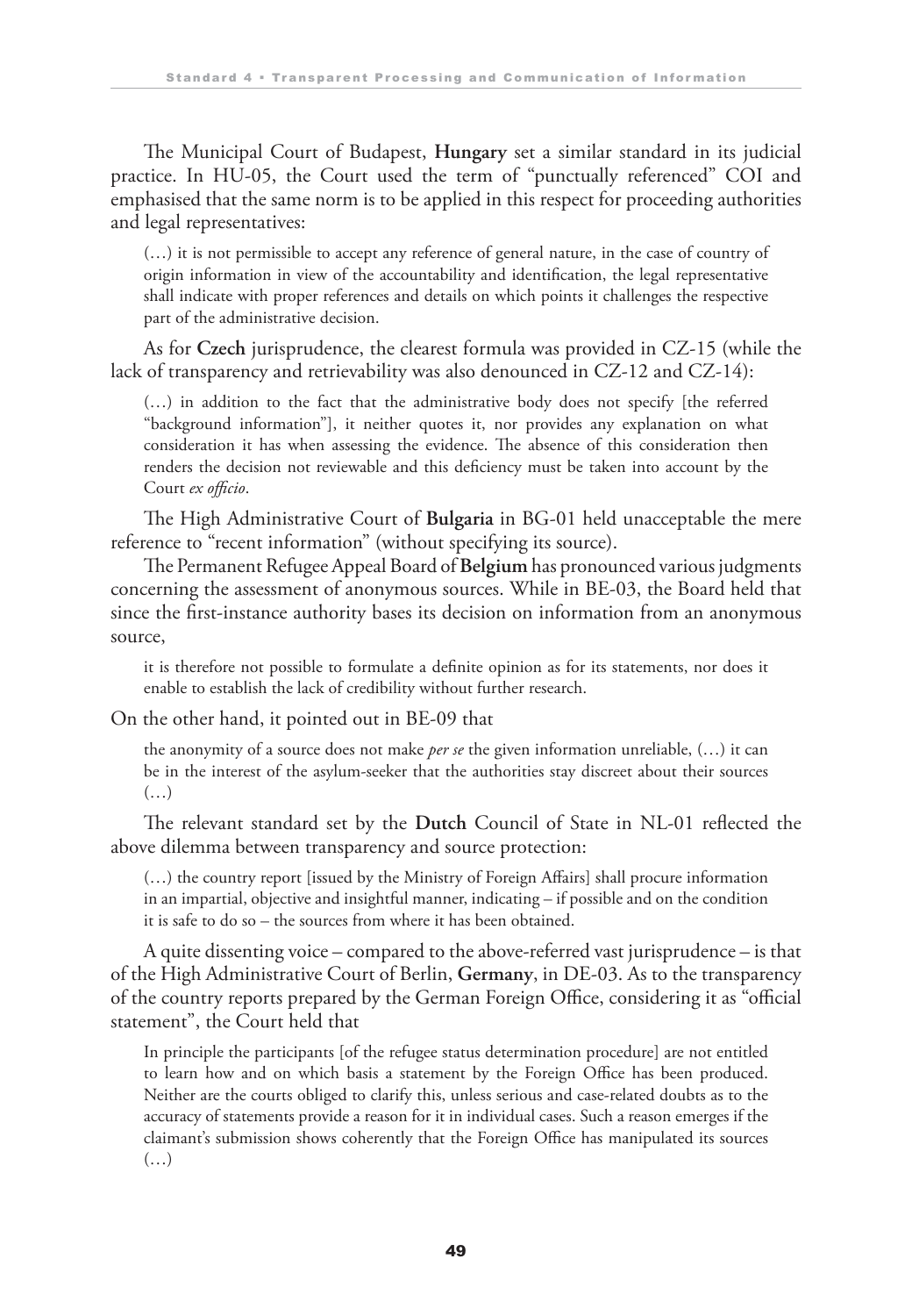#### **IX.3 Summary**

The transparency and retrievability of COI may be the most debated quality standard among those presented in this report. A transparent system of processing and referencing country information in decisions and case files has become a widely supported and respected norm in COI professional circles. Meanwhile, EU member states have neither elaborated a joint position on rules and systems of referencing, nor have determined common standards with regard to information transparency in refugee status determination. The Procedures Directive, however, sets forth some important basic requirements (such as the justification of asylum decisions in fact and in law and the access of counsellors to the information included in their client's file, if liable to be examined by appeal authorities). Going much further than law-makers, senior courts in several member states have established clear and specific standards in this respect. On this basis, all actors of refugee status determination are encouraged to adopt these standards in the next phase of establishing a Common European Asylum System.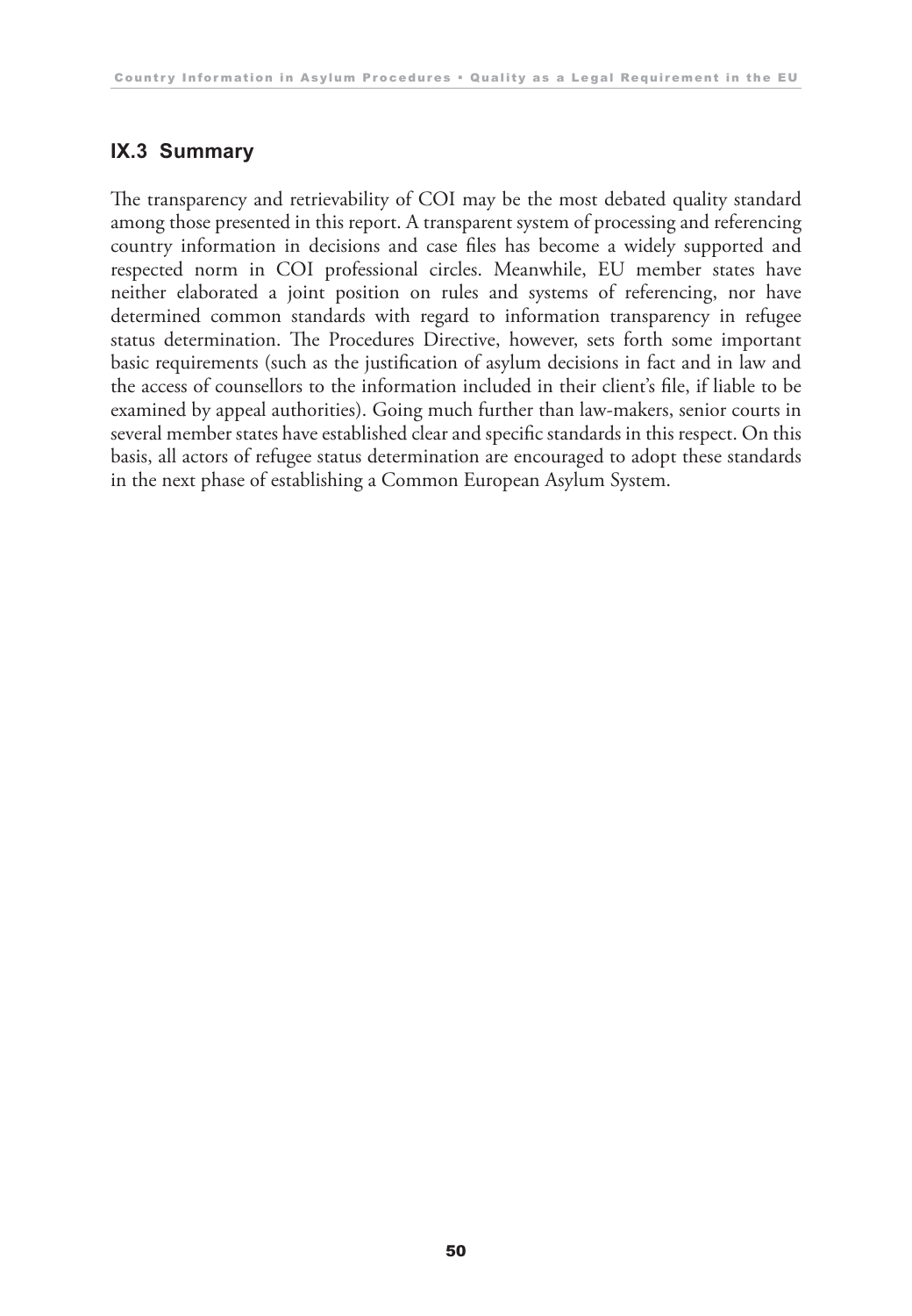### Annex

| Short form       | Name of ECtHR judgment                      | Date             |  |
|------------------|---------------------------------------------|------------------|--|
| Vilvarajah       | Vilvarajah and others v. The United Kingdom | 30 October 1990  |  |
| Cruz Varas       | Cruz Varas v. Sweden                        | 20 March 1991    |  |
| Chahal           | Chahal v. The United Kingdom                | 15 November 1996 |  |
| Hilal            | Hilal v. The United Kingdom                 | 6 March 2001     |  |
| N                | N v. Finland                                | 26 July 2005     |  |
| Salah Sheekh     | Salah Sheekh v. The Netherlands             | 11 January 2007  |  |
| Mamatkulov       | Mamatkulov and Askarov v. Turkey            | 4 February 2005  |  |
| Venkadajalasarma | Venkadajalasarma v. The Netherlands         | 17 February 2004 |  |
| Ahmed            | Ahmed v. Austria                            | 17 December 1996 |  |

| Code         | Judgment/decision    | Year | National court/<br>judicial body | Country |
|--------------|----------------------|------|----------------------------------|---------|
| $AT-01$      | 98/01/0602           | 1999 | High Administrative              | Austria |
| $AT-02$      | 2004/01/0245         | 2005 | Court                            |         |
| $AT-03$      | 2005/01/0290         | 2005 |                                  |         |
| $AT-04$      | 2001/01/0164         | 2002 |                                  |         |
| $AT-05$      | 2000/01/0348         | 2001 |                                  |         |
| $AT-06$      | 2000/20/0245         | 2002 |                                  |         |
| $AT-07$      | 2001/01/0164         | 2002 |                                  |         |
| $AT-08$      | 2004/21/0134         | 2004 |                                  |         |
| $AT-09$      | 2002/01/0060         | 2003 |                                  |         |
| $AT-10$      | 2000/20/0020         | 2002 |                                  |         |
| $AT-11$      | 223.315/0-VIII/23/01 | 2003 | Independent Federal              |         |
| $AT-12$      | 227.558/10-I/02/04   | 2004 | Asylum Board                     |         |
| $AT-13$      | 225.992/8-I/02/05    | 2005 | (UBAS)                           |         |
| $AT-14$      | 218.974/11-I/02/06   | 2006 |                                  |         |
| $AT-15$      | 219.896/7-I/02/04    | 2004 |                                  |         |
| $AT-16$      | 2003/20/0486         | 2004 | High Administrative<br>Court     |         |
| <b>BE-01</b> | 04-3503/F1761        | 2005 | Permanent Refugee                | Belgium |
| <b>BE-02</b> | 04-3388/F1755        | 2005 | Appeal Board                     |         |
| <b>BE-03</b> | 04-2399/R12893       | 2005 |                                  |         |
| <b>BE-04</b> | 04-0629/F2275        | 2006 |                                  |         |
| <b>BE-05</b> | 02-0266/F1595        | 2003 |                                  |         |
| <b>BE-06</b> | 02-0920/R11111       | 2003 |                                  |         |
| <b>BE-07</b> | 98-0886/R8485        | 2000 |                                  |         |
| <b>BE-08</b> | 05-1554/W11129       | 2005 |                                  |         |
| <b>BE-09</b> | 04-1402/W10502       | 2005 |                                  |         |
| $BE-10$      | 00-1754/W6924        | 2001 |                                  |         |
| $BE-11$      | 05-0979/W11535       | 2006 |                                  |         |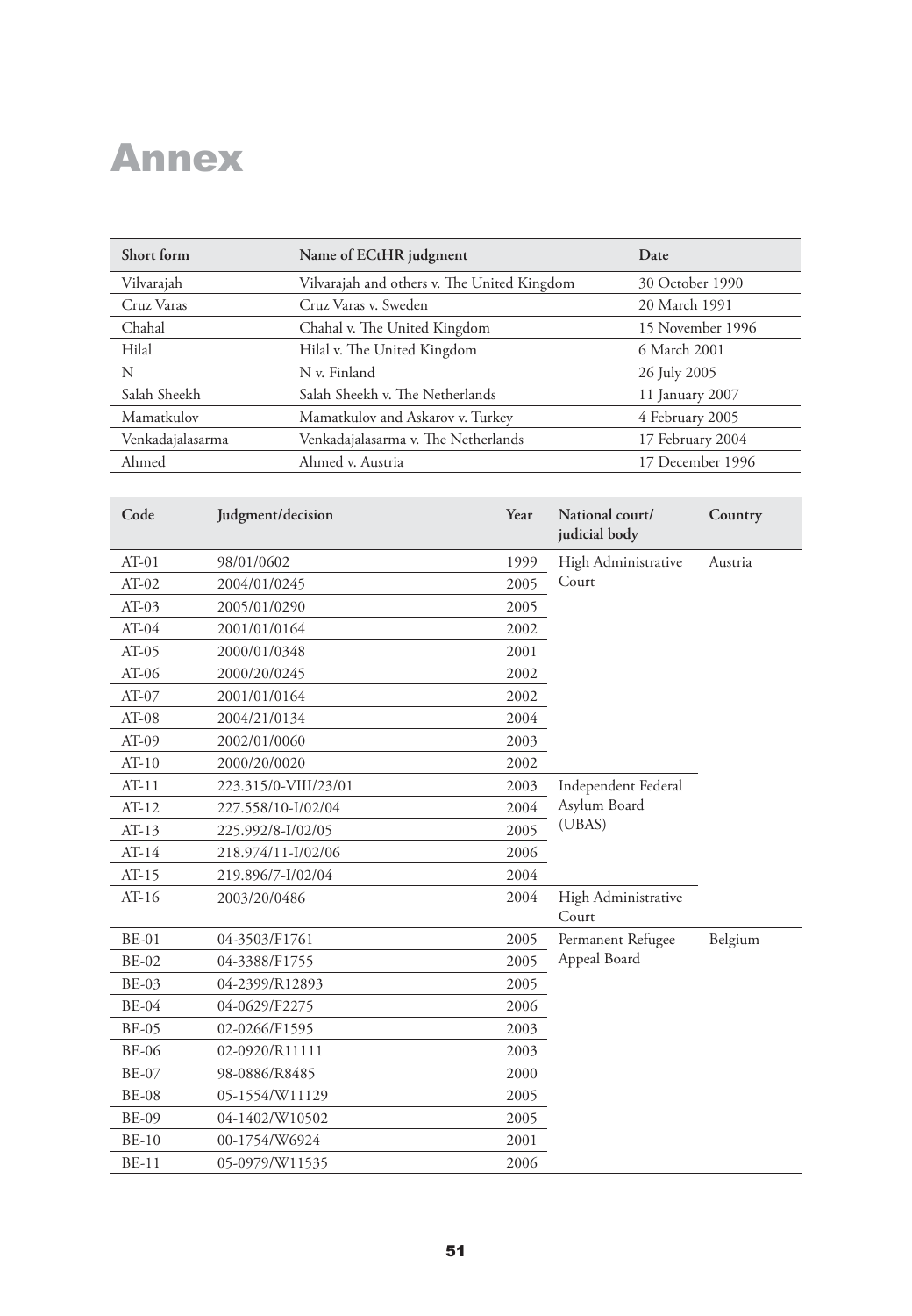| Code    | Judgment/decision            | Year | National court/<br>judicial body       | Country  |
|---------|------------------------------|------|----------------------------------------|----------|
| $BG-01$ | No. 1400 of 18 February 2003 | 2003 | High Administrative                    | Bulgaria |
| $BG-02$ | No. 2968 of 31 March 2004    | 2004 | Court                                  |          |
| $BG-03$ | No. 3253 of 13 April 2004    | 2004 |                                        |          |
| $CZ-01$ | 6 A 636/1993                 | 1994 | High Court                             | Czech    |
| $CZ-02$ | 6 A 592/1993                 | 1994 |                                        | Republic |
| $CZ-03$ | 7 A 539/1995                 | 1998 |                                        |          |
| $CZ-04$ | 6 A 780/2000-32              | 2002 |                                        |          |
| $CZ-05$ | 5 A 516/1999-54              | 2001 |                                        |          |
| $CZ-06$ | 6A781/2000-21                | 2002 |                                        |          |
| $CZ-07$ | 4 Azs 467/2004-89            | 2005 | Supreme                                |          |
| $CZ-08$ | 6 Azs 50/2003-89             | 2004 | Administrative                         |          |
| $CZ-09$ | 5 Azs 202/2004               | 2004 | Court                                  |          |
| $CZ-10$ | 6 Azs 371/2004-52            | 2004 |                                        |          |
| $CZ-11$ | 2 Azs 41/2007                | 2007 |                                        |          |
| $CZ-12$ | 47 Az 22/2003                | 2003 | Regional Court of<br>Prague            |          |
| $CZ-13$ | 52 Az 48/2003                | 2003 | Regional Court of<br>Hradec Králové    |          |
| $CZ-14$ | 36 Az 418/2003               | 2003 | Regional Court of                      |          |
| $CZ-15$ | 55 Az 663/2003               | 2004 | Brno                                   |          |
| $CZ-16$ | 36 Az 263/2004               | 2005 |                                        |          |
| $CZ-17$ | 55 Az 52/2004                | 2005 |                                        |          |
| $CZ-18$ | 56 Az 316/2006               | 2007 |                                        |          |
| DE-01   | 1 B 12.04 (M7626)            | 2004 | Federal                                | Germany  |
| DE-02   | 1 B 217.02 (M7433)           | 2003 | Administrative<br>Court                |          |
| DE-03   | OVG 3 B 15.95 (M0178)        | 2000 | High Administrative<br>Court of Berlin |          |
| $DE-04$ | 1 A 296/02 (M7468)           | 2005 | Administrative<br>Court of Lüneburg    |          |
| ES-01   | 2098/2002 (appeal no.)       | 2005 | Supreme Court                          | Spain    |
| $ES-02$ | 3213/2002 (appeal no.)       | 2005 |                                        |          |
| $ES-03$ | 7108/2000 (appeal no.)       | 2004 |                                        |          |
| ES-04   | 7130/2000 (appeal no.)       | 2004 |                                        |          |
| $ES-05$ | 94/2001 (appeal no.)         | 2002 | National Court of<br><b>Justice</b>    |          |
| FR-01   | 394962, Mlle. B.             | 2002 | Asylum Appeal<br>Board (CRR)           | France   |
| FR-02   | 174085, Mlle. R.             | 1998 | Council of State                       |          |
| $HU-01$ | 24.K.33839/2005/7            | 2005 | Municipal Court of                     | Hungary  |
| $HU-02$ | 24.K.33469/2004/16           | 2004 | Budapest                               |          |
| $HU-03$ | 6K/34029/2005/8              | 2005 |                                        |          |
| $HU-04$ | 6K/31468/2005/8              | 2005 |                                        |          |
| HU-05   | 6K/31128/2005/8              | 2005 |                                        |          |
| HU-06   | 24.K.33469/2004/16           | 2004 |                                        |          |
| HU-07   | 6.K.35121/2005/14            | 2005 |                                        |          |
| $HU-08$ | 18.Kpk.45276/2002/2          | 2002 |                                        |          |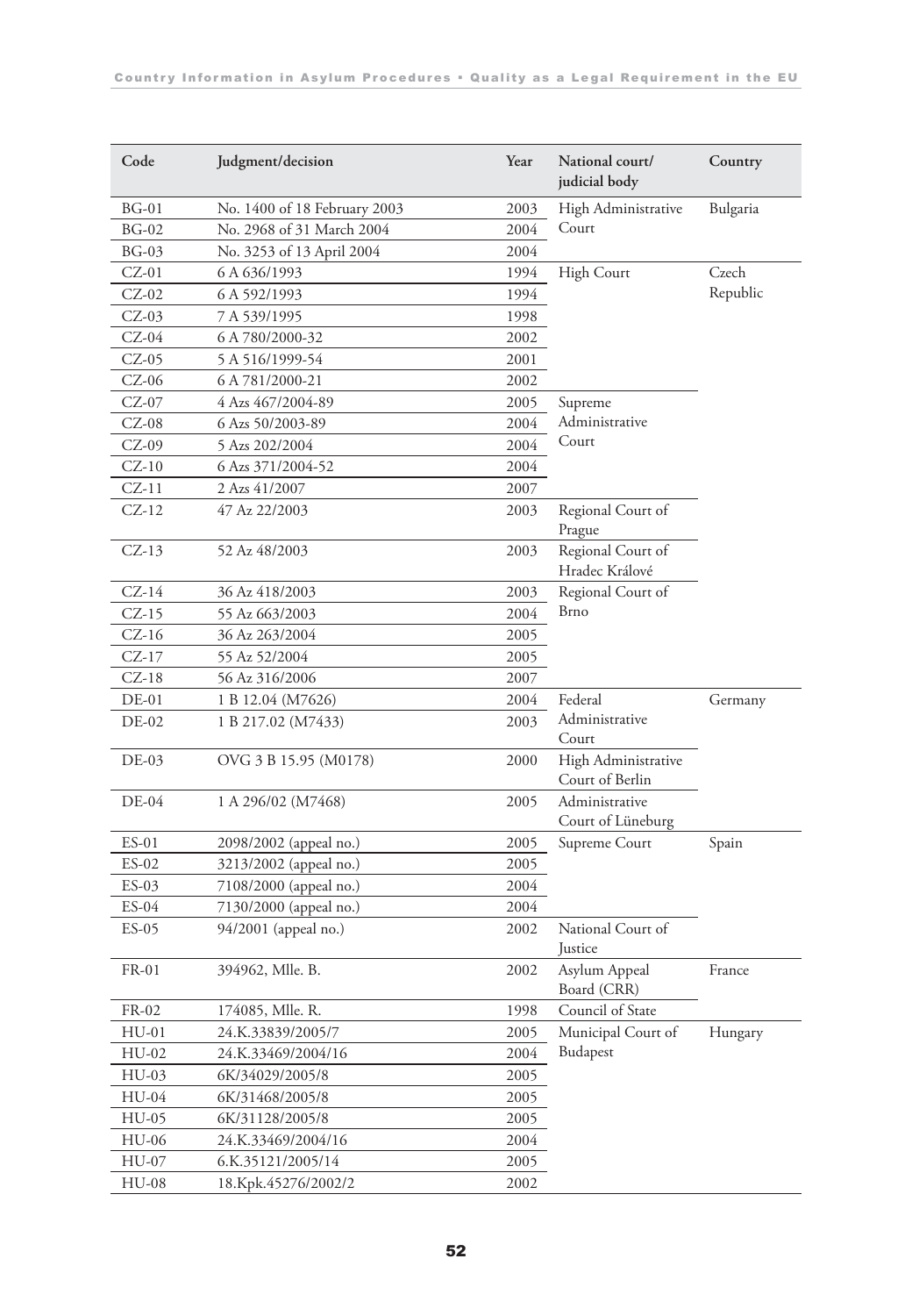| Code    | Judgment/decision                                                                                                   | Year | National court/<br>judicial body | Country |
|---------|---------------------------------------------------------------------------------------------------------------------|------|----------------------------------|---------|
| $IE-01$ | Atanasov v Refugee Appeals Tribunal,<br>7 July 2006                                                                 | 2006 | Supreme Court                    | Ireland |
| $IE-02$ | Adam and Ors. v Minister for Justice,<br>Equality and Law Reform, 5 April 2001                                      | 2001 |                                  |         |
| $IE-03$ | Camara v Minister for Justice, Equality and<br>Law Reform, 26 July 2000                                             | 2000 | High Court                       |         |
| $IE-04$ | Zgnat'ev v Minister for Justice, Equality and<br>Law Reform, 29 March 2001                                          | 2001 |                                  |         |
| $IE-05$ | Zgnat'ev v Minister for Justice, Equality and<br>Law Reform, 17 July 2001                                           | 2001 |                                  |         |
| $IE-06$ | A(F) v Minister for Justice, Equality and Law<br>Reform, 21 December 2001                                           | 2001 |                                  |         |
| $IE-07$ | Manuel Rose v Minsiter for Justice, Equality<br>and Law Reform, 2 October 2002                                      | 2002 |                                  |         |
| $IE-08$ | Traore v Refugee Appeals Tribunal,<br>14 May 2004                                                                   | 2004 |                                  |         |
| IE-09   | H(D) v Refugee Applications Commissioner,<br>27 May 2004                                                            | 2004 |                                  |         |
| $IE-10$ | Biti v John Ryan and Refugee Appeals<br>Tribunal, 24 January 2005                                                   | 2005 |                                  |         |
| $IE-11$ | Idiakheua v Minister for Justice, Equality<br>and Law Reform, 10 May 2005                                           | 2005 |                                  |         |
| $IE-12$ | Imoh v Refugee Appeals Tribunal,<br>24 June 2005                                                                    | 2005 |                                  |         |
| $IE-13$ | Muia v Refugee Appeals Tribunal,<br>11 November 2005                                                                | 2005 |                                  |         |
| $IE-14$ | Sango v The Minister for Justice and Ors.,<br>24 November 2005                                                      | 2005 |                                  |         |
| $IE-15$ | Imafu v Minister and Ors., 9 December 2005                                                                          | 2005 |                                  |         |
| $IE-16$ | Ngangtchang v Refugee Appeals Tribunal,<br>21 December 2005                                                         | 2005 |                                  |         |
| $IE-17$ | Kikumbi and Anor. v Refugee Applications<br>Commissioner and Ors., 7 February 2007                                  | 2007 |                                  |         |
| $IE-18$ | Bisong v Minister for Justice, Equality<br>and Law Reform, 25 April 2005                                            | 2005 |                                  |         |
| $IT-01$ | O. v The Central Commission for the<br>Recognition of Refugee Status and The<br>Ministry of the Interior, 1601/2003 | 2003 | Civil Court of Lecce             | Italy   |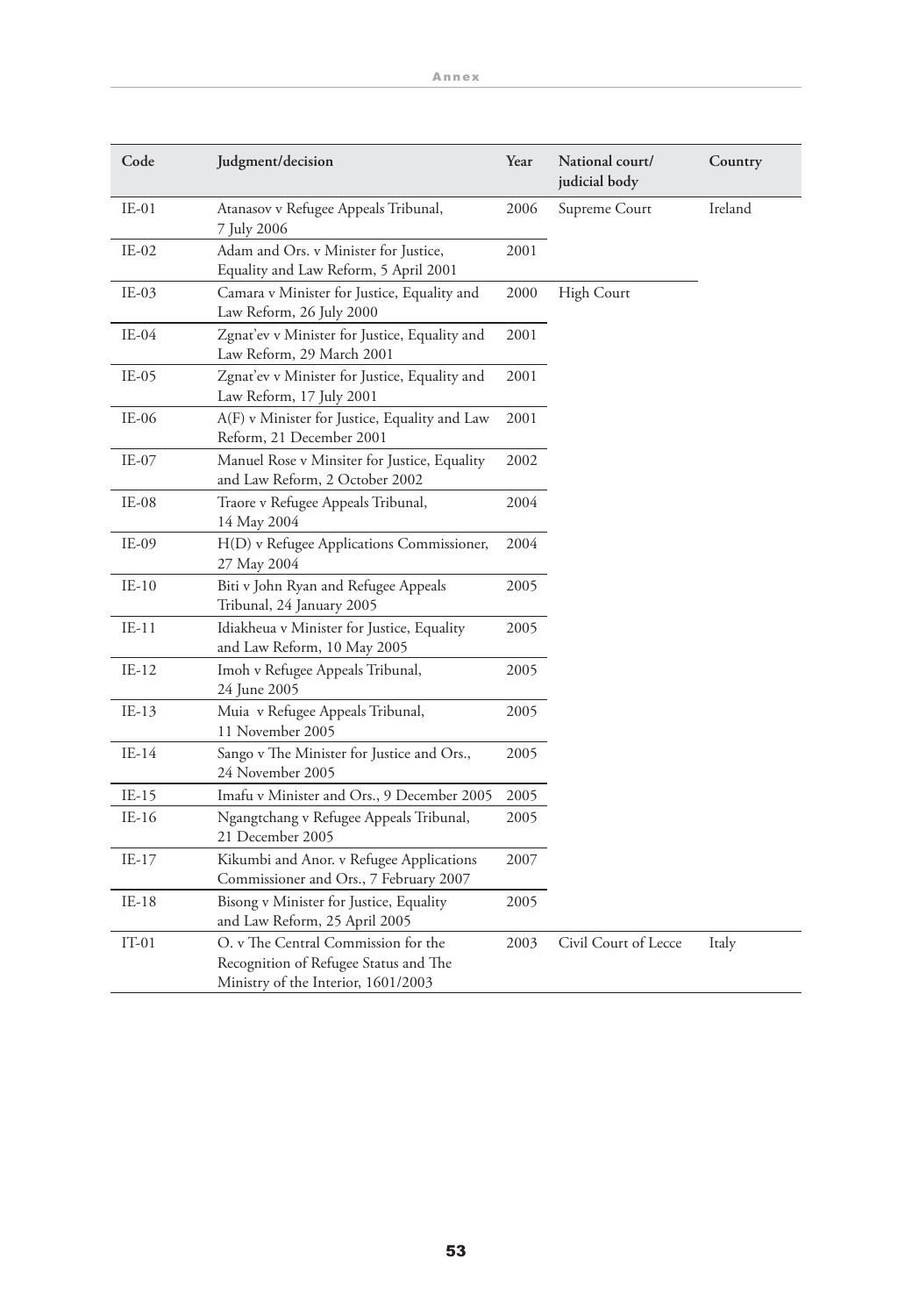| Code     | Judgment/decision                      | Year | National court/<br>judicial body               | Country     |
|----------|----------------------------------------|------|------------------------------------------------|-------------|
| $LT-01$  | A6-626-03                              | 2003 | Supreme                                        | Lithuania   |
| $LT-02$  | A5-17/2004                             | 2004 | Administrative<br>Court                        |             |
| $LT-0.3$ | III12-12-04                            | 2004 | Administrative<br>Court of Vilnius<br>District |             |
| $NL-01$  | 200303977, NAV 2002/02                 | 2001 | State Council                                  | The         |
| $NL-02$  | 200407775/1                            | 2005 |                                                | Netherlands |
| $NL-03$  | 05/14268                               | 2006 | Court of Arnhem                                |             |
| $NL-04$  | 200305368/1                            | 2004 | <b>State Council</b>                           |             |
| $PL-01$  | 1134-1/S/02                            | 2002 | Refugee Board                                  | Poland      |
| $PL-02$  | 723-1/S/05                             | 2005 |                                                |             |
| $PL-03$  | 171-2/S/2004                           | 2004 |                                                |             |
| $PL-04$  | 547-1/S/2004                           | 2004 |                                                |             |
| PL-05    | V SA/Wa 1236/04                        | 2004 | Regional                                       |             |
| PL-06    | V SA/Wa 1873/04                        | 2005 | Administrative                                 |             |
| $PL-07$  | V SA/Wa 3467/04                        | 2005 | Court of Warsaw                                |             |
| $PL-08$  | V SA/Wa 2138/04                        | 2005 |                                                |             |
| $PL-09$  | V SA/Wa 1887/04                        | 2005 |                                                |             |
| $PL-10$  | V SA/Wa 2139/04                        | 2005 |                                                |             |
| $PL-11$  | V SA/Wa 918/06                         | 2006 |                                                |             |
| $PL-12$  | V SA/Wa 2616/05                        | 2006 |                                                |             |
| $PL-13$  | V SA 610/00                            | 2000 |                                                |             |
| $RO-01$  | 3402/30.05.2005                        | 2005 | Local Court of                                 | Romania     |
| RO-02    | 3221/05.05.2006                        | 2006 | Sector 5, Bucharest                            |             |
| RO-03    | 3220/05.05.2006                        | 2006 |                                                |             |
| $SE-01$  | B.E. v Migration Court, no. MIG 2006:7 | 2006 | Migration Appeal<br>Court                      | Sweden      |
| $SI-01$  | U 696/2006                             | 2006 | Administrative                                 | Slovenia    |
| $SI-02$  | U 1332/2003                            | 2003 | Court                                          |             |
| $SI-0.3$ | U 439/2004                             | 2004 |                                                |             |
| $SI-04$  | U 509/2005                             | 2005 |                                                |             |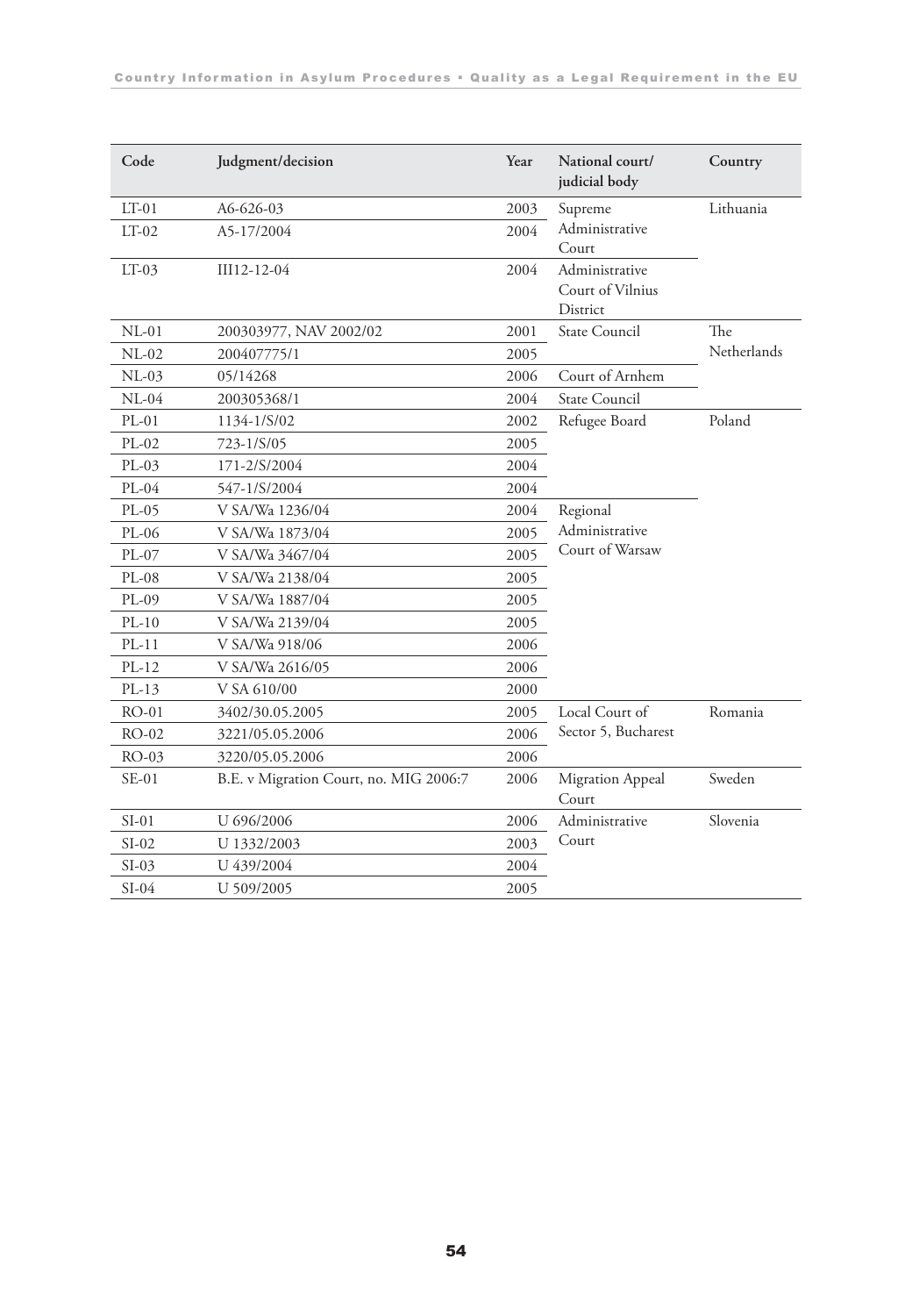| Code         | Judgment/decision                                                                                       | Year | National court/<br>judicial body      | Country               |
|--------------|---------------------------------------------------------------------------------------------------------|------|---------------------------------------|-----------------------|
| SK-01        | 9 Saz 41/2006                                                                                           | 2006 | Regional Court of                     | Slovakia              |
| SK-02        | 2 Saz/1/2006                                                                                            | 2006 | <b>Bratislava</b>                     |                       |
| SK-03        | 11 Saz 5/2005                                                                                           | 2005 |                                       |                       |
| SK-04        | 9 Saz 36/2005                                                                                           | 2005 |                                       |                       |
| SK-05        | 10 Saz 43/2005                                                                                          | 2005 |                                       |                       |
| SK-06        | 10 Saz 40/2005                                                                                          | 2005 |                                       |                       |
| SK-07        | 10 Saz 32/2005                                                                                          | 2005 |                                       |                       |
| SK-08        | 1 Saz 2/03                                                                                              | 2003 | Regional Court of                     |                       |
| SK-09        | 5 Saz 7/04                                                                                              | 2004 | Košice                                |                       |
| $SK-10$      | 9 Saz/16/2004                                                                                           | 2004 | Regional Court of                     |                       |
| $SK-11$      | 10 Saz/27/2004                                                                                          | 2004 | <b>Bratislava</b>                     |                       |
| SK-12        | 11 Saz 39/2004                                                                                          | 2004 |                                       |                       |
| $SK-13$      | 11 Saz 28/2004                                                                                          | 2004 |                                       |                       |
| SK-14        | 11 Saz 9/2003                                                                                           | 2003 |                                       |                       |
| SK-15        | 10 Saz/20/2006                                                                                          | 2006 | Regional Court of<br>Košice           |                       |
| UK-01        | Karnakaran v Secretary of State for the<br>Home Department [2000] Imm AR 271                            | 2000 | Court of Appeal                       | The United<br>Kingdom |
| <b>UK-02</b> | Justin Surenduran Deevaselan vs<br>The Secretary of State for the Home<br>Department [2002] UKIAT 00702 | 2002 | Immigration Appeal<br>Tribunal        |                       |
| <b>UK-03</b> | Ahmed (R v IAT, ex parte Sardar Ahmed)<br>[1999] INLR 473                                               | 1999 |                                       |                       |
| UK-04        | Y v SSHD [2006] EWCA Civ 1223                                                                           | 2006 | Court of Appeal                       |                       |
| UK-05        | RB (Credibility - Objective evidence)<br>Uganda [2004] UKIAT 00339                                      | 2004 | <b>Immigration Appeal</b><br>Tribunal |                       |
| <b>UK-06</b> | ZN (Warlords - CIPU list not<br>comprehensive) Afghanistan [2005]<br>UKIAT00096                         | 2005 |                                       |                       |
| <b>UK-07</b> | (Educated women - Chaldo-Assyrians - risk)<br>Iraq CG [2006] UKAIT 00060                                | 2006 | Asylum and<br>Immigration<br>Tribunal |                       |
| <b>UK-08</b> | Safet Pajaziti v The Secretary of State for the<br>Home Department [2005] EWCA Civ 518                  | 2005 | Court of Appeal                       |                       |
| UK-09        | Manzeke v. The Secretary of State for the<br>Home Department [1997] EWCA Civ 1888                       | 1997 |                                       |                       |
| $UK-10$      | Milan Horvath v The Secretary of State for<br>the Home Department [1997] INLR 7                         | 1997 | <b>Immigration Appeal</b><br>Tribunal |                       |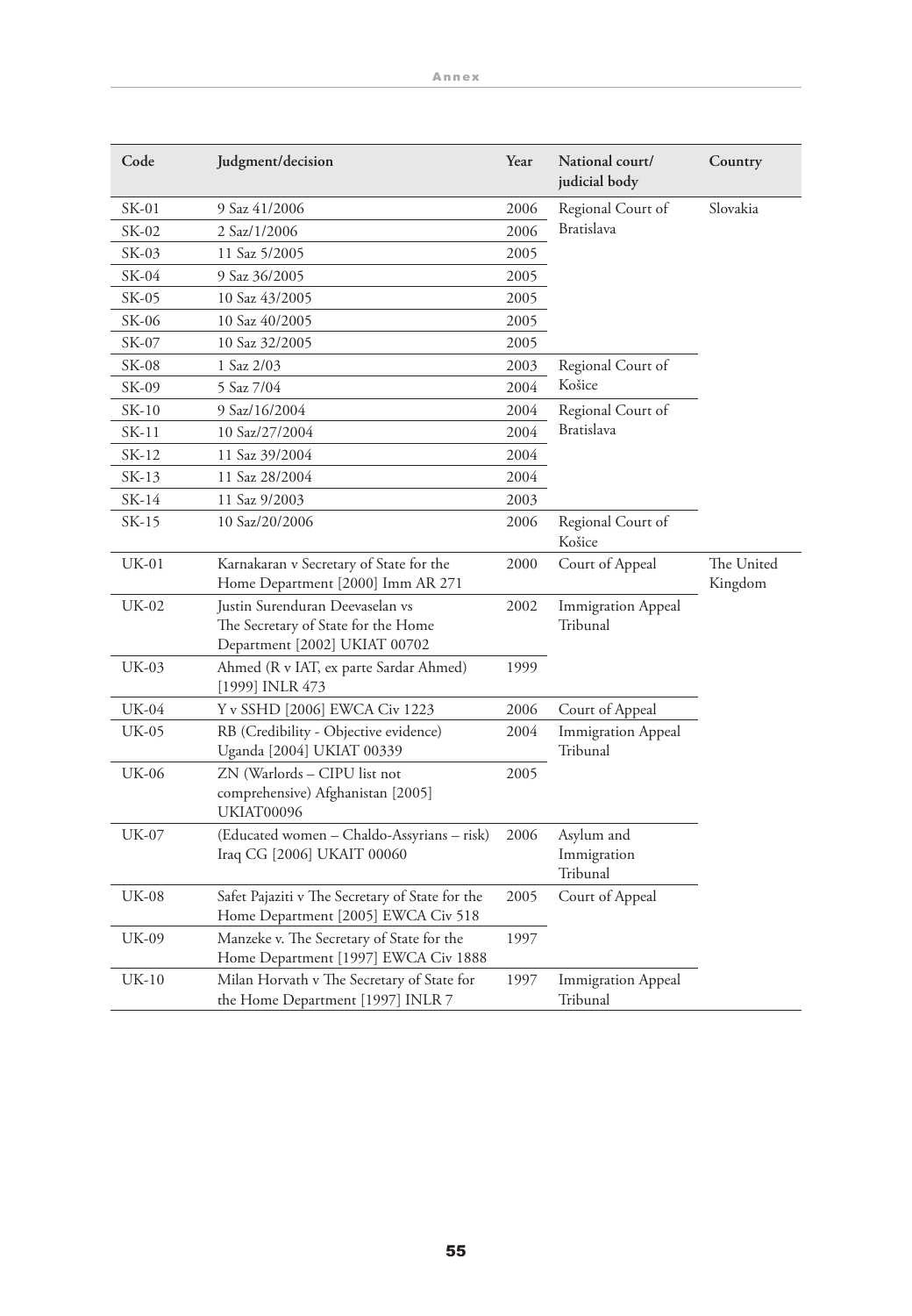#### **Recent publications of the Hungarian Helsinki Committee**

András Kádár, Balázs Tóth, István Varró: Without Defense – Recommendations for the Reform of the Hungarian Ex Officio Appointment System in Criminal Matters, Budapest, 2007

Júlia Mink: Detention of Asylum-Seekers in Hungary – Legal Framework and Practice, Budapest, 2007

Gábor Gyulai: Forgotten without Reason – Protection of Non-Refugee Stateless Persons in Central Europe, Budapest, 2007

#### **Useful websites**

**www.ecoi.net** provides up-to-date and publicly available country of origin information with a special focus on the needs of asylum lawyers, refugee counsels and persons deciding on claims for asylum and other forms of international protection. Access to information is facilitated by a comprehensive search tool and Topics & Issues files, offering thematically structured information on asylum-relevant topics and issues for a set of focus countries. Operated by ACCORD.

**www.coi-network.net** is the website of the Europe-wide COI Network.

**www.coi-training.net** offers COI training and e-training opportunities and related information for all target groups in various languages, based on the training manual developed by ACCORD and COI Network partners.

**www.refugeelawreader.org** – The Refugee Law Reader is the first comprehensive on-line model curriculum for the study of the complex and rapidly evolving field of international asylum and refugee law. The Reader is aimed for the use of professors, lawyers, advocates and students across a wide range of national jurisdictions. It provides a flexible course structure that can be easily adapted to meet a range of training and resource needs. The Reader also offers access to the complete texts of up-to-date core legal materials, instruments and academic commentary. In its entirety, the Refugee Law Reader is designed to provide a full curriculum for a 48-hour course in International Refugee Law and contains over 600 documents and materials. Publisher: Hungarian Helsinki Committee; Editorial Board: Rosemary Byrne (editor-in-chief), B.S. Chimni, Maryellen Fullerton, Madeline Garlick, Elspeth Guild, Lyra Jakulevièienė, Boldizsár Nagy, Luis Peral, Jens Vedsted-Hansen.

**www.refworld.org** contains a vast collection of reports relating to situations in countries of origin, policy documents and positions, and documents relating to international and national legal frameworks. The information is selected and compiled from UNHCR's global network of field offices, governments, international, regional and non-governmental organisations, academic institutions and judicial bodies. Operated by the UNHCR.